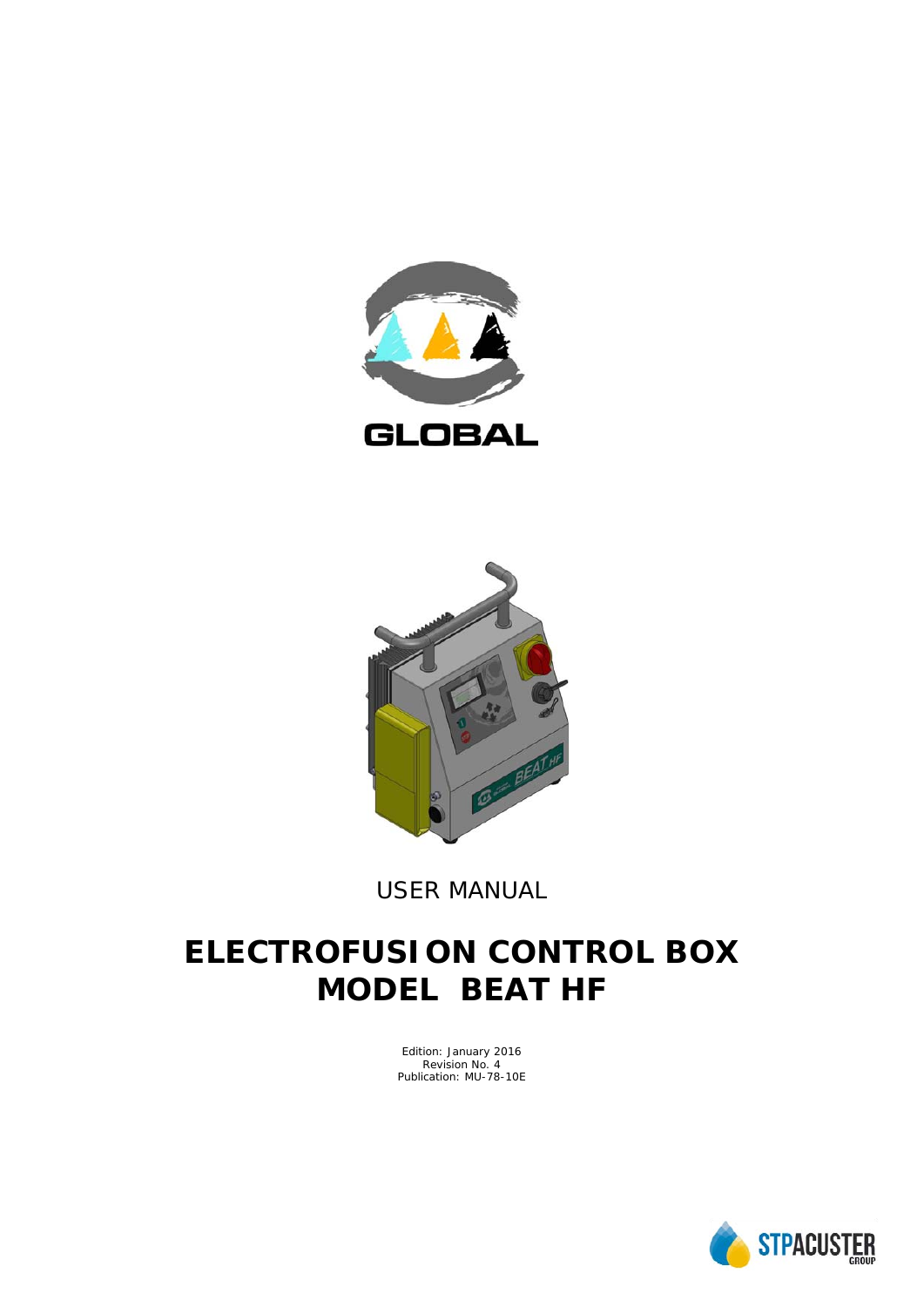#### **DATOS DEL FABRICANTE**  *MANUFACTURER DATA*

ACUSTER GLOBAL, S.L. Ctra. Montcada, 608 08223 Terrassa (Barcelona) - SPAIN Tel. (+34) 93 736 18 80 e-mail: info@acusterglobal.com

#### **DATOS DEL DISTRIBUIDOR Y SAT** *DISTRIBUTOR AND SERVICE DATA*

**STP Acuster Internacional** Crta. Montcada, 608 08223 Terrassa (Barcelona) - SPAIN hello @stpacuster.com +34937361880

**STP Acuster Central Europe** 2, Kvetna 685, Areal Salvia 736 61 Napajedla - Czech Republic info@stp-fittings.cz +420577913065

**STP Acuster South Africa** 54 Richard Road, Industria North PO BOX 2203 Wilro Park 1731 Roodepoort - South Africa shawn.pretorius@stp-sa.com +27315397451

**Agru Acuster Brasil** Rua Saburo Sumiya, 211 Aldeia, Barueri, SP CEP: 06440-110 – Brasil daniel@agru.com.br +55114138088

**STP Acuster North Europe** Ind. terrein de Wildeman, hof 4 Bossekamp 12 5301 LZ Zaltbommel - The Netherlands info@iwmc.be +31418840003

> **STP Acuster Baltics** Bullu str. 45 Riga, LV1067 - Latvia riga@stpfittings.lv +37167815281

**Agru Acuster Chile** Lo Echevers 891, Bodegas 11 y 12, Quilicura, Santiago - Chile info@agrusa.cl +56229493910



# NOTES !

At the time of the publication of this *User Manual*, the software version is **V. 1.10**. 2

From revision No. 3 this *Manual* replaces and cancels the publication MU-78-01E, revision 2, as well as MU-78-11E, Revision 0.

The modifications carried out against the previous revision of this publication are indicated with  $\parallel$  on the right margin.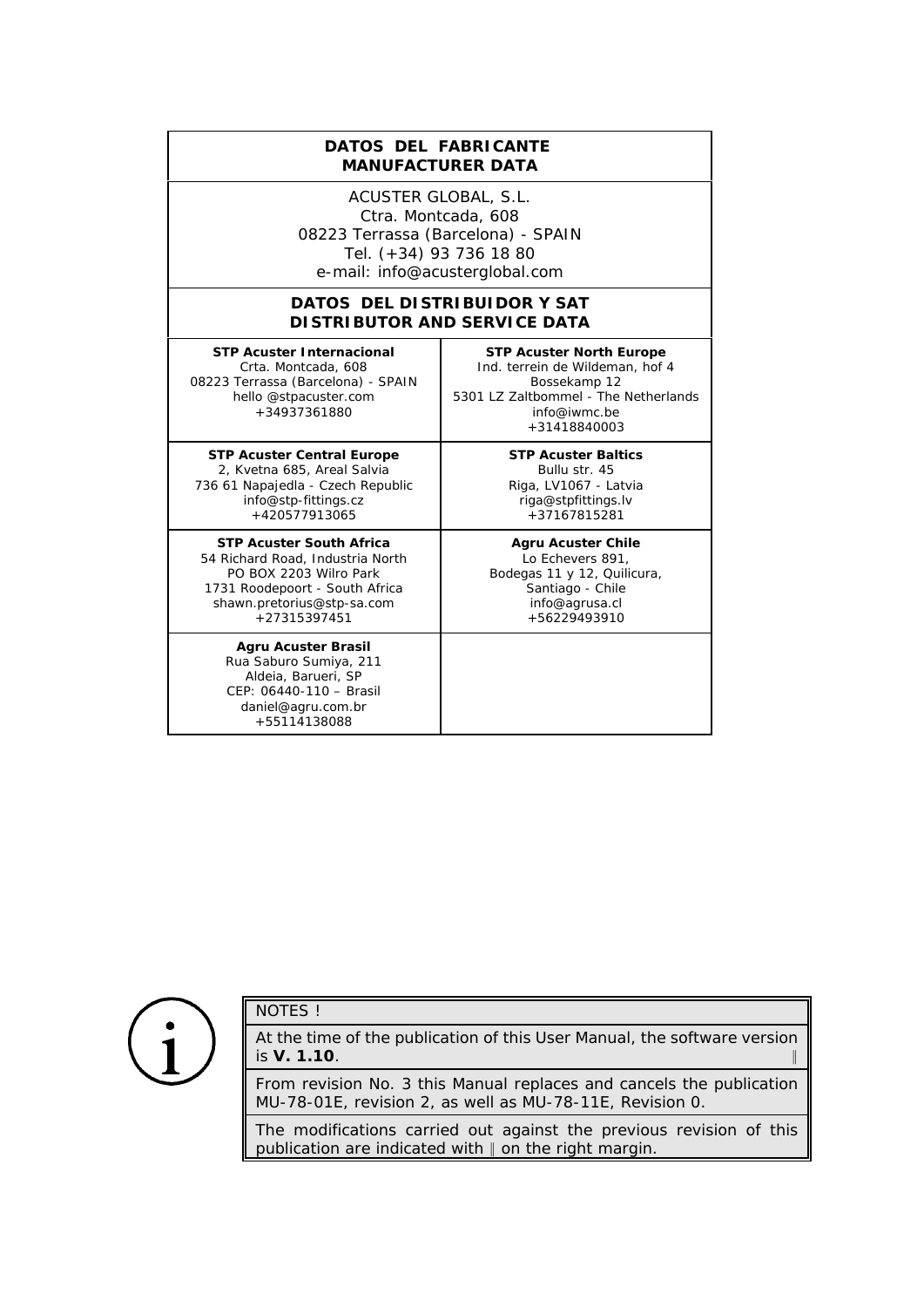| <b>CHAPTER 1:</b> | 1.1<br>1.2<br>1.3<br>1.4<br>1.4.1 |                                                         | 5<br>5<br>6<br>6<br>7<br>7 |
|-------------------|-----------------------------------|---------------------------------------------------------|----------------------------|
|                   | 1.4.2                             |                                                         | 7                          |
|                   | 1.5                               | Measures of protection against accidents                | 8                          |
|                   | 1.5.1                             |                                                         | 8                          |
|                   | 1.5.2                             |                                                         |                            |
|                   | 1.6<br>1.7                        |                                                         | 9                          |
|                   |                                   |                                                         |                            |
| <b>CHAPTER 2:</b> |                                   | DESCRIPTION OF THE ELECTROFUSION UNIT 11                |                            |
|                   | 2.1                               |                                                         |                            |
|                   | 2.2                               |                                                         |                            |
|                   | 2.3                               |                                                         |                            |
|                   | 2.4                               |                                                         |                            |
|                   |                                   |                                                         |                            |
| <b>CHAPTER 3:</b> |                                   |                                                         |                            |
|                   | 3.1                               |                                                         |                            |
|                   | 3.1.1                             |                                                         | -14                        |
|                   | 3.1.2                             |                                                         |                            |
|                   | 3.1.3                             |                                                         | 14                         |
|                   | 3.2                               |                                                         |                            |
|                   | 3.2.1                             |                                                         |                            |
|                   | 3.2.2                             |                                                         | 15                         |
|                   | 3.2.3                             |                                                         |                            |
|                   | 3.2.4                             |                                                         |                            |
|                   | 3.3                               |                                                         | 18                         |
|                   | 3.3.1                             |                                                         |                            |
|                   | 3.3.2                             |                                                         |                            |
|                   | 3.3.3                             |                                                         |                            |
|                   | 3.3.4                             |                                                         |                            |
|                   | 3.3.5                             |                                                         | 25                         |
|                   | 3.4                               |                                                         |                            |
|                   | 3.4.1                             |                                                         |                            |
|                   | 3.4.2                             |                                                         |                            |
|                   | 3.4.3                             | Entering electrofusion data in the unit (BEAT HF-MV) 29 |                            |
|                   | 3.4.4                             | Entering electrofusion data in the unit (BEAT HF-2      |                            |
|                   |                                   |                                                         | 30                         |
|                   | 3.4.5                             |                                                         |                            |
|                   | 3.4.6                             |                                                         | 35                         |
|                   | 3.5                               |                                                         |                            |
|                   | 3.5.1                             |                                                         |                            |
|                   | 3.5.2                             |                                                         |                            |

3.5.3 Fusion records option................................................. 37 3.5.4 Setup option............................................................. 47



Page: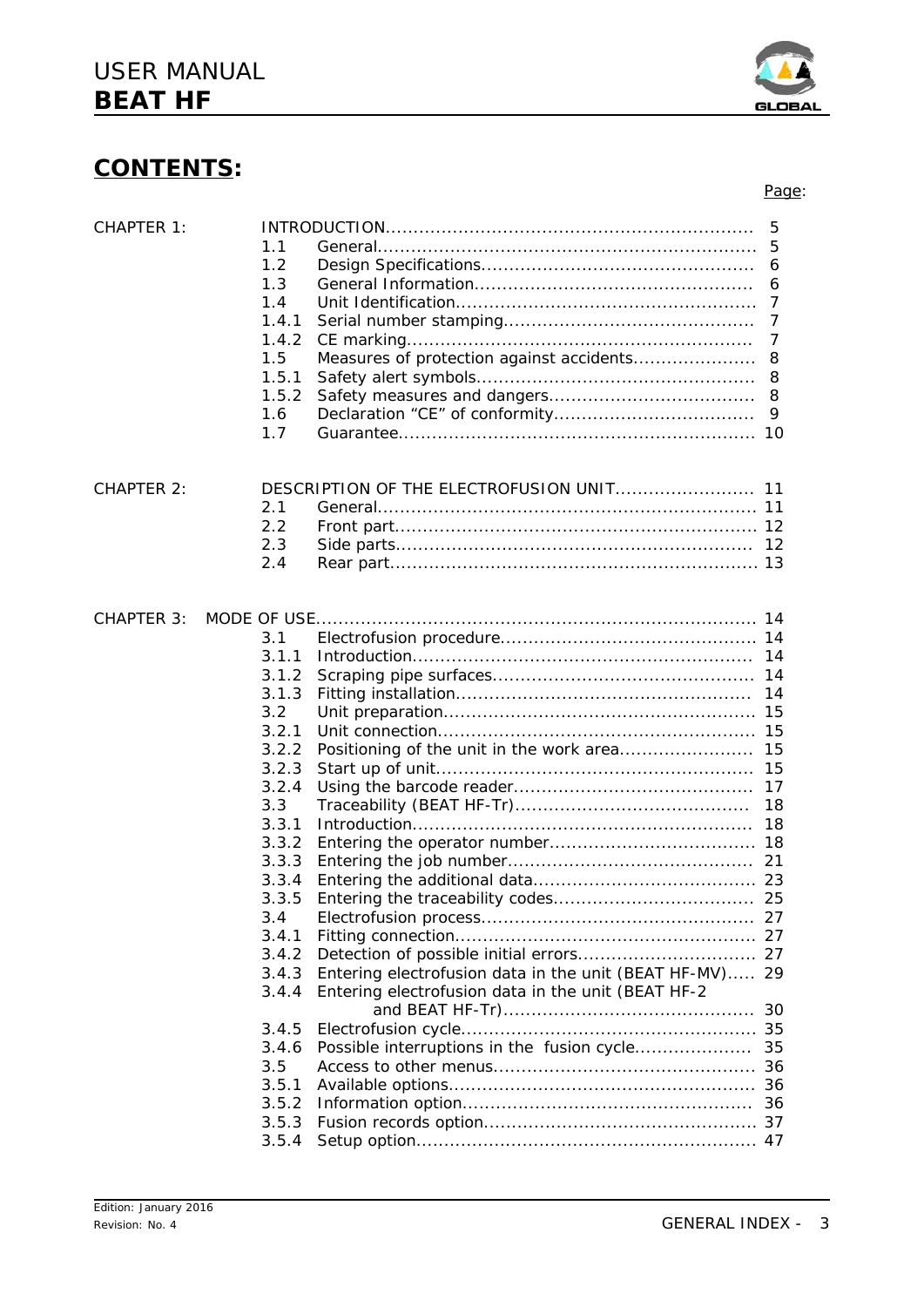

# Page:

| 4.1   |                |    |
|-------|----------------|----|
| 4.2   |                |    |
|       |                |    |
| 4.2.2 |                |    |
|       |                |    |
| 4.2.4 |                |    |
|       |                |    |
| 4.2.6 |                |    |
| 4.2.7 |                |    |
|       |                |    |
| 4.2.9 |                |    |
|       |                |    |
|       |                |    |
| 5.1   |                |    |
|       |                |    |
| 511   |                |    |
| 5.1.2 |                |    |
|       | 5.1.3 Cleaning | 57 |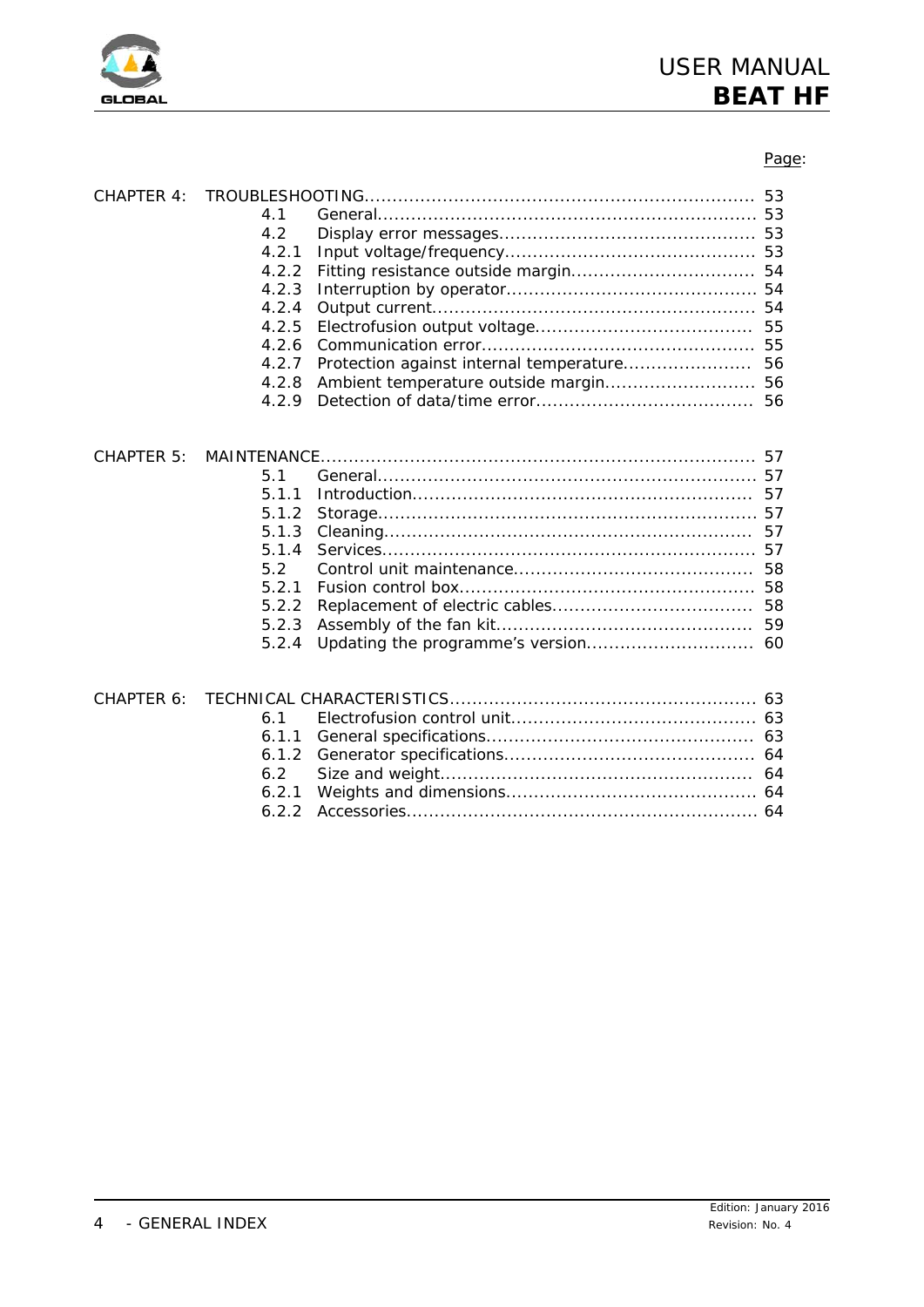

# **CHAPTER 1: INTRODUCTION**

# 1.1 GENERAL

The electrofusion units of the range **BEAT HF** are designed to carry out polyethylene (PE) and polypropylene (PP) pipe/fittings joints through electrofusion fittings with a range of 8 V to 48 V electrofusion voltage.

This *User Manual* applies to all commercialized models:

- **BEAT HF-MV** Electrofusion unit which the electrofusion parameters are entered manually. No traceability.
- **BEAT HF-2** Electrofusion unit that the electrofusion parameters can be entered manually or by bar-code system. No traceability.
- **BEAT HF (Tr)** Electrofusion unit with manual and automatic (via scanner) enter of the electrofusion parameters and with traceability.

The **BEAT HF-MV** electrofusion unit receives the relevant data of the fitting via operator's manual introduction: VOLTAGE and TIME from the fitting manufacturer. Take into account that some fitting manufacturers provide different fusion times according to ambient temperature. Refer to the fitting manufacturer's instructions.

The **BEAT HF-2,** in addition of the data manual input is also able to enter the electrofusion parameters by means of a bar-code automatic recognition system.

The **BEAT HF** (**Tr** version), receives the relevant data of the fitting via the bar code system and also by operator's manual input and is provided with full traceability, so it allows the data entry such as operator's ID, job order ID, additional data and fitting traceability. The unit stores all this data in its memory for further treatment.

The technical data contained in this *Manual* are purely informative and may be changed at anytime. ACUSTER GLOBAL, S.L. declines all responsibility for claims arising from misuse of the data contained herewith and/or errors or omissions detected after publication.

This *Manual* must be considered as part of the unit.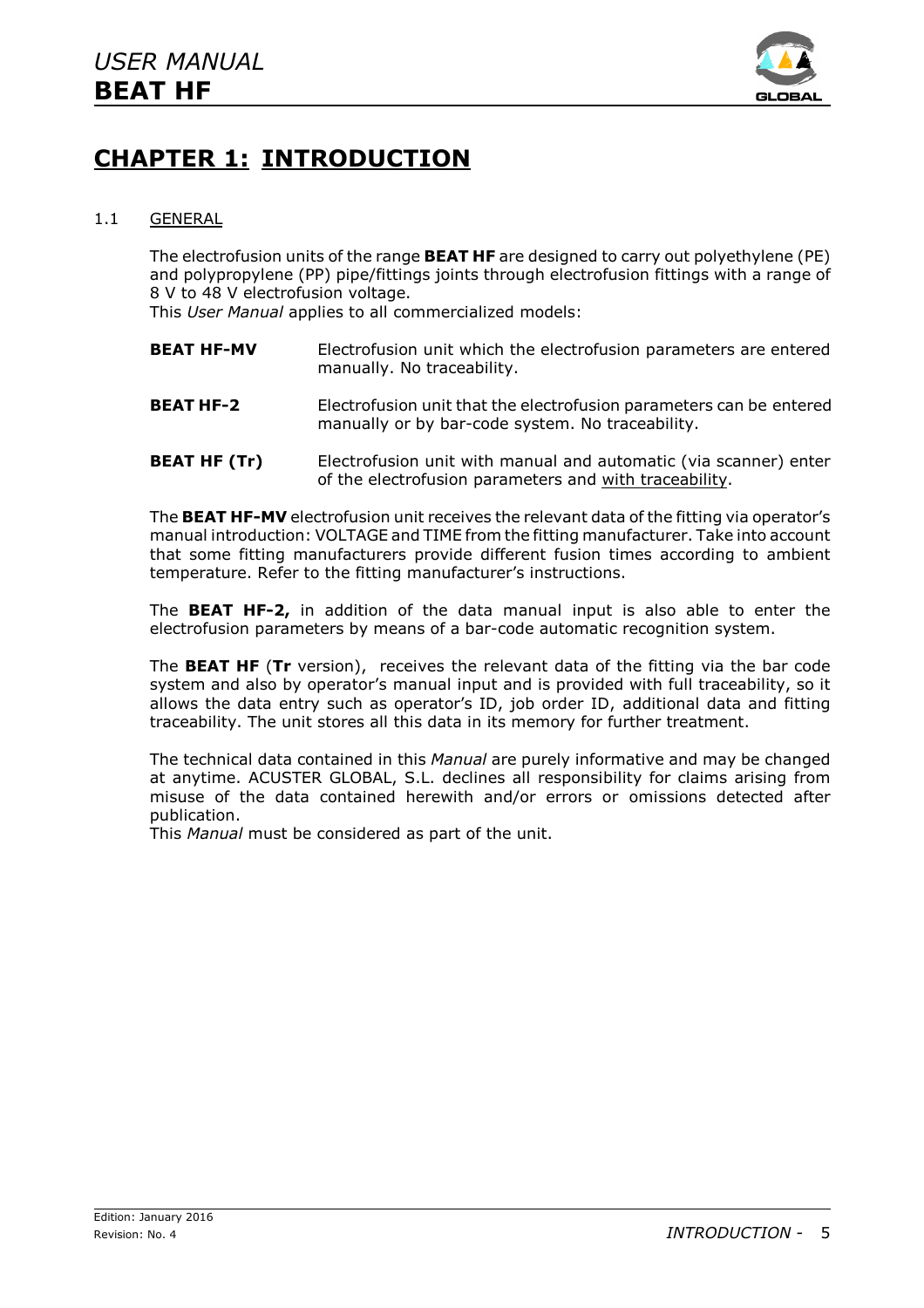

# 1.2 DESIGN SPECIFICATIONS

The electrofusion units **BEAT HF** are designed according to the following specifications:

- ISO 12176-2 (all models) Equipment for fusion jointing polyethylene systems. Part 2: Electrofusion.
- ISO 12176-3 (model Tr) Equipment for fusion jointing polyethylene systems. Part 3: Operator's badge.
- 
- 
- ISO 12176-4 (model Tr) Equipment for fusion jointing polyethylene systems. Part 4: Traceability coding.
- ISO/TR 13950 (models 2 & Tr) Plastic pipes and fittings: automatic recognition of electrofusion systems.

According to model, the **BEAT HF** accepts all the identifications which correspond to the above listed Specifications. All the fittings can be fused by electrofusion if the manufacturer encloses the programmed bar code system in accordance with ISO/TR 13950.

# 1.3 GENERAL INFORMATION

The development, documentation, production, tests and shipping of the products herewith described have been made:

- $\bullet$  Complying with the respective safety rules, and
- $\bullet$  In accordance with the requirements of quality quarantee.



# WARNING !

The electrofusion control box can only be opened by authorised STPAcuster After-sales Service. In the case of the back cover opening or coming apart, parts of electrical components which are not covered may be left exposed.

Only qualified personnel are authorised to intervene both for fusion and repairs. These qualified personnel must be familiar with all the safety measures, potential dangers and maintenance rules described in this *Manual*.

The safe use of the products described requires an appropriate means of transport, storage, installation and use, a careful handling and the preestablished periodical maintenance follow-up.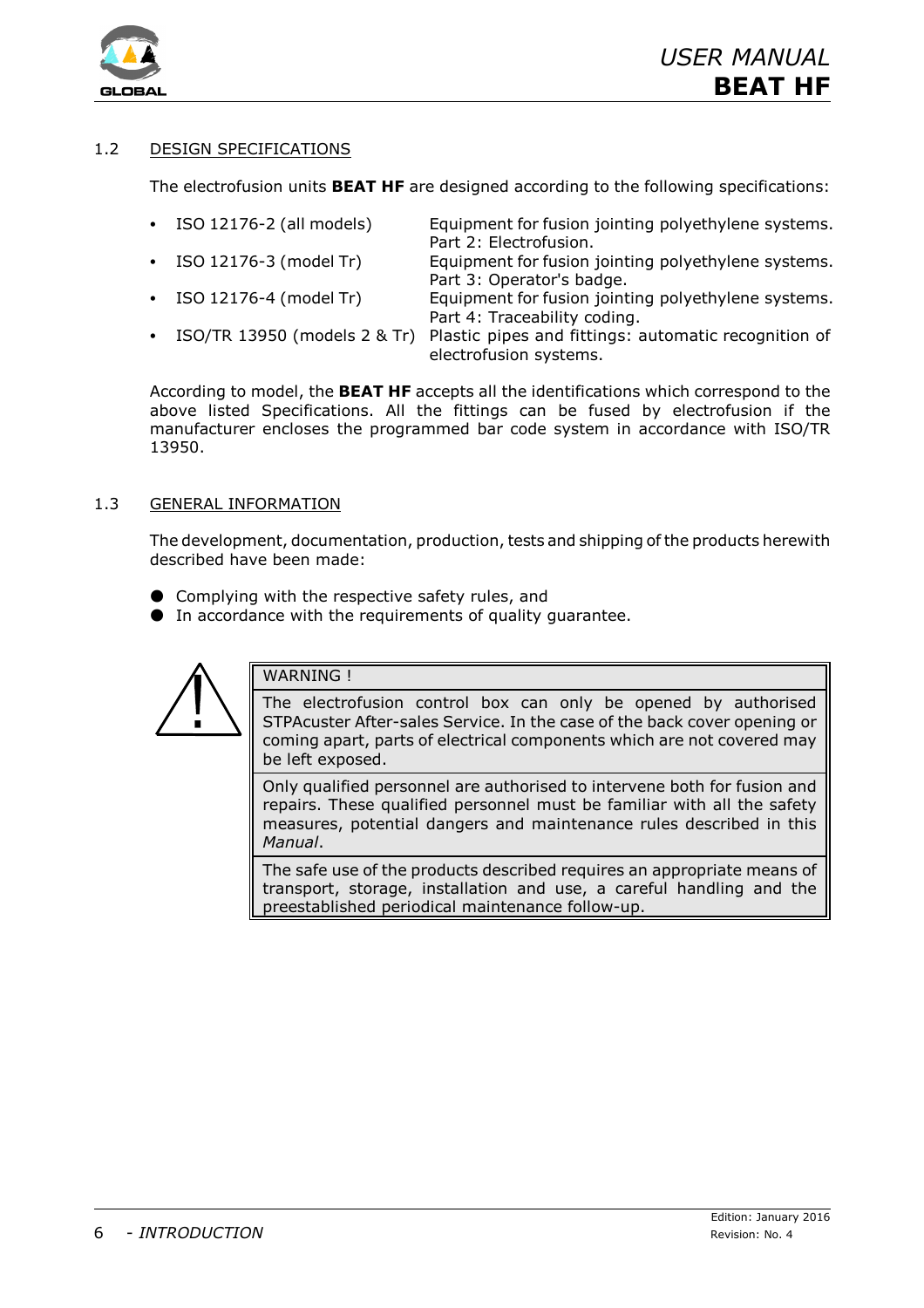

# 1.4 UNIT IDENTIFICATION

### 1.4.1 **Serial Number Stamping:**

The electrofusion units **BEAT HF** are identified by means of their own identification plate.

| <b>QUALITY CONTROL</b>                  | <b>ACUSTER GLOBAL S.L.</b><br><b>CONTROL DE CALIDAD</b>                                                 |  |  |
|-----------------------------------------|---------------------------------------------------------------------------------------------------------|--|--|
| <i>MACHINE No.</i>                      | MAQUINA Nº                                                                                              |  |  |
| <b>MAINTENANCE</b><br><b>REVISIONS</b>  | $\circ$ REVISIONES                                                                                      |  |  |
|                                         |                                                                                                         |  |  |
| <i>MANUFACTURER'S</i><br><i>ADDRESS</i> | Juan de la Cierva, 1 - Políg. Ind. del sud-oest<br>Telf. +34 93 4703070 - Sant Just Desvern (Barcelona) |  |  |

### *Figure 1*

The quality control identification plate includes the fusion control box serial number. The plate includes room for future maintenance date stamping.

NOTE: *Because the service control is carried out via the service menu of the unit, the model 2015 does not include this plate.*

#### 1.4.2 **"CE" marking:**

The electrofusion unit is supplied with the appropriate plate with the "CE" mark, as the European Community norm indicates on the new Machine Security Regulation (Board 98/37/CE, dated 22nd June 1998).

| C E        | <b>ACUSTER GLOBAL S.L.</b>                                                                                   |
|------------|--------------------------------------------------------------------------------------------------------------|
| lo MODELO: |                                                                                                              |
| Nº SERIE   |                                                                                                              |
|            | Juan de la Cierva, 1 - Políg. Ind. del sud-oest<br>Telf.+34 93 4703070 - Sant Just Desvern (Barcelona)-SPAIN |

*Figure 2*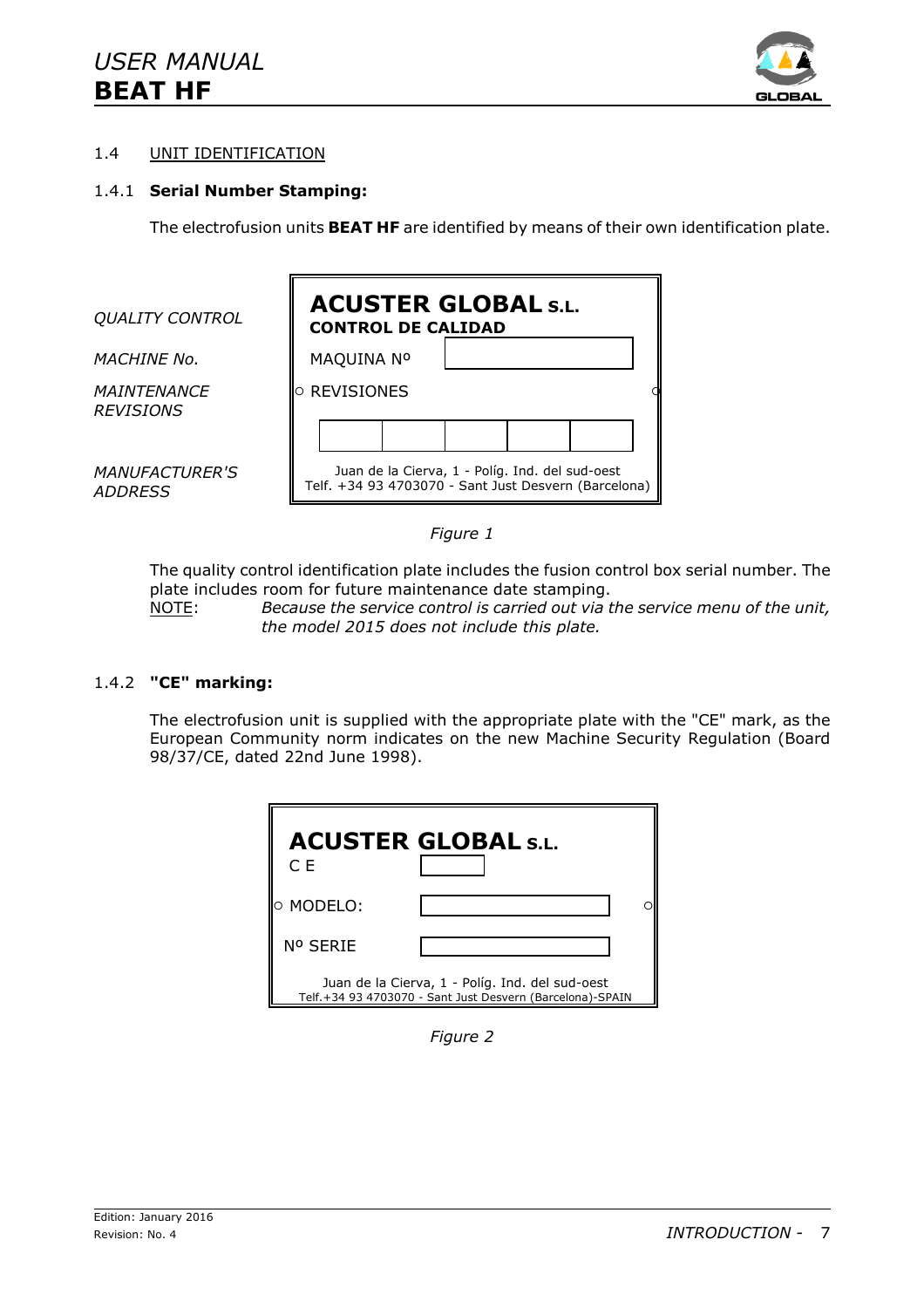

# 1.5 MEASURES OF PROTECTION AGAINST ACCIDENTS

# 1.5.1 **Safety alert symbols:**

This *User Manual* employs the following safety alert symbols:



Indicates information, considered important, but not hazardrelated.

When appears this hazard alert sign in this manual, carefully read what is says.



**A CAUTION** 

Indicates a hazardous situation that, if not avoided, will result in death or serious injury.

Indicates a hazardous situation that, if not avoided, could result in death or serious injury.

Indicates a hazardous situation that, if not avoided, could result in minor or moderate injury.

# 1.5.2 **Safety measures and dangers:**

Please go by the following security measures:

- $\bullet$  Keep the fusion control box out of the reach of non authorised personnel, non qualified personnel and children.
- $\bullet$  Protect the control unit from water, rain, snow, etc.
- $\bullet$  Protect the electrofusion cables and the cable that goes to the power supply of cutting objects.
- $\bullet$  All damaged cables must be replaced immediately being supplied by the authorised After-sales Service of STPAcuster..
- $\bullet$  Always plug the control box to a power supply provided with differential and ground connection.
- $\bullet$  Do not expose the fusion control box to heavy weights. All slight damage caused to the external frame or to other elements will have to be replaced immediately by the authorised After-sales Service of STPAcuster.
- $\bullet$  The fusion control boxes which are not being used must be kept out of the reach of the non authorised personnel. They will have to be kept in rooms of low humidity degrees and of restricted access.
- $\bullet$  Always use adequate working clothes. For outside work, it is recommended to use rubber gloves and boots with insulating soles. In wet areas, this advice is essential.
- Before using the fusion control box, its external condition will have to be checked, as well as its working condition. All components must be correctly assembled in order to guarantee the correct functioning of the unit.
- $\bullet$  The damaged components must be repaired or replaced by the authorised After-sales Service of STPAcuster.
- $\bullet$  The fusion control box can only be opened by the authorised After-sales Service of **STPAcuster**
- $\bullet$  Should the fusion control box not work properly, it will have to be sent immediately to the authorised After-sales Service of STPAcuster.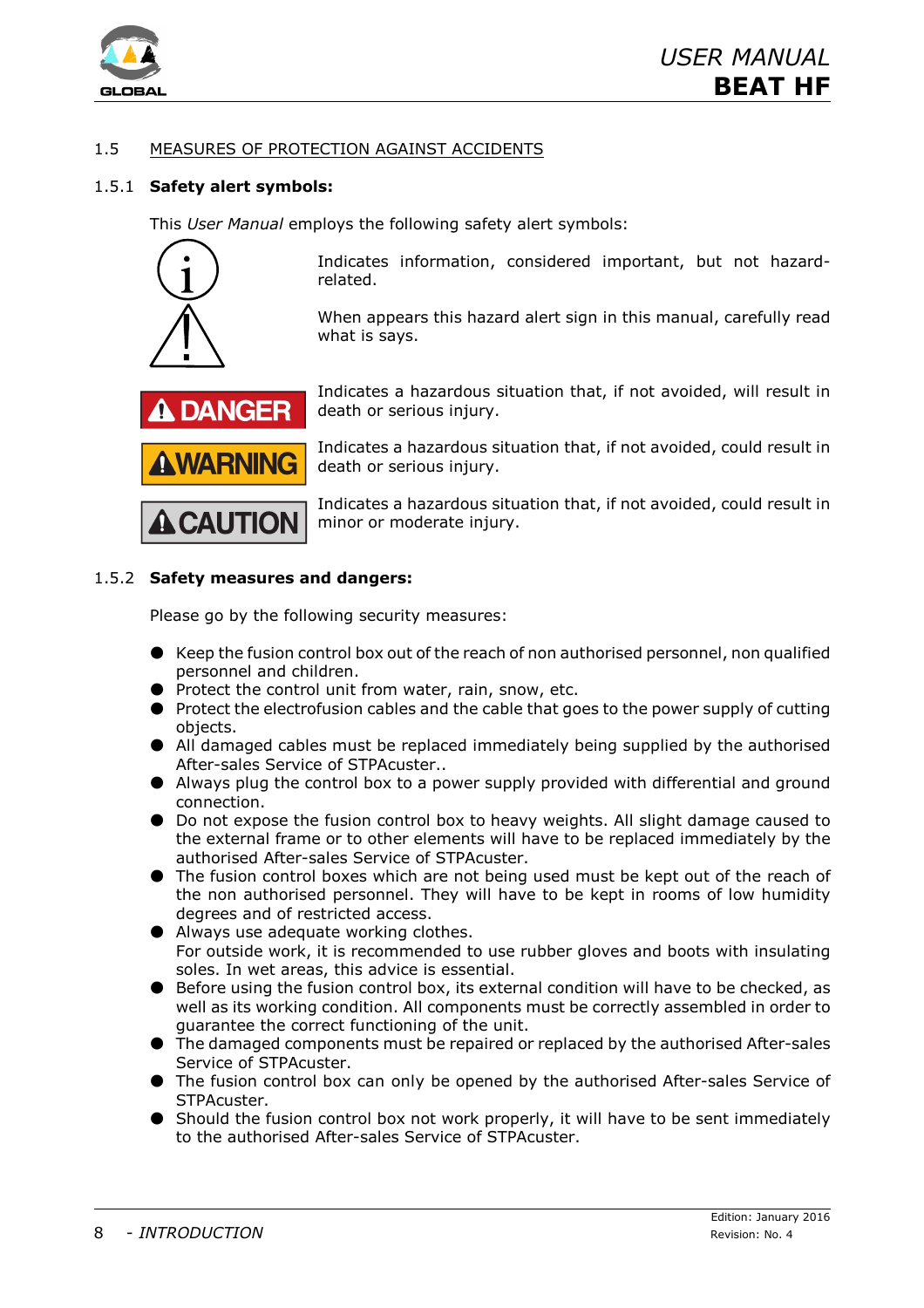

 $\overline{\phantom{a}}$ 

# 1.6 DECLARATION "CE" OF CONFORMITY

ACUSTER GLOBAL, S.L. Ctra. Montcada, 608 08223 Terrassa (Barcelona) SPAIN

declare under our sole responsibility that the electrofusion units **BEAT HF**, to which this declaration relates is in conformity with the following Directives and also the following relating standards:

| <b>Directive</b>                             | <b>Related Specification</b>         | Model                                 |
|----------------------------------------------|--------------------------------------|---------------------------------------|
| 2006/95/CE<br>Low Voltage                    | EN 60204-1<br>EN 60335-1; EN 60519-1 | <b>BEAT HF</b>                        |
| 2004/108/CE<br>Electromagnetic compatibility | EN 61000-6-2<br>EN 61000-6-3         |                                       |
| 2002/95/CE<br><b>ROHS</b>                    | EN 62321-1                           |                                       |
| 2002/96/CE<br>WFFF                           |                                      |                                       |
|                                              | ISO 12176-2                          |                                       |
|                                              | ISO 12176-3                          | <b>BEAT HF-Tr</b>                     |
|                                              | ISO 12176-4                          | <b>BEAT HF-Tr</b>                     |
|                                              | <b>ISO/TR 13950</b>                  | <b>BEAT HF-2</b><br><b>BEAT HF-Tr</b> |

Sant Just Desvern, 15<sup>th</sup> September 2008

Jaume Puig General Manager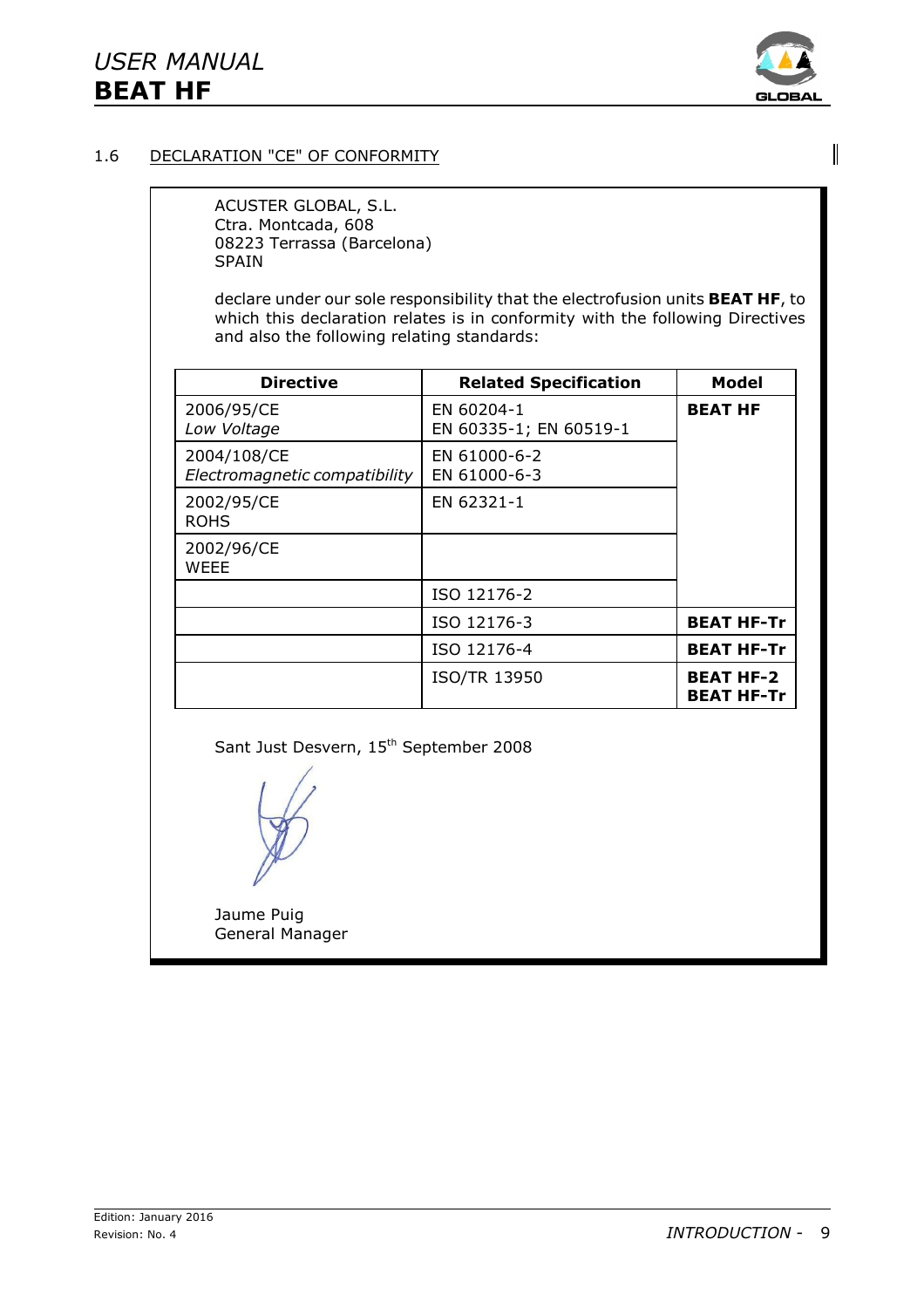

# 1.7 GUARANTEE

#### **Guarantee Declaration**:

All the electrofusion units **BEAT HF** are manufactured from high quality material and have been subjected to rigorous tests for resistance and working order as well as passing all the quality control tests required by the applicable normatives (see "CE" Declaration of conformity).

Regardless of whether an incident might occur during the period of guarantee, we recommend careful reading of the following general guarantee conditions.

#### **General conditions of Guarantee:**

- 1. ACUSTER GLOBAL, S.L. guarantees that this product has no manufacturing defect at the time of its purchase and extends this guarantee for the period of TWO years.
- 2. If the product proves defective during this period, due to the materials or its assembly, it will be repaired free of charge, including the cost of materials and labour at authorised STPAcuster's Technical Service.
- 3. The Guarantee is not valid in the following cases:

When the fault in the product is a result of:

- Abuse or incorrect use of the unit.
- ! Not following the instructions specified in this *User Manual* for connecting to a group generator.
- Repairs carried out without authority from STPAcuster group (the taking apart or breaking of the unit's seal immediately renders the guarantee invalid).
- Accidents, natural disasters (including lightning, water action etc) as well as any cause beyond STPAcuster's group control.
- 4. In all claims against this guarantee, information relating to the model, date of purchase, Serial number and any other additional information must at all times be stated.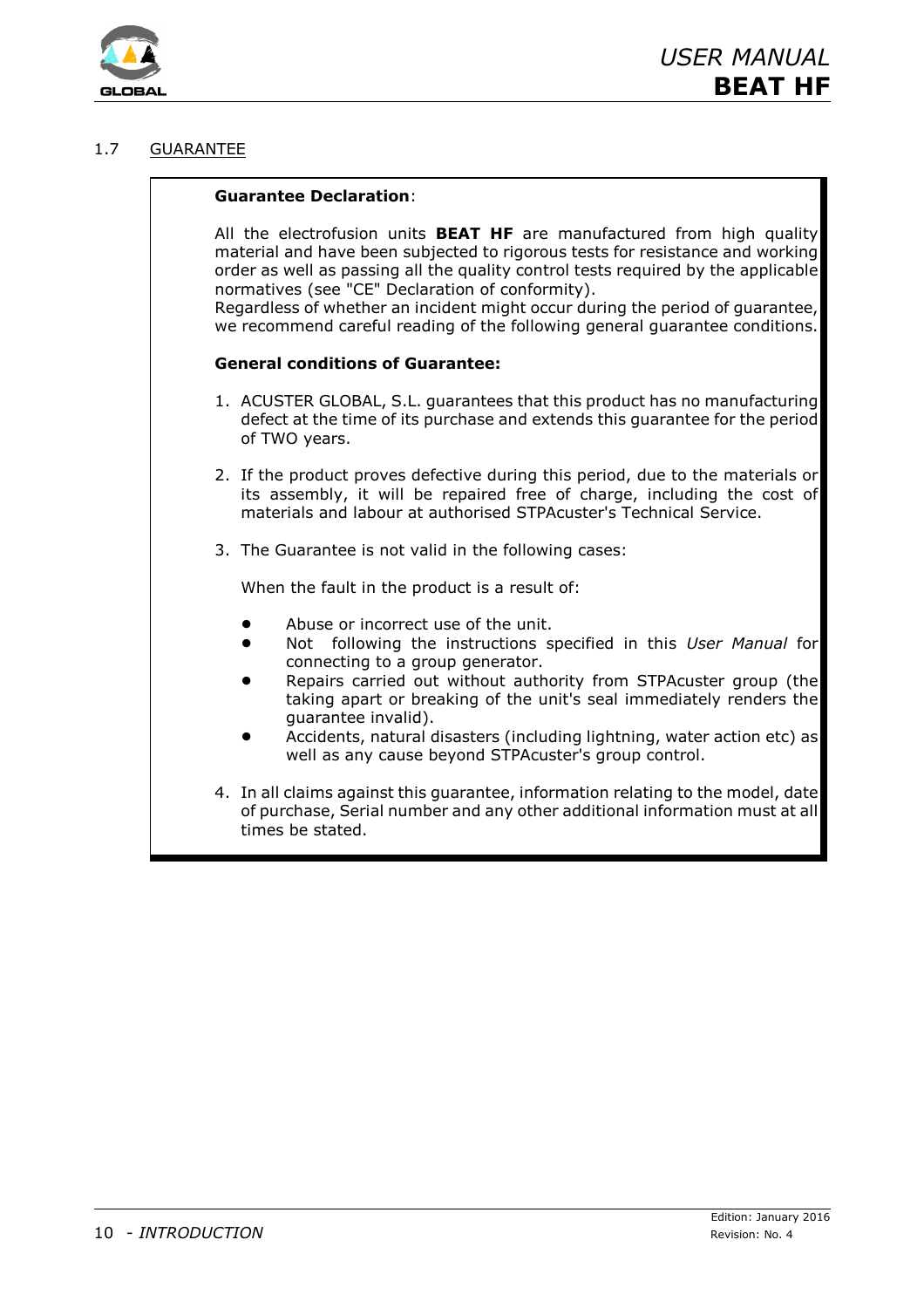

# **CHAPTER 2: UNIT'S DESCRIPTION**

#### 2.1 GENERAL

The electrofusion units **BEAT HF** are externally made up of a metal casing with a rear cover which constitutes the power unit, in which is mounted outside a heatsink and an optional fan.

The **model 2008** (*Figures 3a, 3b and 3c*), the metal casing is assembled on a stainless steel tubular frame which allows to adjust to the desired angle, a master switch, USB/A and USB-B connectors (**BEAT HF-Tr** only) and serial connector for the different applications, the mains and electrofusion cables (all of three replaceable without opening the casing). The front part is formed by a membrane which incorporates tactile pushbuttons to enter the data and a back-lit graphic LCD display.

Inside, the unit is formed by a power board, a processor board (CPU), in addition to all of the electronics necessary for the electrofusion process, current and voltage controls.







*Figure 3a: general view Figure 3b: side-bag detail Figure 3c: connectors detail* (*USB for BEAT HF-Tr only*)

The **model 2015** (*Figure 3d*) the metal casing is more compact and has a carrying handle, which is in turn serving as cables reel. On the front the main switch, a serial port and a USB/A port are mounted.



*Figure 3d: general view model 2015 (USB port for BEAT HF-Tr only)*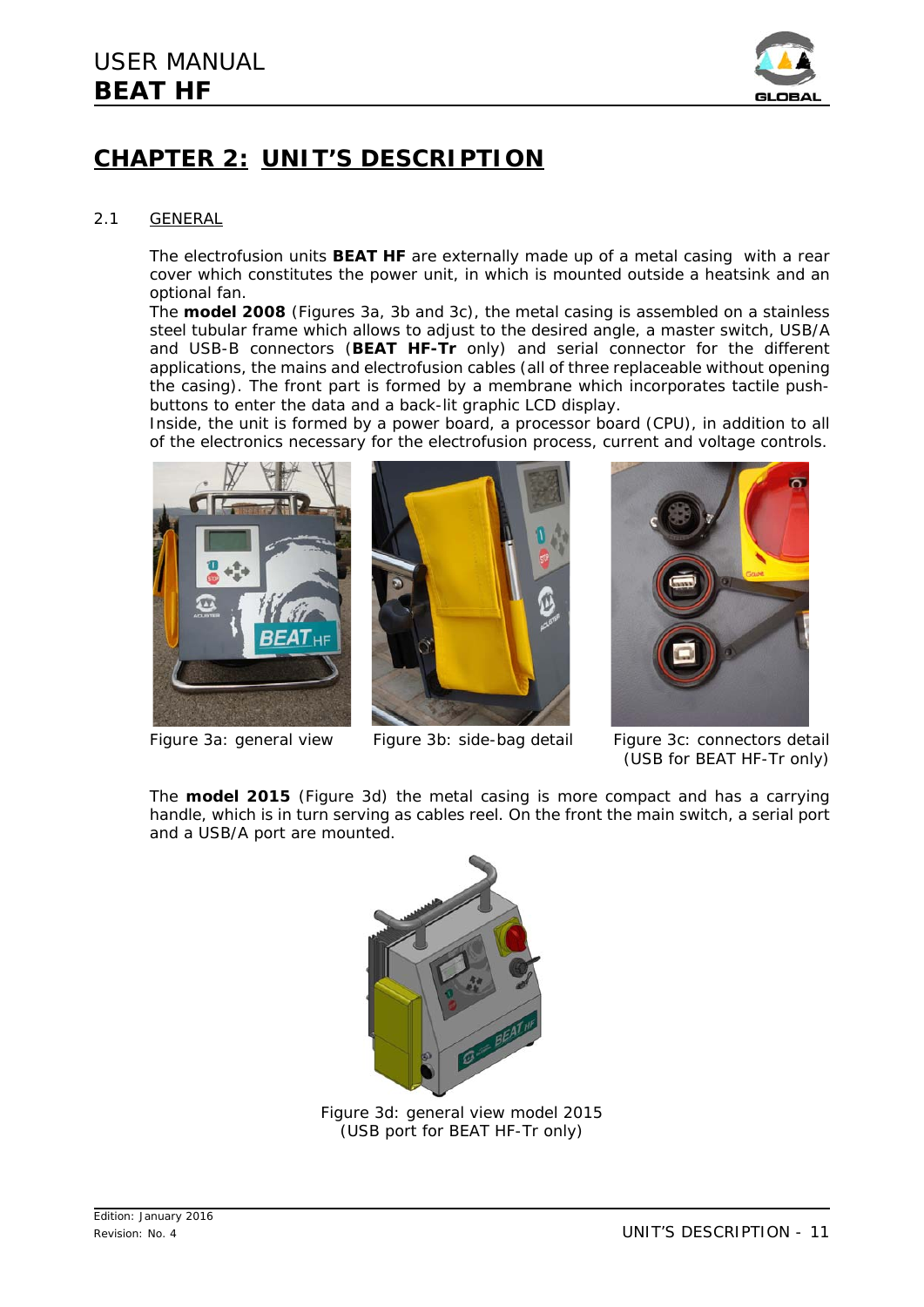

# 2.2 FRONT PART

The front part of the **BEAT HF** electrofusion unit is formed by a silkscreened plastic membrane which incorporates membrane type tactile push-buttons. The display is located on the upper left side. Where:

- **1** Tubular frame **7** Four-arrow keys
- 
- **3** Membrane with push-buttons **9** Main switch
- 
- 





- 
- **2** Transport handle **8** Customized front
	-
- **4** Display **10** Connector USB/A (BEAT HF-Tr)
- **5** <START> key **11** Connector D-Sub 9 pins (no for MV)



2.3 SIDES

On the right side of the **BEAT HF** (looking at from the front), the following elements are located:

- **1** Master switch **4** Serial connector
- **2** USB/A connector (BEAT HF-Tr) **5** CE plate
- **3** USB/B connector (BEAT HF-Tr) **6** Service revision plate



*Figure 5a (model 2008) Figure 5b (model 2015)*

- 
- 
- 

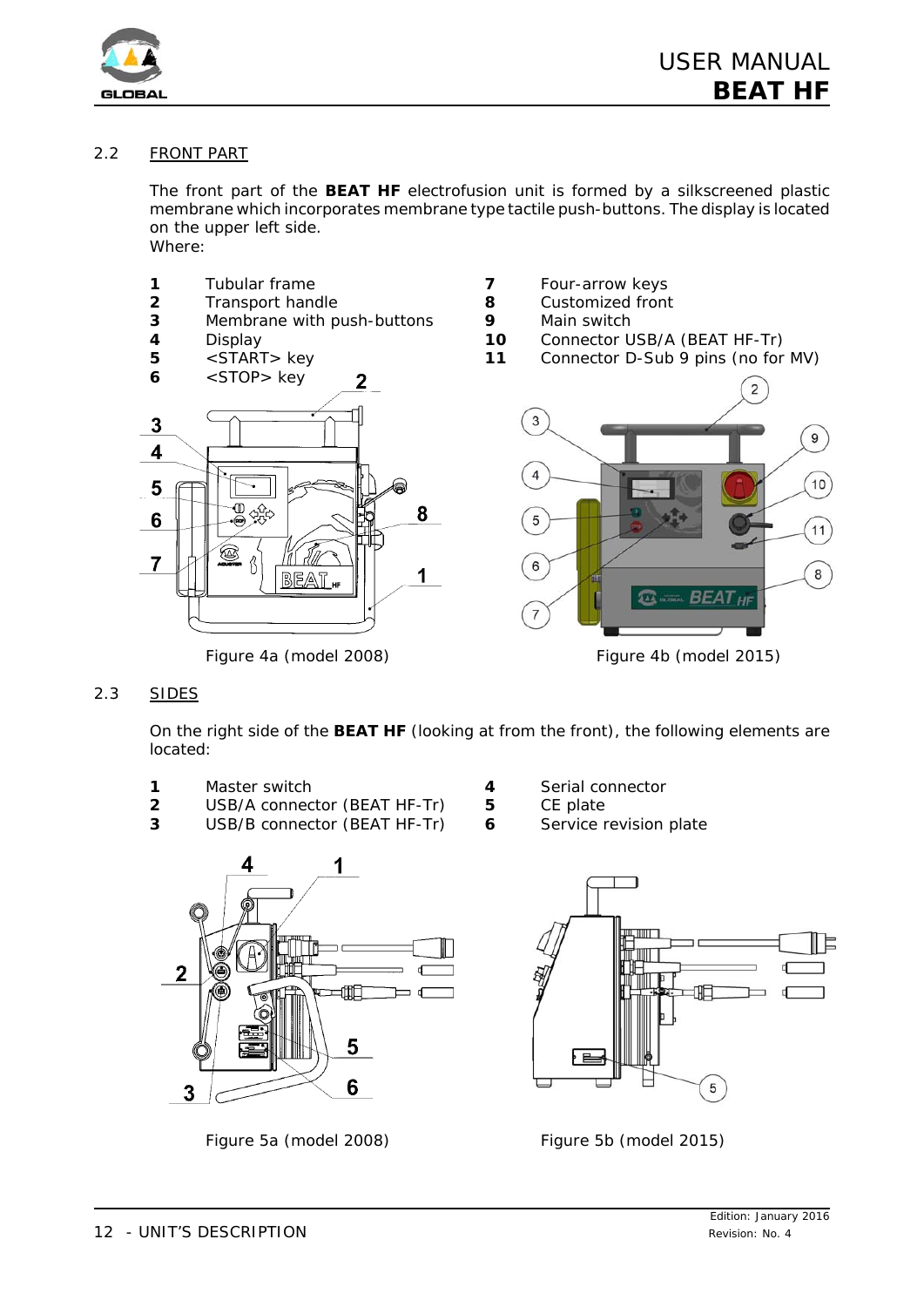

On the left side of the **BEAT HF** electrofusion unit (looking at it from the front), the following elements are located:

- **1** Ambient temperature sensor **3** Side-bag
- **2** Buzzer







# 2.4 REAR

On the rear cover of the **BEAT HF** electrofusion unit, the following elements are located:

- **1** Power cable (with connector) **4** Seal sticker
- **2** Electrofusion cables (replaceable) **5** Heatsinks
- **3** Technical specifications sticker **6** Fan (acc. to model)
- 
- -





*Figure 7a (model 2008) Figure 7b (model 2015)*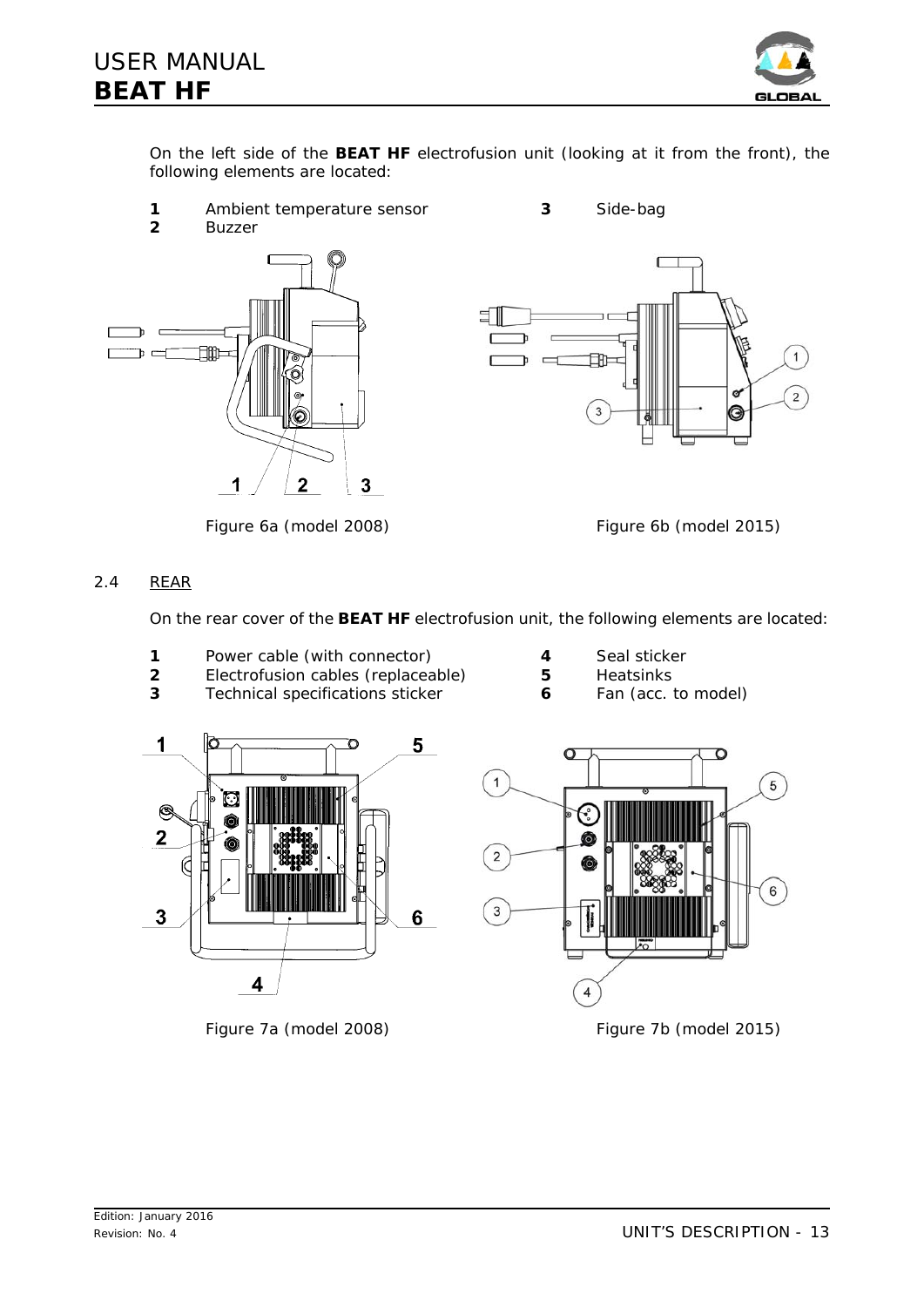

# **CHAPTER 3: MODE OF USE**

### 3.1 FUSION PROCEDURE FOR ELECTROFUSION FITTINGS

#### 3.1.1 **Introduction:**

The assembly jobs and the PE network electrofusion should always be carried out by specifically trained personnel and strictly following the manufacturer's instructions, both for the fittings as well as the fusion equipment. In the gas sector in Spain, to give an example, this training is given by specialised centres adhering to technical specifications edited by Sedigás and which are available in pdf format at www.sedigas.es (PE welder's certification).

### 3.1.2 **Scraping pipe surfaces:**

First clean the surface to be scraped with a clean lint-free dry cloth. The length to be cleaned will depend on the size of the fitting to be used, adding a minimum additional margin of 50 mm on each end.

Scrape the area of the pipe or pipes where the fitting to be joined will be installed. The length of the scraping should be greater than that of the fitting.



# IMPORTANT !

The scraping of the pipe should generate swarfs. This ensures the elimination of the pipe's most exterior oxidation, which would otherwise lead to a dissatisfactory electrofusion joint.

Next clean the scraped area with a de-greasing towel or with a clean, dry white cloth (which does not shed lint), dampened with isopropanol or recommended PE solvent.

#### 3.1.3 **Fitting installation:**

For joints of *tapping saddles* and *branch saddles*, place a rounder on each side of the scraped area if the fusion is performed over a bar pipe. If the joint is performed on a pipe from a roll, the placement of an aligner-rounder tool is indispensable. Next install the fitting on the pipe.

If the fitting to be jointed is a *coupler*, *reducer* or *elbow*, remove it from its wrapping, and without touching its interior, install it on the scraped and cleaned pipe. Now assemble the aligner and the other specially-prepared pipe or fitting.

Electrofusion joints should only be carried out by qualified staff.

Protect the area where electrofusions area carried out from adverse weather conditions, such as rain, snow or wind. Admissible temperatures range from -10°C to +40°C. In order to achieve a uniform temperature in the whole diameter of the pipes, protect the fusion area against sunrays or bad weather.

The quality of the joint depends substantially on the care taken in the preliminary preparation tasks (scraping, de-greasing, etc).



*Figure 8*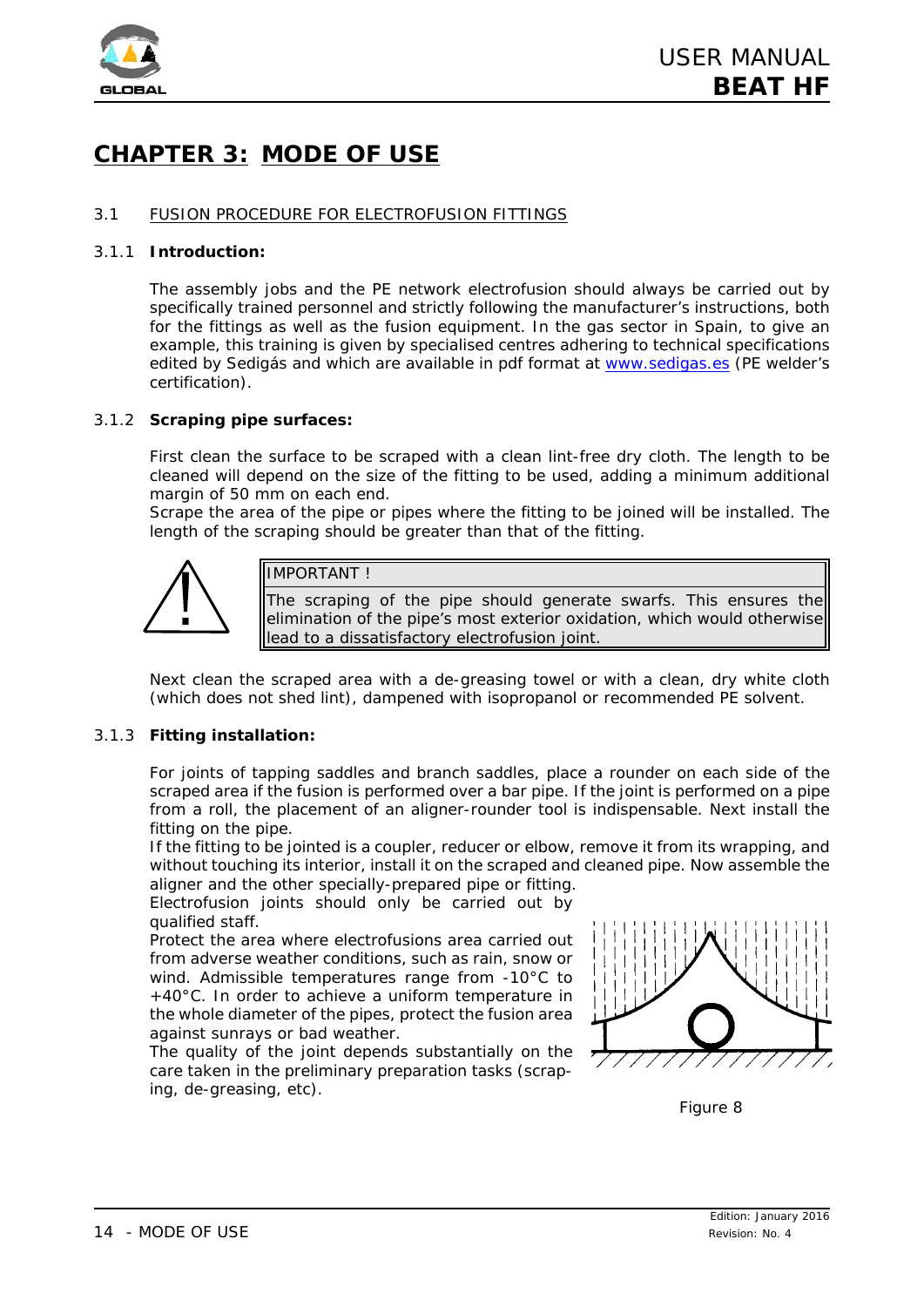

# 3.2 UNIT PREPARATION

### 3.2.1 **Unit connection:**

Connect the unit to a 230 V  $\pm$  15%/50-60 Hz mains source of **DANGER** alternating current. For generator group specifications, please refer to *CHAPTER 6: TECHNICAL CHARACTERISTICS*.



IMPORTANT NOTES !

**Connection to a generator:** the generator electric connection where the electrofusion unit is plugged in must be normalized and fitted with differential and ground pin. Refer to the generator's User Manual. **Connection to the mains:** the electric installation of the building where the electrofusion unit is plugged in must be fitted with earth connection as well as circuit breaker type D (EN 60898).

Do not unplug the mains by pulling on the cable.

### 3.2.2 **Positioning of the unit in the work area (model 2008):**

The control unit may be positioned according to the needs of the operator. It can be in a fully vertical position (or even slightly tilted backwards) or tilted up to 20° off vertical.





*Figure 9a: Fully vertical position Figure 9b: Maximum tilted position*

To alter the tilt of the unit casing, loosen the two side knobs, position according to need and then tighten both knobs once again.

# 3.2.3 **Start up of unit:**

Set the master switch in the On position.

# IMPORTANT NOTES !

Because the unit allows the use of an optic pen or scanner indistinctly, connect the barcode reader to be used before switching on the unit so it will be recognized. Checking the terminals of the connecting cables to the fitting before

starting up the unit is advised. There are different types of adapters depending on the type of fitting to be used. Refer to clause 3.4.1 **Fitting connection**.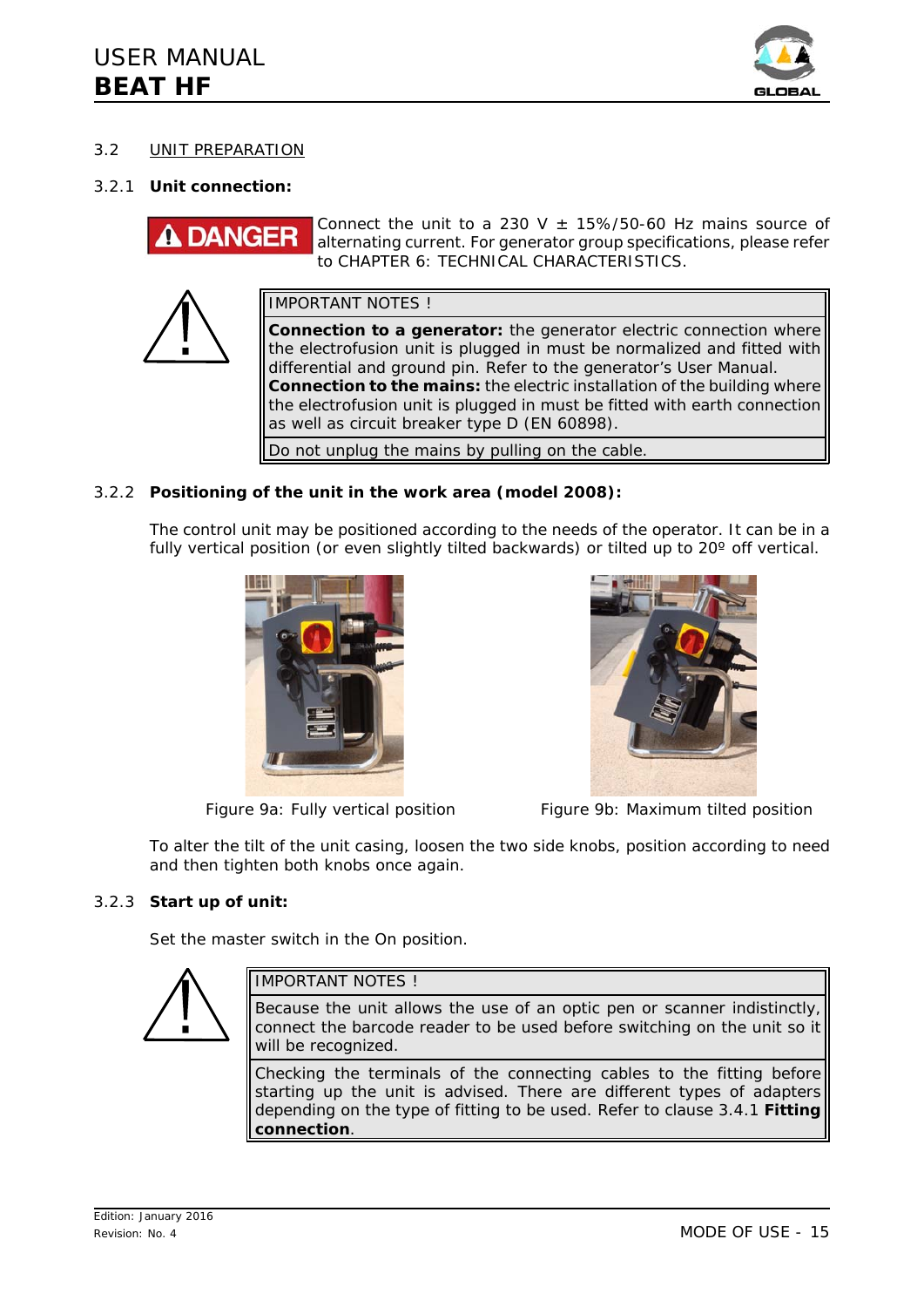

The display backlight will be enabled, an acoustic signal heard and the following information will appear:

|                      | Model:                  | $HF-1 = BEAT HF-MV:$     |
|----------------------|-------------------------|--------------------------|
| <b>BEAT-HF</b>       |                         | $HF-2=BEAT HF-2$ :       |
| <b>GRUPO ACUSTER</b> |                         | $BFAT-HF = BFAT HF - Tr$ |
|                      | I S.N. xxxx:            | unit serial number       |
| <b>S.N. XXXX</b>     | $V.$ v.vv $V.$ V. v.vv: | software version         |

Once the display time has elapsed (3 seconds), the unit will display the corresponding screen (depending on the setup and initial messages).

*Possible initial messages:*

MEMORY FULL (BEAT HF-Tr only)

If the capacity of the memory is already full, the display will show the following message:

| dd/mm/yy<br><b>Memory full</b> | hh:mm | Export or/and eraser fusion records: refer to clause<br>3.5.3 of this <i>Manual</i> . |
|--------------------------------|-------|---------------------------------------------------------------------------------------|
|                                |       |                                                                                       |
| <b>Fusion impossible</b>       |       |                                                                                       |

### TECHNICAL MACHINE SERVICE

If the programmed warning date for the Technical Machine Service in the unit has expired, the display will show:

| dd/mm/yy              | The unit will emit two                                | dd/mm/yy            |
|-----------------------|-------------------------------------------------------|---------------------|
| hh:mm                 | acoustic signals and a                                | hh:mm               |
| Service valid until   | message will appear in                                | Service valid until |
| dd/mm/yyyy<br>Confirm | the display along with the<br>date of the next check. | dd/mm/yyyy          |

If the date **dd/mm/yyyy** has not expired yet, press <START> to **Confirm** and proceed to the next screen (regardless of the existing locking set up of the unit).

If the date **dd/mm/yyyy** has already expired but the unit is set up without locking, by pressing <START> you will be able to move to the next screen. However, if the unit is set up with locking, the display screen won't show the **Confirm** option and subsequently the unit will not be able to be used until the TMS has been carried out.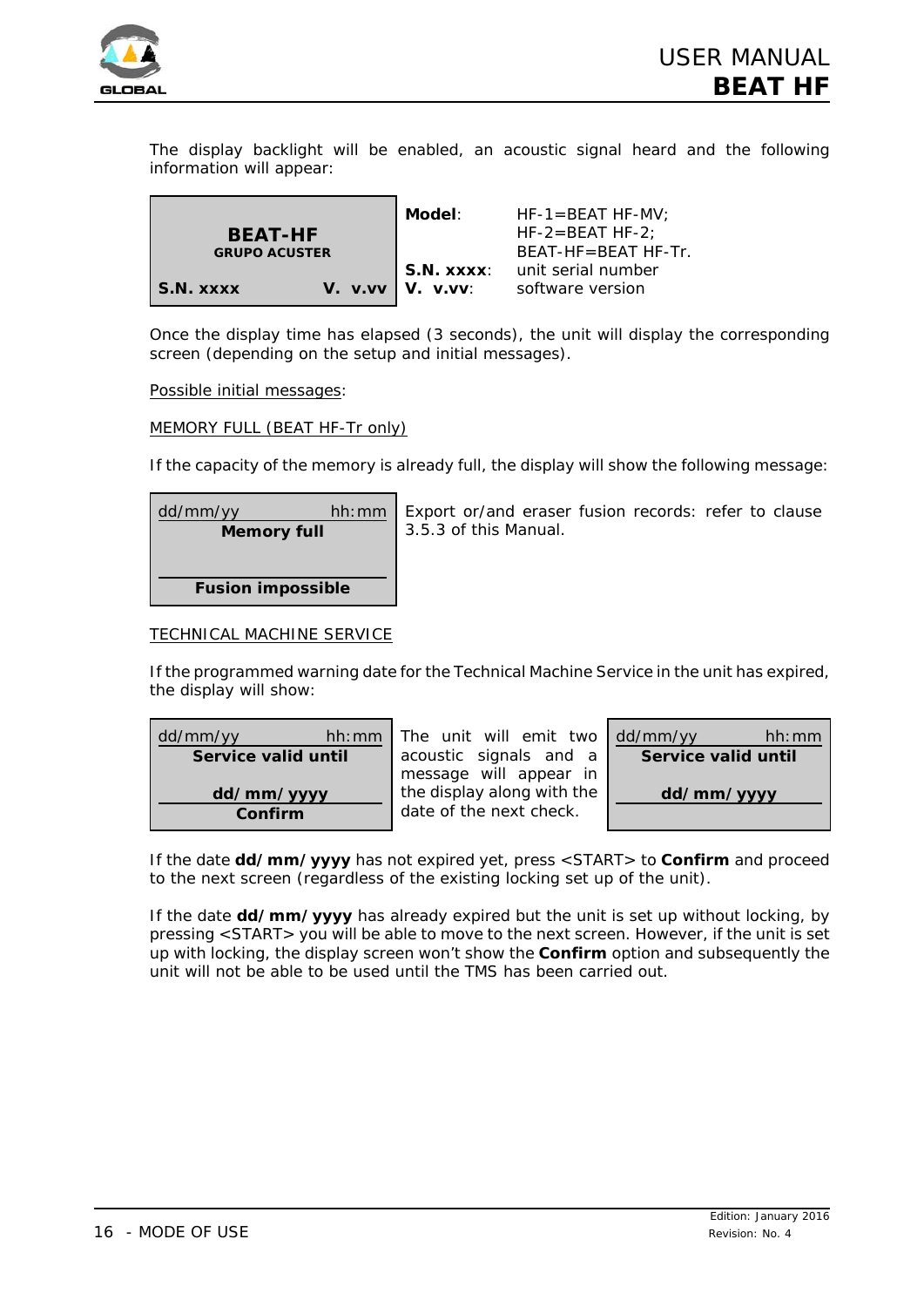

# 3.2.4 **Using the barcode reader (not for BEAT HF-MV):**

If you read the different data (operator's ID, job ID, fitting, pipe, etc) by using optical means (scanner), connect the reader device to the corresponding connector and put it in front of the barcode data.

*Laser scanner:* When reading, the con nected scanner emits a red laser ray of a particular length. To read the barcode data, place the scanner so that the laser ray coincides longitudinally with the barcode. The distance will depend on the size of the barcode to be read. Once the scanner has been placed in position, the laser ray will stop flashing and remain fixed. When this happens, press any of the three buttons on the top of the scanner.



*Figure 10b: Example of using laser scanner*



ELECTROFUSION PROCESS.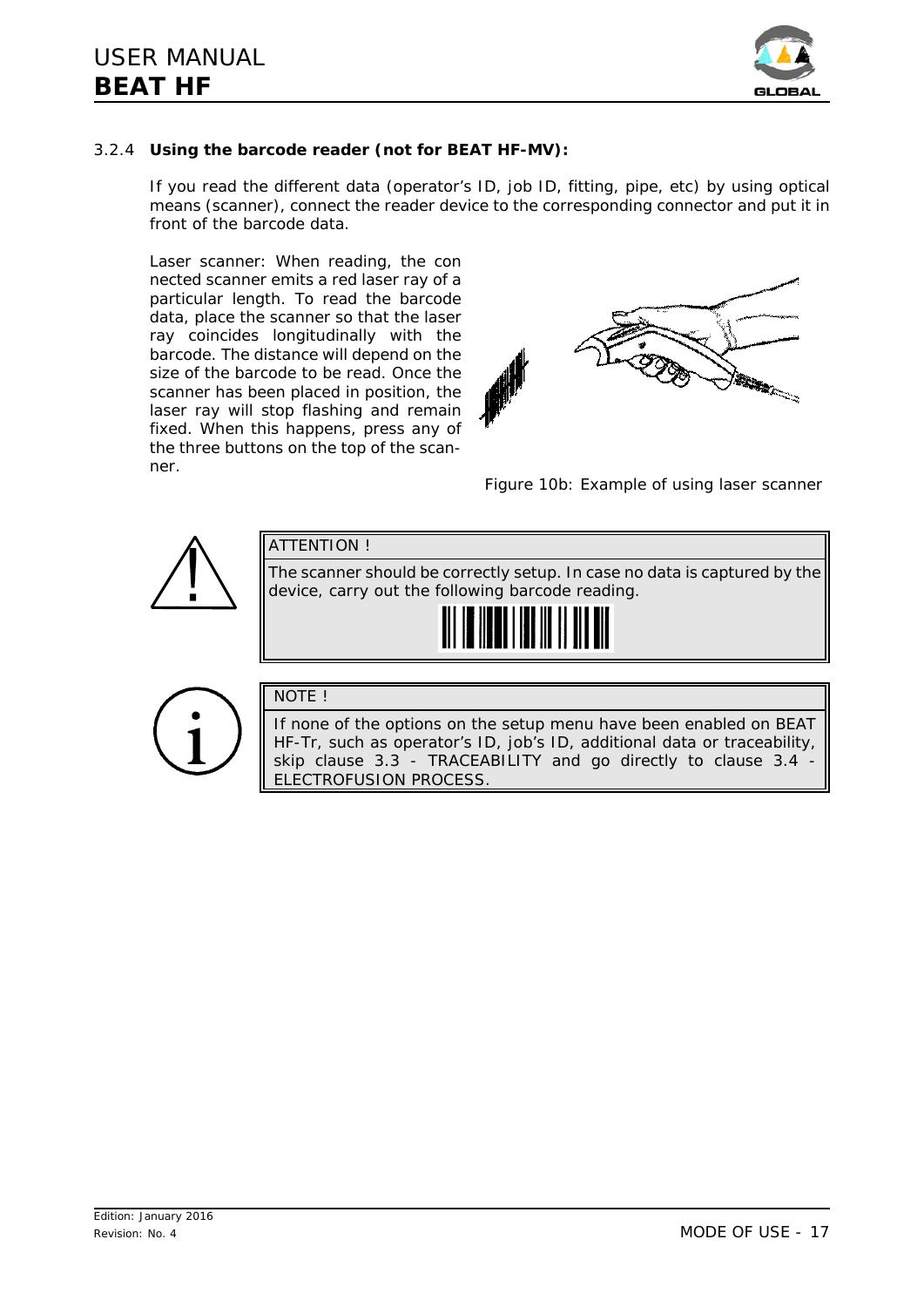

# **MODEL BEAT HF-Tr**

# 3.3 TRACEABILITY

#### 3.3.1 **Introduction:**

As defined in ISO 12176-4, traceability is the ability to create a trace of the history, the purpose or the location of information, by means of records.

If all or some of the traceability options available in the unit are required, refer to clause 3.5 - ACCESS TO OTHER MENUS, where selecting **Setup** / **Options** the necessary traceability functions can be enable. Those are:

- **Operator identification**
- Job identification
- C Additional data
- **Traceability**

#### 3.3.2 **Entering the operator number: only if enabled**

If the entry of operator's ID is enabled, the unit allows the identification to have different setups:

- C *Optional setup by operator*:
	- It can be omitted by selecting **Skip over** and pressing the <START> button.
	- It can be introduced by using a barcode or manually.
	- It does not check for expiry nor attributes.
- C *Obligatory setup by operator*:
	- Identification must be introduced without choice.
	- It can be introduced by using a barcode or manually.
	- It does not check for expiry nor attributes.
- C *Operator's setup according to ISO 12176-3*:
	- Identification must be introduced without choice.
	- It can be introduced by using a barcode or manually.
	- Expiry and functions are checked.
- Setup of entry time:
	- If it is setup as OFF, the operator's identity will be saved throughout the day until zero hour of the next day. The identity can be modified or erased at any stage.
	- If it is setup as ON, the operator's identity will be lost each time the unit is turned off. It will need to be reintroduced.

The following screen will appear when the unit is turned on:

*If an operator's identity has been previously introduced:*

*Initial screen: Next screen:*

| Confirm                   |       |
|---------------------------|-------|
| Operator<br>A 1234/724/SG |       |
| dd/mm/yy                  | hh:mm |
|                           |       |

Press either the  $\uparrow$  or  $\downarrow$ arrow once to select the **Erase** screen.

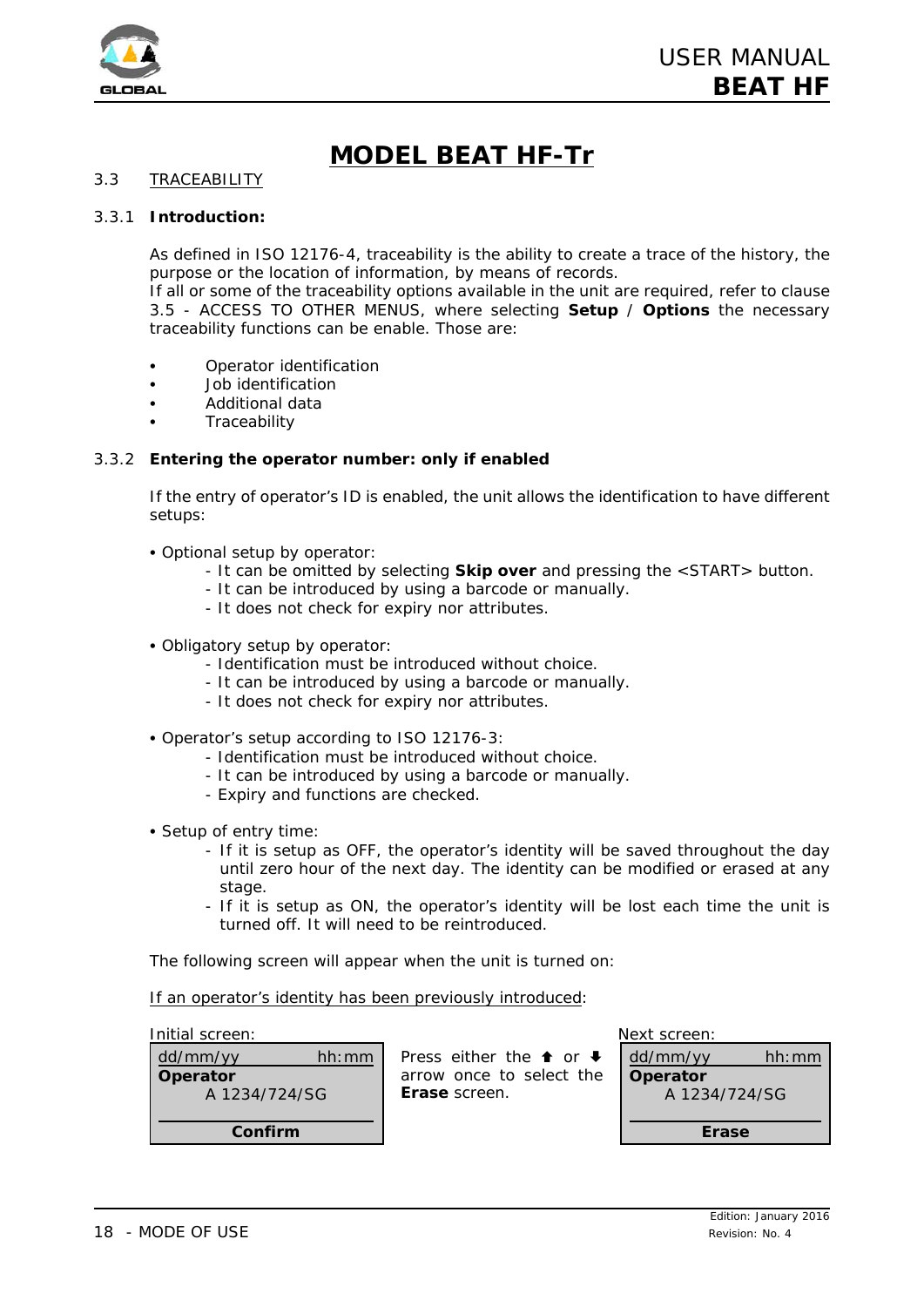

Press <START> to confirm and go to the next screen or select **Erase** if there is a need to alter an operator's identity.

*If an operator's identity has not previously been introduced or erased:*

| Initial screen $\boldsymbol{0}$ :   |                                             | Next screen $\mathbf{\Theta}$ : |
|-------------------------------------|---------------------------------------------|---------------------------------|
| hh:mm<br>dd/mm/yy                   | Press either the $\uparrow$ or $\downarrow$ | dd/mm/yy<br>hh:mm               |
| Operator                            | arrow once to select the                    | Operator                        |
| ------------                        | <b>Manual edition</b> screen.               |                                 |
| <b>Read barcode</b>                 |                                             | <b>Manual edition</b>           |
|                                     |                                             |                                 |
| Next screen $\boldsymbol{\theta}$ : |                                             | Final screen <b>O</b> :         |
| dd/mm/yy<br>hh:mm                   | Press either the $\triangle$ or $\triangle$ | dd/mm/yy<br>hh:mm               |
| Operator                            | arrow once to select the                    | Operator                        |
|                                     | Edit barcode and Skip<br>over screens.      |                                 |

Ø On the *initial* **Read barcode** *screen*, the unit remains on hold while the operator's barcode is read via optic pen or scanner.

| dd/mm/yy      | hh:mm |
|---------------|-------|
| Operator      |       |
| A 1234/724/SG |       |
|               |       |
| Confirm       |       |

When the identity is introduced, the operator's decoded number, country and certifying organisation are shown.

If the barcode or reading were erroneous.

| dd/mm/yy   | hh:mm |  |
|------------|-------|--|
| Operator   |       |  |
|            |       |  |
|            |       |  |
| Wrong data |       |  |

If a barcode is entered incorrectly, the unit emits two acoustic signals and shows a **Wrong data** message on the screen. Either press <STOP> or <START> to go to the **Read barcode** screen and repeat the entry procedure.

Once the identity has been processed successfully, press <START> to confirm and to go to the next screen.

 $\bullet$  If the operator's identity is not introduced by means of a barcode, go to the next option **Manual edition**. When <START> is pressed, a cursor will appear in the first position on the left of the field to be completed.

| dd/mm/yy              | hh:mm |  |
|-----------------------|-------|--|
| Operator              |       |  |
|                       |       |  |
|                       |       |  |
| <b>Manual edition</b> |       |  |

Manually introduce by using the arrow buttons. Maximum 16 alpha-numeric characters. Characters accepted: capital letters, 0 to 9 and the symbols  $. + *$  $\langle$  > / space - ( ).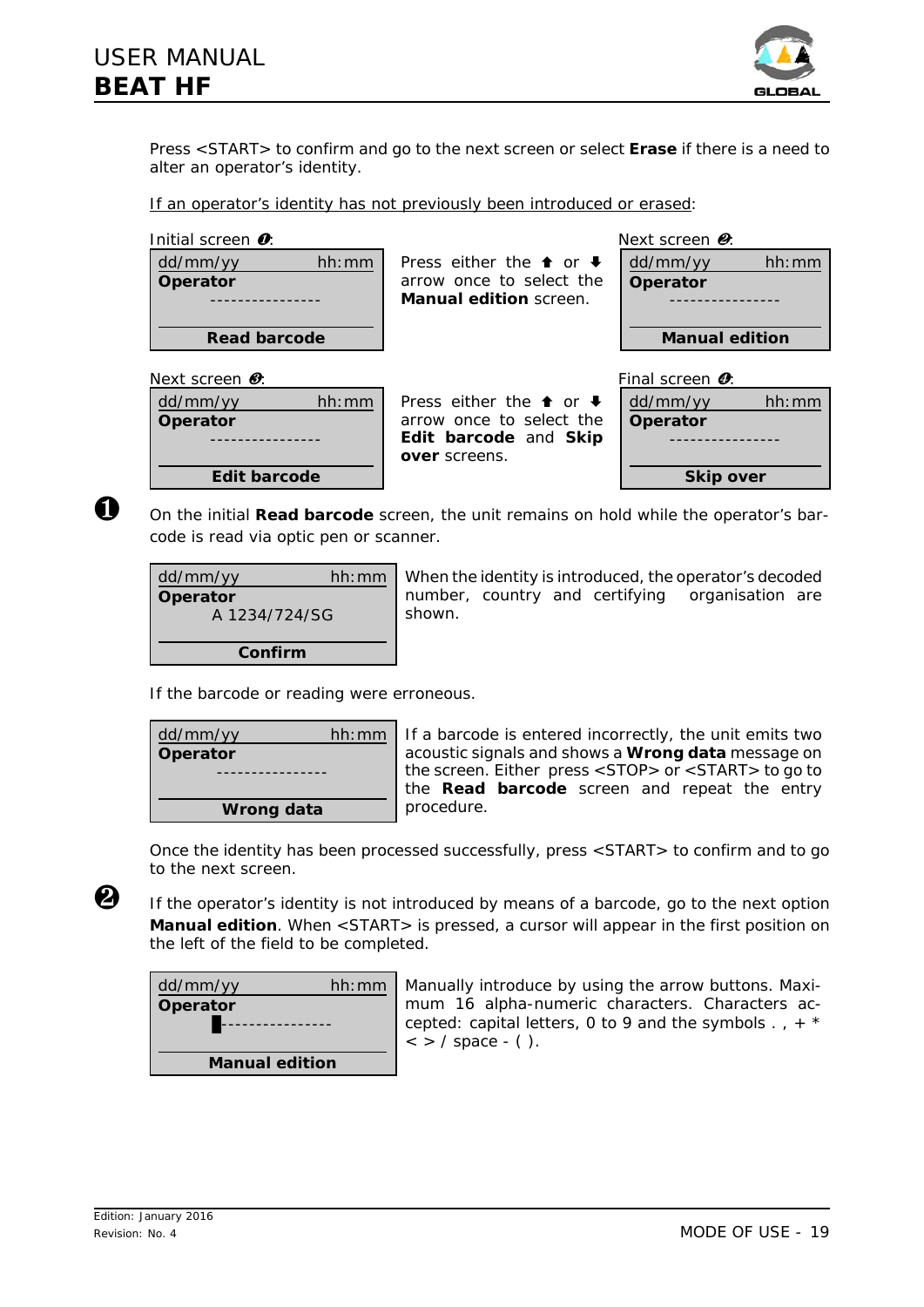

Press the  $\rightarrow$  and  $\leftarrow$  arrows to move the cursor to another field and the  $\uparrow$  and  $\downarrow$  arrows to select the values. Press <START> to confirm and go on to the next screen.

| dd/mm/yy      | hh:mm |  |
|---------------|-------|--|
| Operator      |       |  |
| A 1234/724/SG |       |  |
|               |       |  |
| Confirm       |       |  |

Press either the  $\uparrow$  or  $\downarrow$ arrow once to select the **Erase** screen.

| dd/mm/yy<br>Operator<br>A 1234/724/SG | hh:mm |  |
|---------------------------------------|-------|--|
| Erase                                 |       |  |

Press <START> to confirm and go on to the next screen or select **Erase** if the operator's identity needs to be altered. Go back to **Read barcode**.

**<sup>6</sup>** Select the **Edit barcode** option by pressing either the **↑** or ♦ arrow when the operator's identity needs to be introduced manually according to the ISO 12176-3 structure. When <START> is pressed a cursor will appear in the first position on the left of the field to be edited.



Manually introduce the 30 digits corresponding to the identity by using the arrow buttons.

Press the  $\rightarrow$  and  $\leftarrow$  arrows to move the cursor to another field and the  $\uparrow$  and  $\downarrow$  arrows to select the values.

Press <START> to accept and to go on to the next screen.



The operator's number, country and certifying organisation are shown.

Press <START> to accept and go on the next screen. If the code introduced manually were incorrect.

| dd/mm/yy   | hh:mm |  |
|------------|-------|--|
| Operator   |       |  |
|            |       |  |
|            |       |  |
| Wrong data |       |  |

If a code is entered incorrectly, the unit will emit two acoustic signals and the message **Wrong data** will be shown on the screen. Press <STOP> to go to the **Read barcode** screen. Select **Edit barcode** and repeat the entry procedure.

Once the identity has been entered correctly, press <START> to confirm and to go on to the next screen.



Û If the entry of the operator's identity is set up as optional, this identification can be omitted by selecting the **Skip over** option. Press <START> to go to the next screen.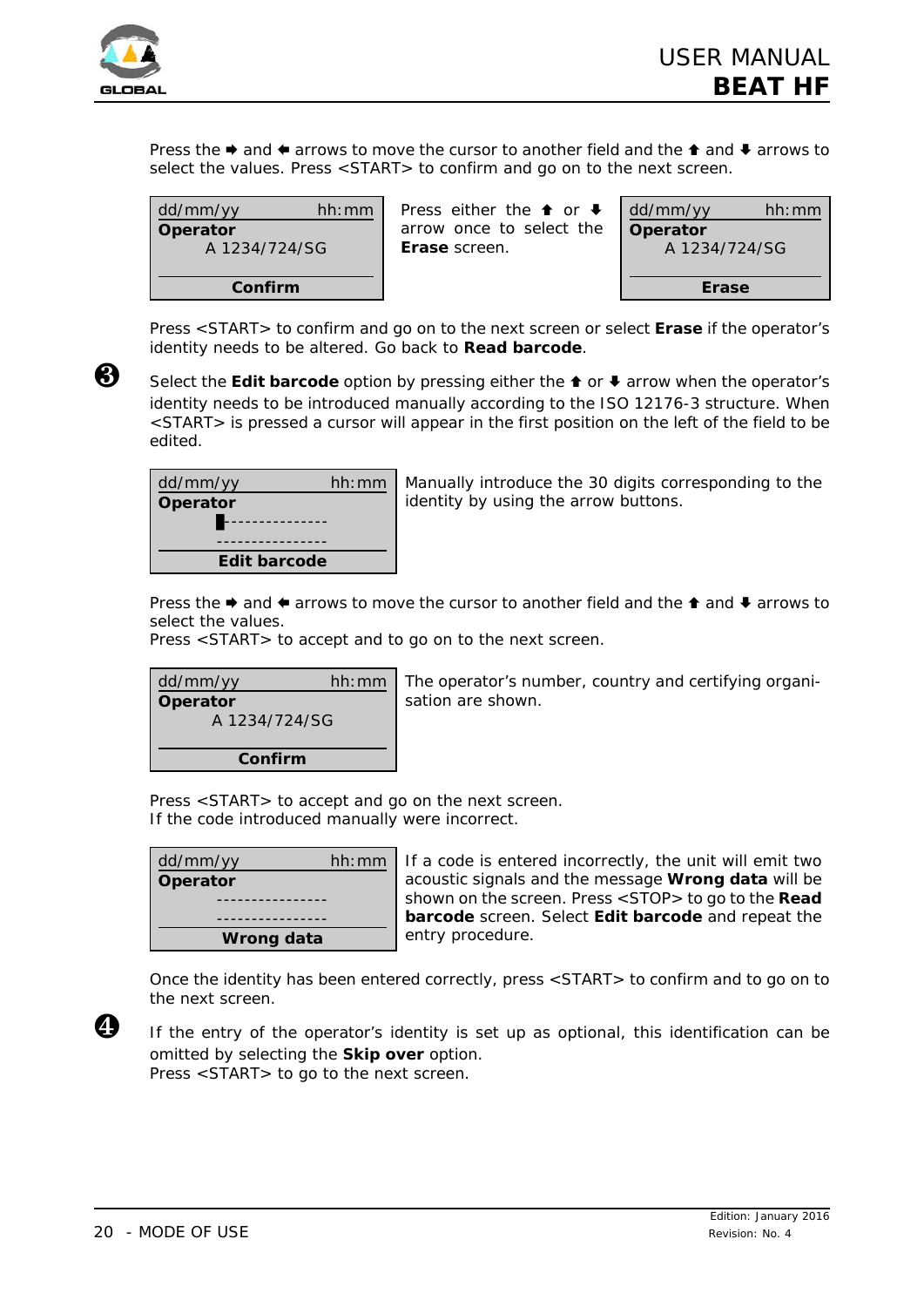

# 3.3.3 **Entering the job number: only if enabled**

If the entry of the job is enabled, the unit allows different setups of entry:

- Optional set up of job:
	- It can be omitted by selecting the **Skip over** and pressing the <START> button.
	- It can be entered using a barcode or manually.
- C *Obligatory job set up*:
	- It must be entered without choice.
	- It can be entered by using a barcode or manually.
- Set up of time of entering:
	- If it is set up as OFF, the job number will be saved throughout the day until zero hours of the next day. The job number can be modified or erased at any stage.
	- If it is set up as ON, the job number will be lost each time the unit is turned off. It will need to be reintroduced.

After entry of the operator ID, or not, or if not enabled, when the unit is turned on the following screen will appear:

#### *If a job number has been previously introduced:*

| Initial screen:                               |                                                                                                 | Next screen:                                  |
|-----------------------------------------------|-------------------------------------------------------------------------------------------------|-----------------------------------------------|
| dd/mm/yy<br>hh:mm<br>Job<br>ABCDFFGHLJKI MNOP | Press either the $\uparrow$ or $\downarrow$<br>arrow once to select the<br><b>Erase</b> screen. | dd/mm/yy<br>hh:mm<br>Job<br>ABCDFFGHLJKI MNOP |
| Confirm                                       |                                                                                                 | Erase                                         |

Press <START> to confirm and go to the next screen or select **Erase** if the job number needs to be altered.

*If a job number has not been introduced or erased previously:*

| Initial screen <sup>o</sup> : | Next screen $\mathbf{\Theta}$ : | Final screen $\boldsymbol{\theta}$ : |
|-------------------------------|---------------------------------|--------------------------------------|
| hh:mm<br>dd/mm/yy<br>Job      | dd/mm/yy<br>hh:mm<br>Job        | dd/mm/yy<br>hh·mm<br>Job             |
| <b>Read barcode</b>           | <b>Manual edition</b>           | <b>Skip over</b>                     |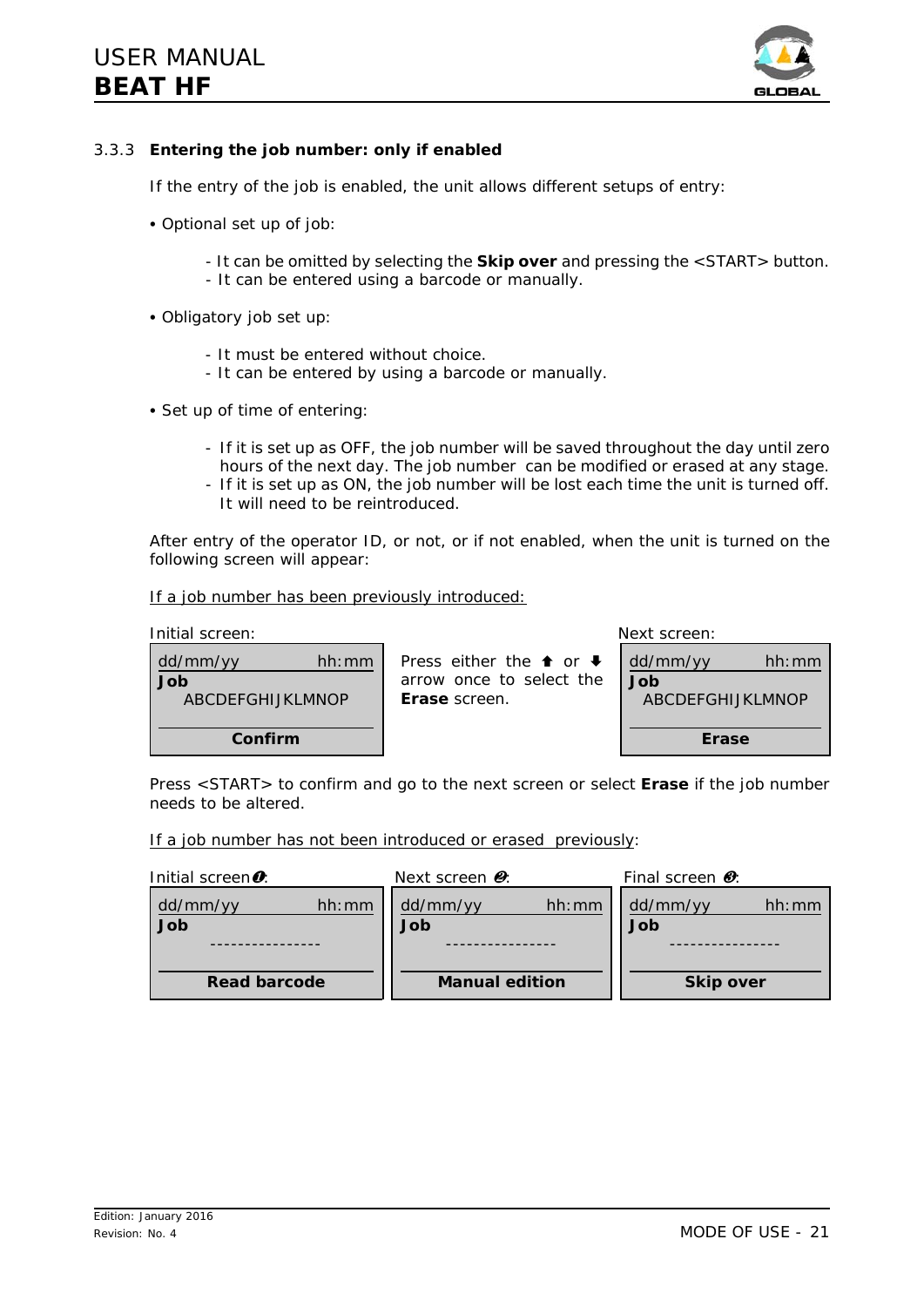

Ø On the initial screen **Read barcode**, the unit remains on hold while the barcode of the job number is being read using the optic pen or scanner.

| dd/mm/yy<br>Job   | hh: $mm$   The decoded job number is shown. |
|-------------------|---------------------------------------------|
| ABCDEFGHLIKI MNOP |                                             |
|                   |                                             |
| Confirm           |                                             |
|                   |                                             |

If the barcode or reading were erroneous.

| dd/mm/yy   | hh:mm |  |
|------------|-------|--|
| Job        |       |  |
|            |       |  |
|            |       |  |
| Wrong data |       |  |

If a barcode is entered incorrectly, the unit emits two acoustic signals and shows a **Wrong data** message on the screen. Either press <STOP> or <START> to go to the **Read barcode** screen and repeat the entry procedure.

Once the identity has been decoded correctly, press <START> to confirm and to go on to the next screen.



If a job number has not been entered by means of a barcode, press either the  $\bullet$  or  $\clubsuit$ arrow once to select the **Manual edition** option on the next screen. By pressing <START> a cursor will appear in the first position on the left of the field to be edited.

| dd/mm/yy              | hh:mm |  |
|-----------------------|-------|--|
| Job                   |       |  |
|                       |       |  |
|                       |       |  |
| <b>Manual edition</b> |       |  |

Manually introduce by using the buttons of the arrows. Maximum 16 alpha-numerical characters. Characters accepted: capital letters, 0 to 9 and the symbols . , +  $* <$  > / space - ().

Press the  $\rightarrow$  and  $\leftarrow$  arrows to move the cursor to another field and the  $\uparrow$  and  $\downarrow$  arrows to select the values. Press <START> to accept and to go to the next screen.

| dd/mm/yy         | hh:mm |  |
|------------------|-------|--|
| Job              |       |  |
| ABCDEFGHIJKLMNOP |       |  |
| Confirm          |       |  |

Press either the  $\uparrow$  or  $\downarrow$ arrow once to select the **Erase** screen.



Press <START> to accept and to go to the next screen or select **Erase** if the job number needs to be altered. Go back to **Read barcode**.

 $\bigotimes$  If the set up for job number entry is optional, the entry step can be omitted by selecting the **Skip over** option.

Press <START> to go to the next screen.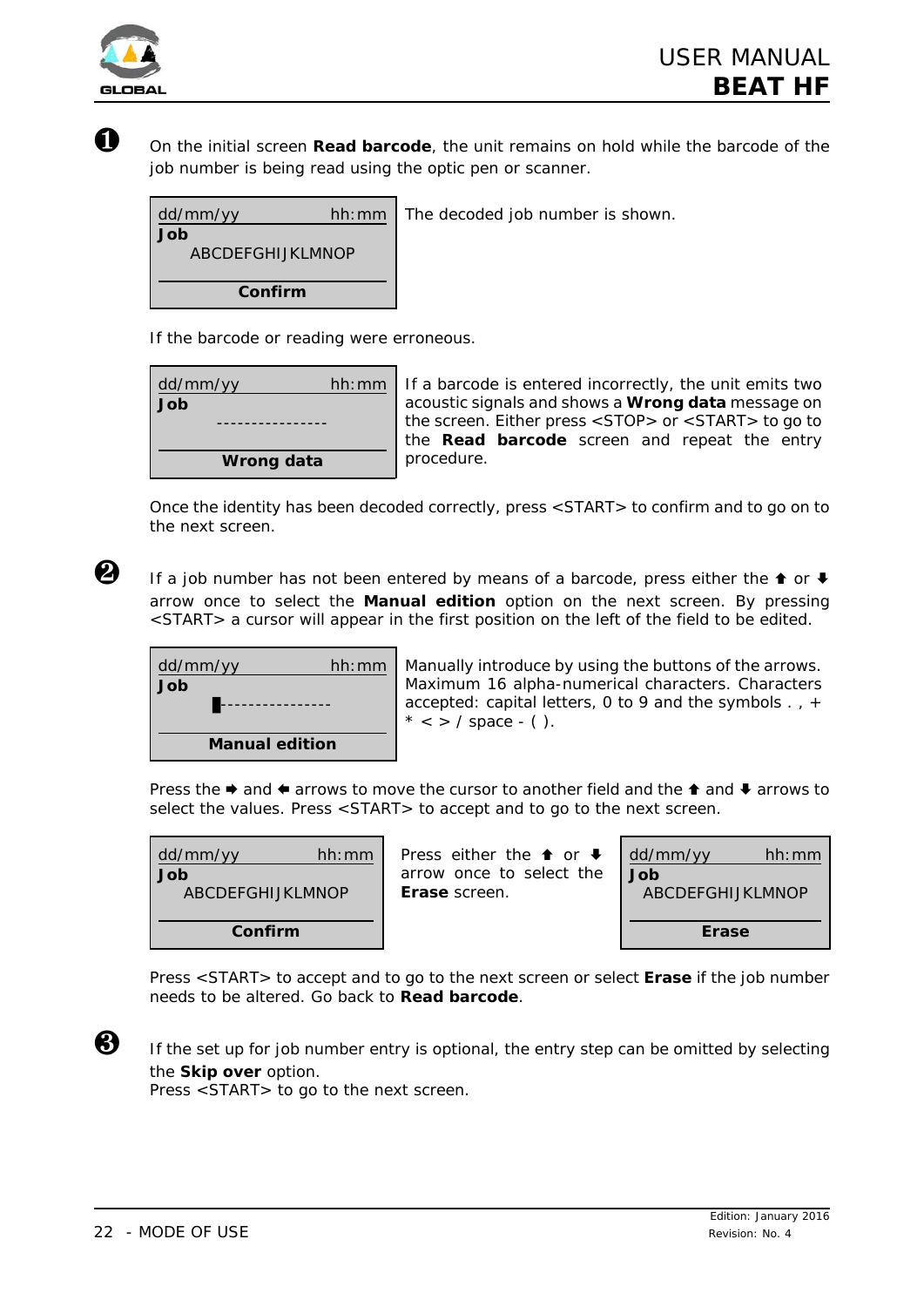

# 3.3.4 **Entering the additional data: only if enabled**

After identifying the operator and the job, or not, or if disabled, the following screen will appear when the unit is turned on:

*If an identity of additional data has been entered previously:*

| Initial screen:                                                        | Next screen:                                                                                    |                                                                 |
|------------------------------------------------------------------------|-------------------------------------------------------------------------------------------------|-----------------------------------------------------------------|
| dd/mm/yy<br>hh:mm<br><b>Additional data</b><br><b>ABCDEFGHIJKLMNOP</b> | Press either the <b>↑</b> or $\blacktriangleright$<br>arrow once to select the<br>Erase screen. | dd/mm/yy<br>hh:mm<br><b>Additional data</b><br>ABCDEFGHIJKLMNOP |
| Confirm                                                                |                                                                                                 | Erase                                                           |

Press <START> to accept and go to the next screen or select **Erase** if the identity of the additional data needs to be altered.

*If the identity of the additional data has not been previously entered or erased:*

| Initial screen $\bm{o}$ : |       | Next screen $\mathbf{\Theta}$ : |       | Final screen <sup>8</sup> : |       |
|---------------------------|-------|---------------------------------|-------|-----------------------------|-------|
| dd/mm/yy                  | hh:mm | dd/mm/yy                        | hh:mm | dd/mm/yy                    | hh·mm |
| <b>Additional data</b>    |       | <b>Additional data</b>          |       | <b>Additional data</b>      |       |
|                           |       |                                 |       |                             |       |
|                           |       |                                 |       |                             |       |
| <b>Read barcode</b>       |       | <b>Manual edition</b>           |       | <b>Skip over</b>            |       |

Ø On the initial **Read barcode** screen, the unit remains on hold while the additional data is read using an optic pen or scanner. When the identity is entered:

| dd/mm/yy               | hh:mm |
|------------------------|-------|
| <b>Additional data</b> |       |
| ABCDFFGHLJKI MNOP      |       |
|                        |       |
| Confirm                |       |

Code 128 up to 16 characters. The additional data decoding is shown.

If the barcode or reading were erroneous.

| dd/mm/yy               | hh:mm |
|------------------------|-------|
| <b>Additional data</b> |       |
|                        |       |
| Wrong data             |       |
|                        |       |

If the barcode is entered incorrectly, the unit emits two acoustic signals and a **Wrong data** message appears on the screen. Press either <STOP> or <START> to go to the **Read barcode** screen and repeat the procedure.

Once the correct identity has been correctly read, press <START> to accept and go to the next screen.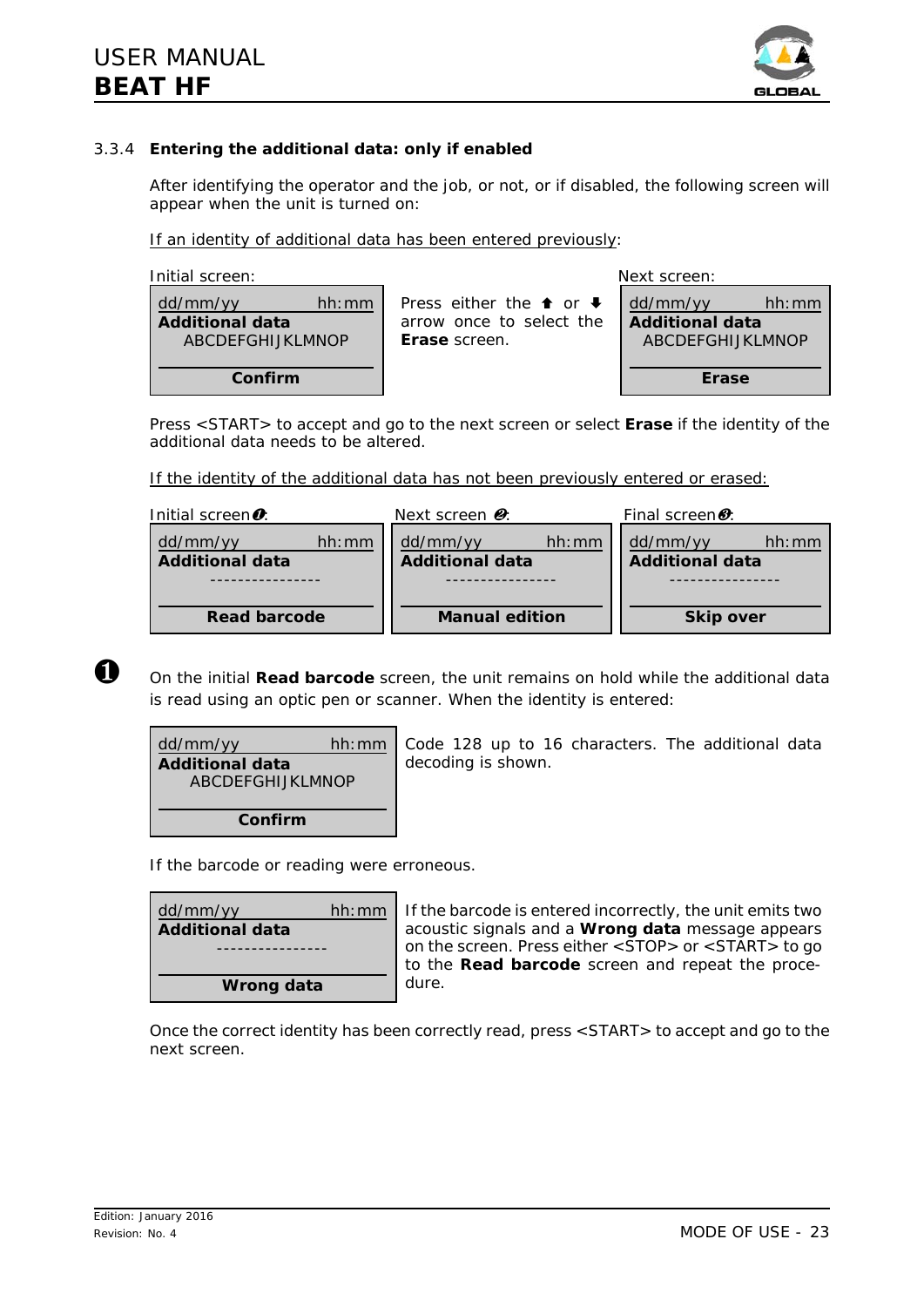

Ù If the identity of the additional data is not introduced by means of a barcode, press either the **↑** or ♦ arrow once to select the **Manual edition** option on the next screen. When <START> is pressed, a cursor will appear in the first position on the left of the field to be edited.

| dd/mm/yy               | hh:mm |
|------------------------|-------|
| <b>Additional data</b> |       |
|                        |       |
| <b>Manual edition</b>  |       |

Manually introduce by using the buttons of the arrows. Maximum 16 alpha-numerical characters. Characters accepted: capital letters, 0 to 9 and the symbols . , +  $* <$  > / space - ().

Press the  $\rightarrow$  and  $\leftarrow$  arrows to move the cursor to another field and the  $\uparrow$  and  $\downarrow$  arrows to select the values. Press <START> to accept and to go to the next screen.

| dd/mm/yy          | hh:mm |  |
|-------------------|-------|--|
| Additional data   |       |  |
| ABCDFFGHLJKI MNOP |       |  |
|                   |       |  |
| Confirm           |       |  |

Press either the  $\triangle$  or  $\blacktriangleright$ arrow once to select the **Erase** screen.

| dd/mm/yy               | hh:mm |  |
|------------------------|-------|--|
| <b>Additional data</b> |       |  |
| ABCDFFGHLJKI MNOP      |       |  |
|                        |       |  |
| Erase                  |       |  |

Press <START> to accept and to go to the next screen or select **Erase** if the additional data identity needs to be altered. Go back to **Read barcode**.

 $\bigotimes$  If the set up for additional data is optional, this identification process can be omitted by selecting the **Skip over** option.

Press <START> to go to the next screen.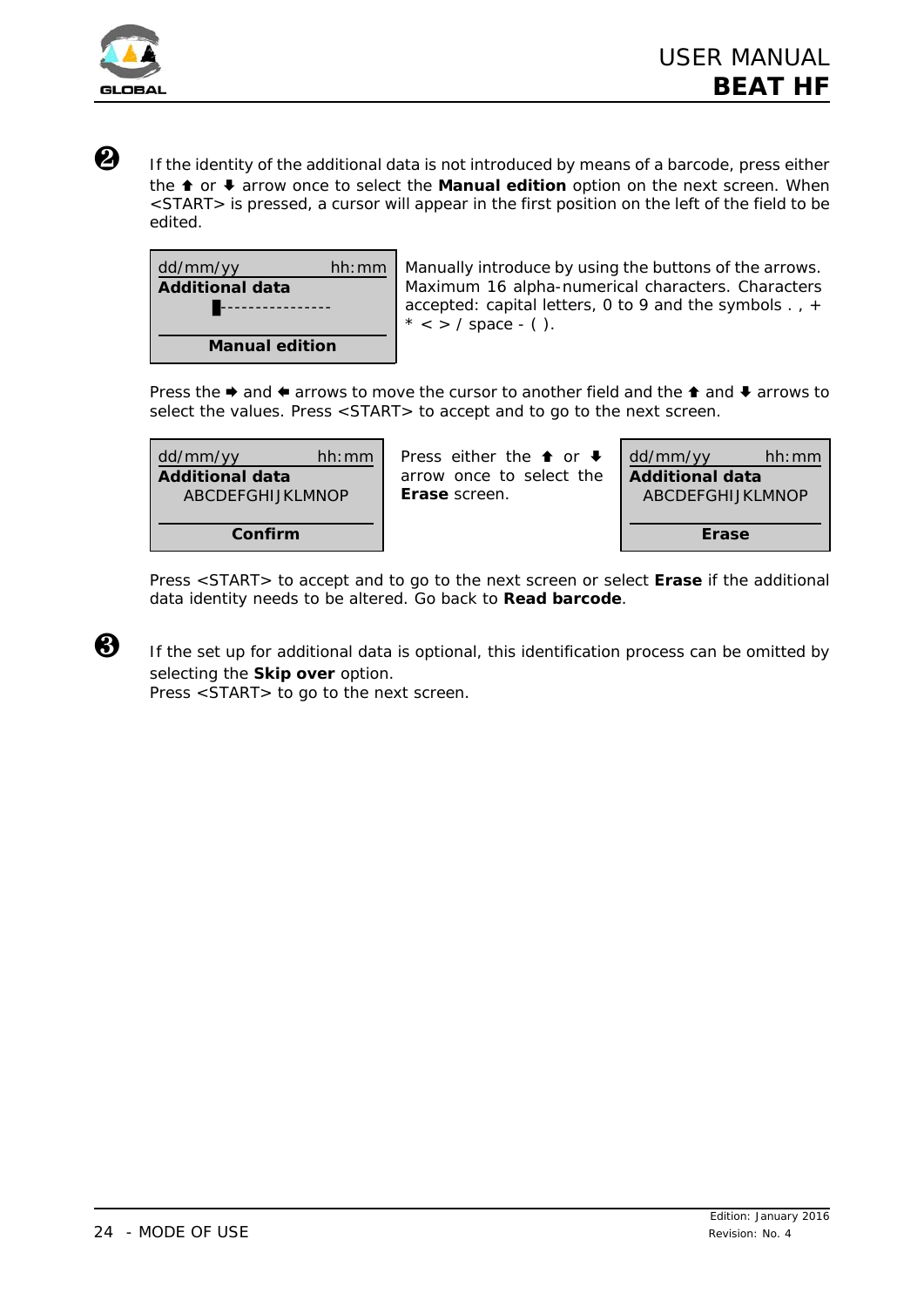

# 3.3.5 **Entering the traceability (ISO 12176-4): only if enabled**

Once the operator, job and additional data ID have been entered, or not, or if disabled, the following screen will appear when the unit is turned on:

| Initial screen $\mathbf{0}$ :     | Next screen $\mathbf{\Theta}$ :   | Final screen $\boldsymbol{\theta}$ : |
|-----------------------------------|-----------------------------------|--------------------------------------|
| hh:mm<br>dd/mm/yy<br>Traceability | dd/mm/yy<br>hh:mm<br>Traceability | dd/mm/yy<br>hh:mm<br>Traceability    |
|                                   |                                   |                                      |
|                                   |                                   |                                      |
| Read barcode                      | Edit barcode                      | <b>Skip over</b>                     |



Ø On the initial **Read barcode** screen, the unit remains on hold while the fitting barcode is read using an optic pen or scanner. When the identity is entered:

| dd/mm/yy        | hh:mm |
|-----------------|-------|
| <b>SOCKET</b>   |       |
| <b>PF100 AG</b> |       |
| 63 SDR11        |       |
| Confirm         |       |

Code 128 of 26 characters. The fitting's decoded traceability is shown.

If the barcode or reading were erroneous.

| dd/mm/yy            | hh:mm |  |
|---------------------|-------|--|
| <b>Traceability</b> |       |  |
|                     |       |  |
|                     |       |  |
| Wrong data          |       |  |

If the barcode is entered incorrectly, the unit emits two acoustic signals and a **Wrong data** message appears on the screen. Press either <STOP> or <START> to go to the **Read barcode** screen and repeat the procedure.

Once the identity has been correctly read, press <START> to accept and go to the next screen.

| dd/mm/yy<br>hh:mm<br><b>Component 1</b> | dd/mm/yy<br>hh:mm<br><b>Component 1</b> | dd/mm/yy<br>hh:mm<br><b>Component 1</b> |  |
|-----------------------------------------|-----------------------------------------|-----------------------------------------|--|
|                                         |                                         |                                         |  |
|                                         |                                         |                                         |  |
| Read barcode<br>Edit barcode            |                                         | <b>Skip over</b>                        |  |

On the **Read barcode** screen the unit remains on hold while the component barcode is being read using an optic pen or scanner. If the data is not entered using a barcode, press either the <sup>★</sup> or ↓ arrow to select the **Edit barcode** or **Skip over** option.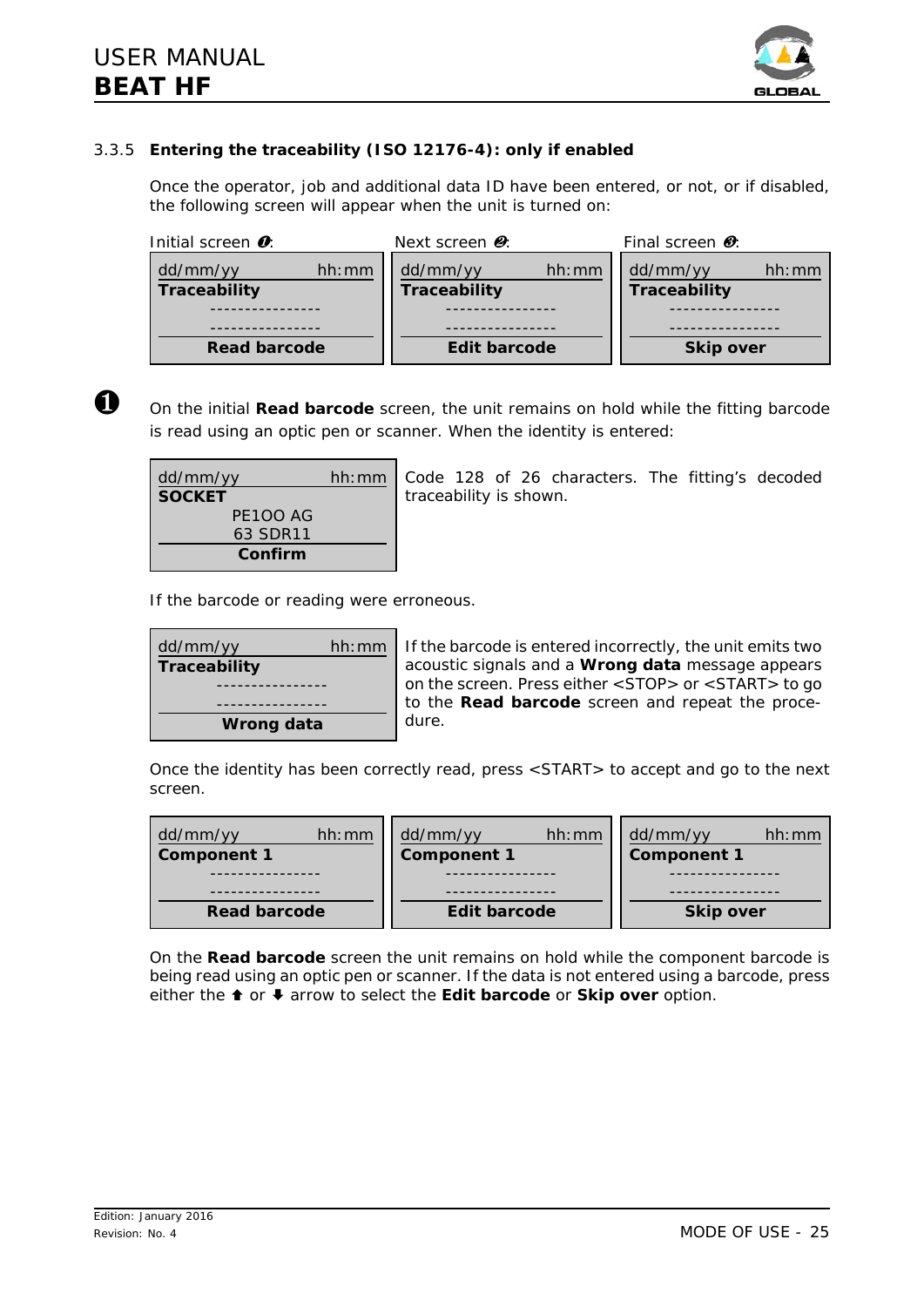

### *On Read barcode: On Edit barcode:*

| dd/mm/yy           | hh:mm | I eft |
|--------------------|-------|-------|
| <b>COILED PIPE</b> |       | ing   |
| <b>PE100 RH</b>    |       | Con   |
| 63 SDR11           |       | Rigl  |
| Confirm            |       | ual   |

screen: decodof the barcode of nponent 1. ht screen: Maninput of code.

| dd/mm/yy           | hh:mm |
|--------------------|-------|
| <b>Component 1</b> |       |
|                    |       |
| Edit barcode       |       |
|                    |       |

Press <START> to accept or confirm and go to the next screen.

### *On Read barcode:*

| dd/mm/yy           | hh: mm |
|--------------------|--------|
| <b>COILED PIPE</b> |        |
| <b>PE100 RH</b>    |        |
| 63 SDR11           |        |
| Confirm            |        |

Left screen: decoding of the barcode of Component 2. Right screen: Manual input of code.

| On Edit barcode:   |       |
|--------------------|-------|
| dd/mm/yy           | hh:mm |
| <b>Component 2</b> |       |
|                    |       |
|                    |       |
| Edit barcode       |       |

Press <START> to accept or confirm and go to the next screen.

If the data for Component 1 and Component 2 are optional or not available, this identification process can be omitted by selecting the **Skip over** screen.

If the traceability ID is not entered by means of a barcode, press either the  $\triangle$  or  $\blacktriangleright$  arrow once to select the **Edit barcode** option on the next screen. When <START> is pressed, a cursor will appear in the first position on the left of the field to be edited.

| dd/mm/yy     | hh: mm |
|--------------|--------|
| Traceability |        |
|              |        |
|              |        |
| Edit barcode |        |

Manually introduce the 26 numerical characters by using the arrow buttons.

Press the  $\rightarrow$  and  $\leftarrow$  arrows to move the cursor to another field and the  $\uparrow$  and  $\downarrow$  arrows to select the values. Press START > to accept and to go to the next screen. If the barcode or reading were erroneous.

| dd/mm/yy            | hh:mm |  |
|---------------------|-------|--|
| <b>Traceability</b> |       |  |
|                     |       |  |
|                     |       |  |
| Wrong data          |       |  |

If a code has been entered incorrectly, the unit will emit two acoustic signals and the **Wrong data** message will appear on the screen. Press either <STOP> or <START> to go to the **Read barcode** screen and repeat the procedure.

Once the identity has been correctly read, press <START> to accept and go to the next screen.

To introduce the Component 1 and Component 2, please refer to point  $\mathbf 0$  in this section.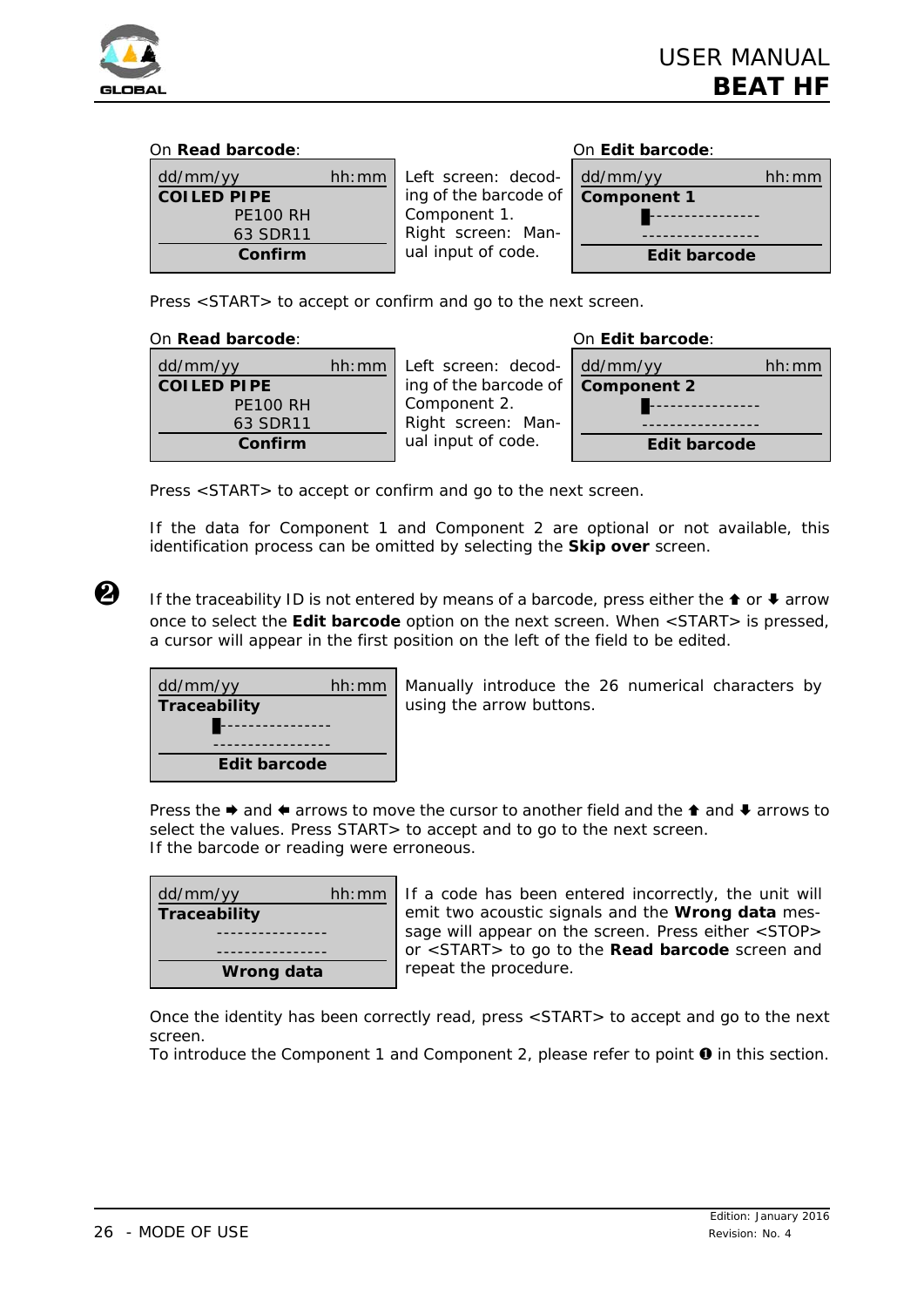

### 3.4 ELECTROFUSION PROCESS

#### 3.4.1 **Fitting connection:**

Connect the unit cable connectors in the fitting terminals to be jointed. The contact surfaces of both the fitting's terminals and the cable connectors must always be clean.

| NOTE!                                                                                                                                                                                   |  |
|-----------------------------------------------------------------------------------------------------------------------------------------------------------------------------------------|--|
| We advise you to always use adapters, even<br>though the connection to the fitting may be<br>made directly. Doing so, the cable terminals are<br>protected, do not wear out, burn, etc. |  |
| It is recommend to refrain from electrofusion if the exterior temperature<br>is below -10°C or above $+40^{\circ}$ C.                                                                   |  |

#### 3.4.2 **Detection of possible initial errors:**

Before the screen asking for the electrofusion data appears, the unit might detect the following incidents:

#### • Message of the state of the internal memory (BEAT HF-Tr only):

If there are 50 or less entries left before the memory is full, the following message will appear:



Press the <START> key to go to the next screen.

#### C **Input voltage/frequency outside margin:**

With the unit on the initial screen, a check is done of the input voltage.

| nnnn                |        | $hh:mm$ Where the following information appears: |
|---------------------|--------|--------------------------------------------------|
| <b>Fusion data</b>  | nnnn:  | Fusion number                                    |
|                     | hh:mm: | Time                                             |
| vvv V ff Hz tt°C    |        | vvv V ff Hz: Input voltage and frequency         |
| <b>Read barcode</b> | tt°C:  | Room temperature                                 |
|                     |        |                                                  |

If the voltage registered by the unit were below or above the permitted tolerance (180- 270 V for nominal of 230 Vac), the following messages will appear on the display screen (depending on the case):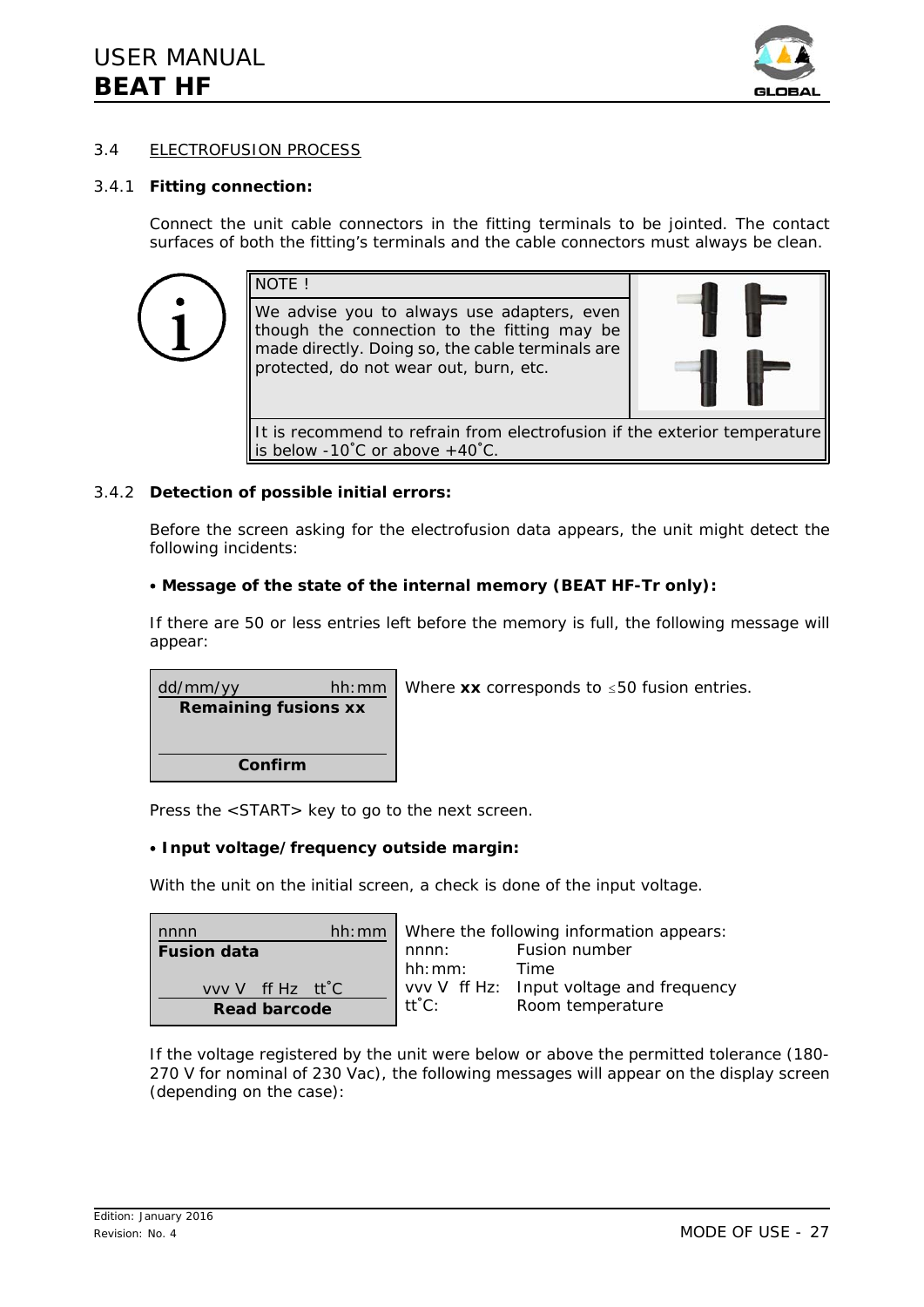

| nnnn                          |  | hh:mm |
|-------------------------------|--|-------|
| Power supply error            |  |       |
| vvv V ff Hz tt <sup>o</sup> C |  |       |
| <b>Fusion impossible</b>      |  |       |

Appears when the input voltage or frequency is beyond that tolerance: Maximum limit: 270 Vac / 70 Hz Minimum limit: 180 Vac / 40 Hz

Check the power source to correct the fault. It is not necessary to turn the unit on and off using the main switch to refresh the initial value since if the minimum limit is attained, the unit restarts at 200 Vac and 45 Hz (as appropriate) and if the maximum limit is reduced, the unit restarts at 250 Vac and 65 Hz (as appropriate).

In case the voltage and frequency displayed on the screen were **0V** and **0Hz**, there is an internal communication error. Contact to the Grupo Acuster's After-Sales Service.

# **• Room temperature beyond the limits:**

If a room temperature beyond the established limits is detected (in the standard setup they are -15 $\degree$ C and +50 $\degree$ C) or if the temperature probe has broken down, the following message will appear when the unit is turned on:

| dd/mm/yy                | hh:mm |  |
|-------------------------|-------|--|
| Wrong temperature       |       |  |
| <b>XXX<sup>°</sup>C</b> |       |  |
| Confirm                 |       |  |

When turned on, the unit will emit two acoustic signals and a **Wrong temperature** message will appear on the screen. **xxx** corresponds to the room temperature read or if it is 255 it means the probe has broken down or is not connected.

Press <START> to accept. The screen shown will correspond to the manual input of data (using the keyboard).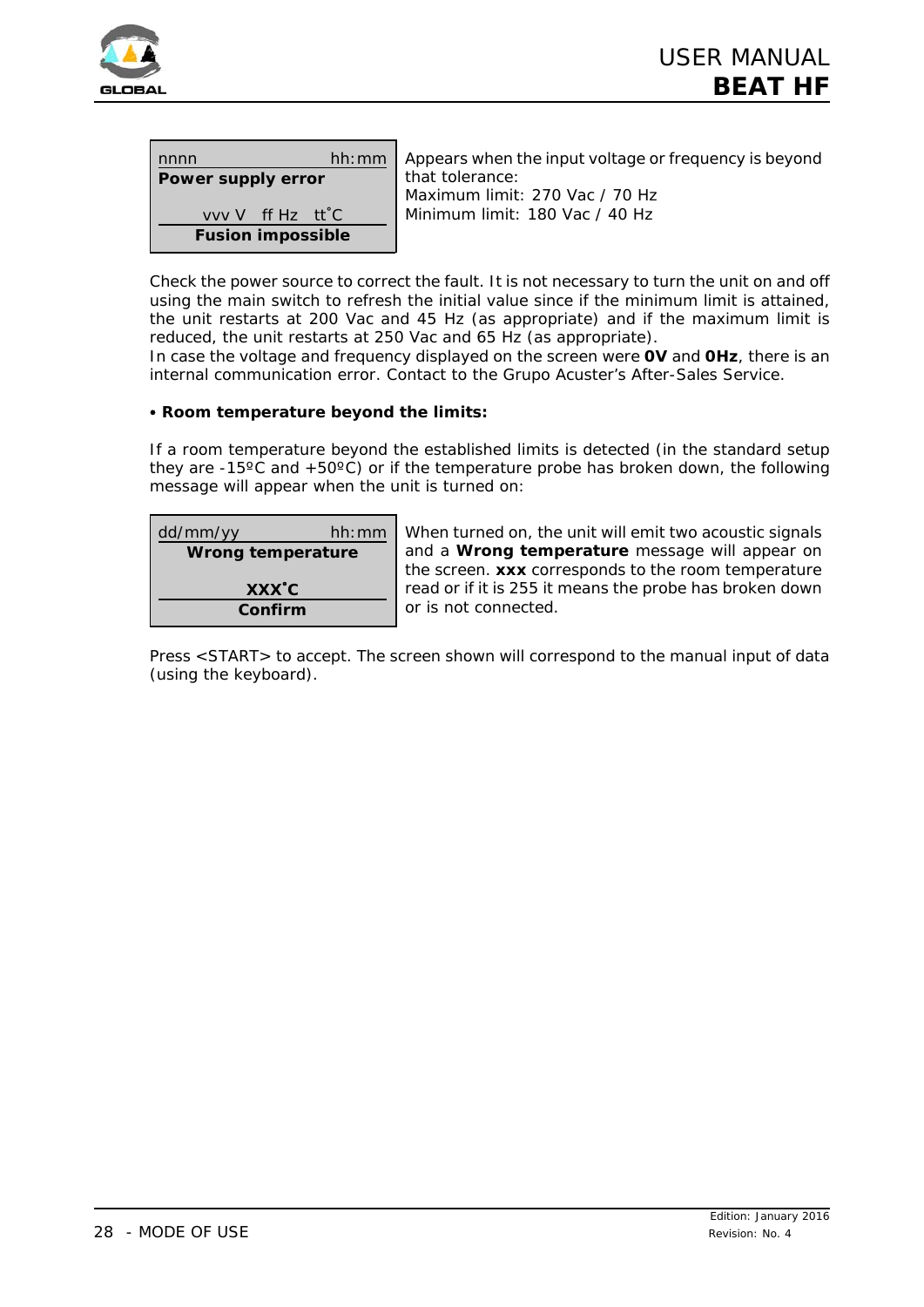

# **MODEL BEAT HF-MV**

# 3.4.3 **Entering the electrofusion data in the unit:**

On the initial screen:



The display will show the voltage of the electrofusion of **40.0V** by default or that used in the previous electrofusion cycle (if the unit has not been turned off). **The electrofusion voltage must be between 8 and 48 V.**

If the fitting's electrofusion voltage is not 40.0V, change it by pressing the  $\bullet$  arrow to increase the voltage and the  $\blacklozenge$  arrow to reduce it. The values displayed on the screen are shown in steps of 0.5V.

Press <STOP> to go back to the previous screen or <START> to continue.

| hh:mm        |  |
|--------------|--|
|              |  |
| <b>0000s</b> |  |
| Confirm      |  |
|              |  |

The display will show the room temperature **TT**/**C** and the initial counter as **0000s** or the time used in the previous electrofusion cycle (if the unit has not been turned off). **Maximum time of 5940 seconds allowed (99 minutes).**

Introduce the time indicated by the fitting manufacturer, bearing in mind correction made according to the room temperature (according to the manufacturer). Press the  $\triangleq$  and  $\triangleq$ arrows to move the cursor to another field and the  $\triangle$  and  $\blacklozenge$  arrows to select the values. Press <STOP> to go back to the previous screen or <START> to continue.

| dd/mm/yy                    | hh:mm |
|-----------------------------|-------|
| <b>Scrapped &amp; Clean</b> |       |
| $<$ Yes $>$                 |       |
| Confirm                     |       |

Confirmation is requested of whether the scraping and de-greasing of the pipes has been done.

Press <STOP> to go back to the initial screen or <START> to continue.

| nnnn                         |              | hh:mm |
|------------------------------|--------------|-------|
|                              | 40.0 V 0075s |       |
|                              |              | 0075s |
| <b>Press <start></start></b> |              |       |

On the top line, the fusion parameters introduced manually will be shown.

0075s: Time of electrofusión (\*)

(\*) depending on the room temperature, the time to be entered can vary in relation to the nominal time of the fitting. Consult the fitting manufacturer's information. Press <STOP> to go back to the initial **Fusion data** screen or <START> to continue.



Go to clauses 3.4.5: **Electrofusion cycle** and 3.4.6: **Possible interruptions in the fusion cycle.**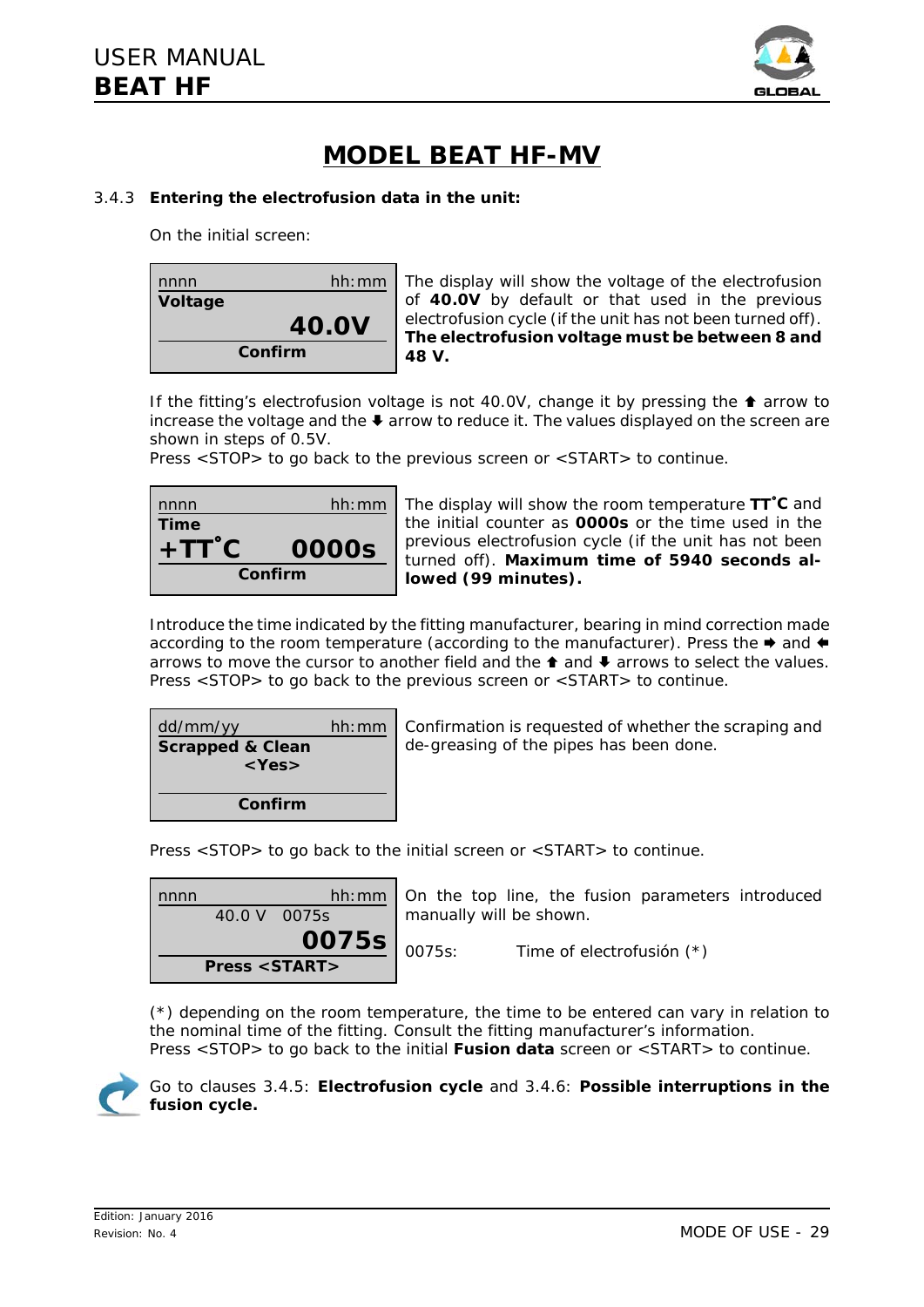

# **MODELS BEAT HF-2 & BEAT HF-Tr**

# 3.4.4 **Entering the electrofusion data in the unit:**

Initial screen:

Note for model BEAT HF-Tr: if the input of data related to Operator, Job, Additional data and Traceability is disabled, or if enabled, once validated, the following screen will appear:

| nnnn                                          |  | hh:mm |
|-----------------------------------------------|--|-------|
| <b>Fusion data</b>                            |  |       |
|                                               |  |       |
| vvv V ff Hz tt <sup>o</sup> C<br>Read barcode |  |       |

**Read barcode** is displayed by default. Press either the © or ª arrow to select the **Manual fusion** or **Edit barcode** screen, as required.

Select the **Manual fusion** option when the electrofusion parameters (voltage and time) need to be introduced manually and select **Edit barcode** when the fitting manufacturer's data needs to be used and an optic pen or scanner is not available.

# â <sup>C</sup> *Selecting the Read barcode option:*

| nnnn                |              | hh: mm   Where the following information will appear: |
|---------------------|--------------|-------------------------------------------------------|
| <b>Fusion data</b>  | nnnn:        | Fusion number                                         |
|                     | hh:mm:       | Time                                                  |
| vvv V ff Hz tt°C    | vvv V ff Hz: | Input voltage and frequency                           |
| <b>Read barcode</b> | tt°C:        | Room temperature                                      |

With the optic pen or scanner connected to the serial connector, read the barcode of the fitting.



#### WARNING !

Make sure you always read the barcode corresponding to the fitting to be electrofused. Should you not record the fitting's data, this could cause errors in the electrofusion process that would have repercussions on the quality and reliability of the joint.

| nnnn                                                          |                                           | hh: $mm$   Where the following information appears:                                   |
|---------------------------------------------------------------|-------------------------------------------|---------------------------------------------------------------------------------------|
| Coupler<br>AG<br>d63<br>75s $2.25\Omega$<br>40.0 V<br>Confirm | Coupler:<br>AG d63:<br>$40.0V$ 75s 2.25Ω: | Type of fitting connected<br>Make and diameter of fitting<br>Electrofusion parameters |

If the barcode or reading were erroneous.

| hh: mm<br>nnnn                |  |
|-------------------------------|--|
| <b>Fusion data</b>            |  |
|                               |  |
| vvv V ff Hz tt <sup>o</sup> C |  |
| Wrong data                    |  |

f a barcode has been entered incorrectly, the unit will emit two acoustic signals and a **Wrong data** will ppear on the screen. lead the barcode again.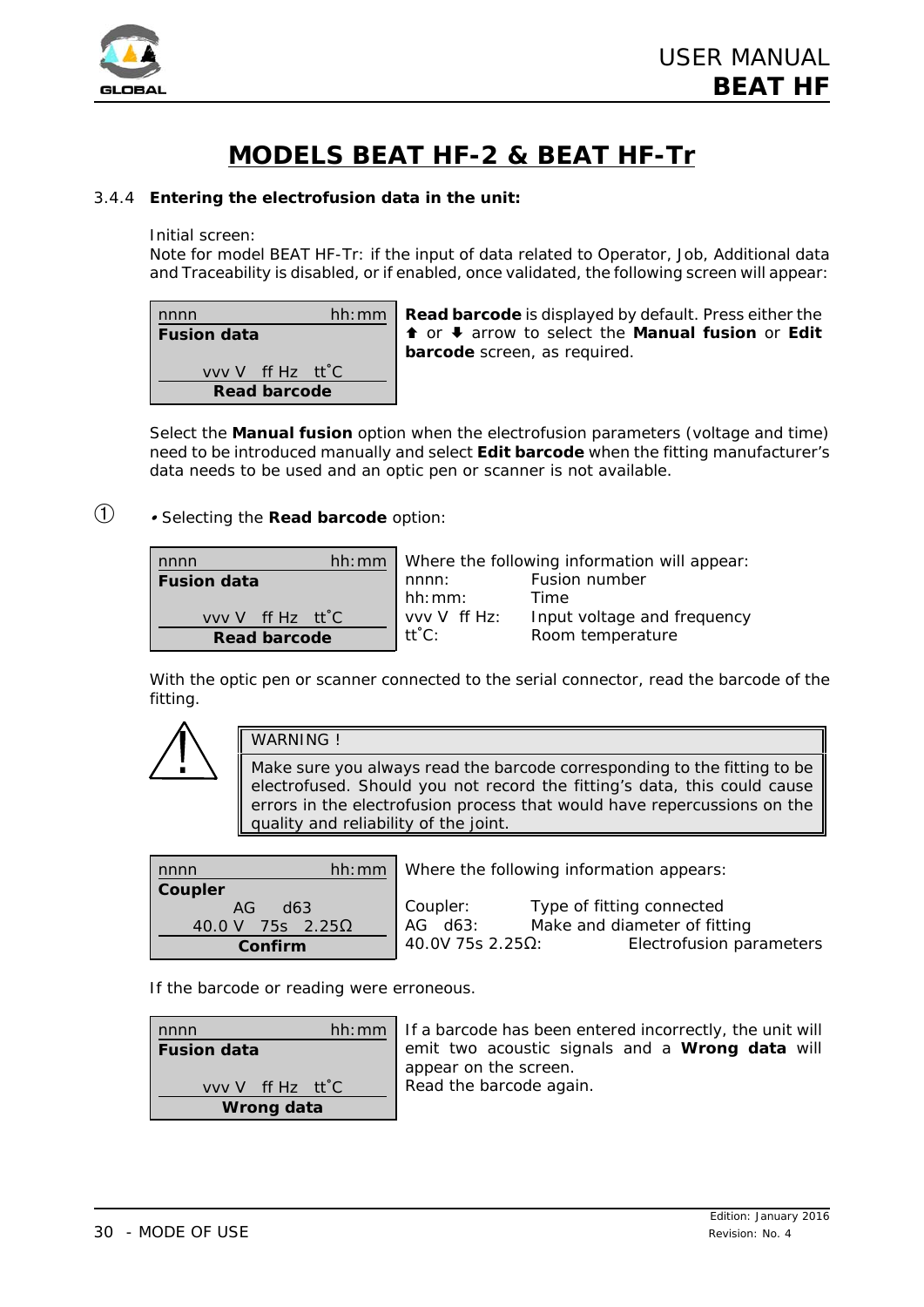

Once the data have been successfully read, the unit will remain await for confirmation to proceed. Press <STOP> to go back to the previous screen or <START> to continue.

| dd/mm/yy<br><b>Scrapped &amp; Clean</b><br>$<$ Yes $>$ | hh: mm   Confirmation is requested of whether the scraping and<br>de-greasing of the pipes has been done. |
|--------------------------------------------------------|-----------------------------------------------------------------------------------------------------------|
| Confirm                                                |                                                                                                           |

Press <STOP> to go back to the initial screen of **Fusion data** or <START> to continue.

| dd/mm/yy              | hh:mm |
|-----------------------|-------|
| Clamp                 |       |
| <yes> <no></no></yes> |       |
|                       |       |
| Confirm               |       |

Confirmation is requested of whether a clamp mounted on the pipes was used (for Tr model only). The cursor remains positioned on <Yes> by default. Press the  $\rightarrow$  arrow to move it to <No>, depending on the situation.

Press <STOP> to go back to the previous screen or <START> to continue.

| nnnn<br>40.0 V | 0075s                        |                                      | hh: mm $\vert$ On the top line, the fusion parameters read from the<br>2.25 $\Omega$   fitting's barcode will be shown. |                             |
|----------------|------------------------------|--------------------------------------|-------------------------------------------------------------------------------------------------------------------------|-----------------------------|
|                | <b>Press <start></start></b> | $\left  \frac{0072s}{0072s} \right $ |                                                                                                                         | Time of electrofusion $(*)$ |

(\*) The time of the electrofusion can vary in relation to the nominal value due to the correction of the room temperature, that being included in the barcode by the manufacturer of the fitting or being beyond the temperatures not rectified.

Press <STOP> to go back to the initial **Fusion data** screen or <START> to continue.



Go to clauses 3.4.5: **Electrofusion cycle** and 3.4.6: **Possible interruptions in the fusion cycle.**

#### ã <sup>C</sup> *Selecting the Manual fusion option:*

Initial screen: Note for model BEAT HF-Tr: if the input of data related to Operator, Job, Additional data and Traceability is disabled, or if enabled, once validated, the following screen will appear:



Press either the <sup>↑</sup> or ♦ arrow to select the Manual **fusion** screen (see WARNING).

| ۱ |  |
|---|--|
|   |  |

# WARNING !

For model Tr the **Manual fusion** option could be disabled. If it is the case, the unit will not be able to perform manual electrofusions.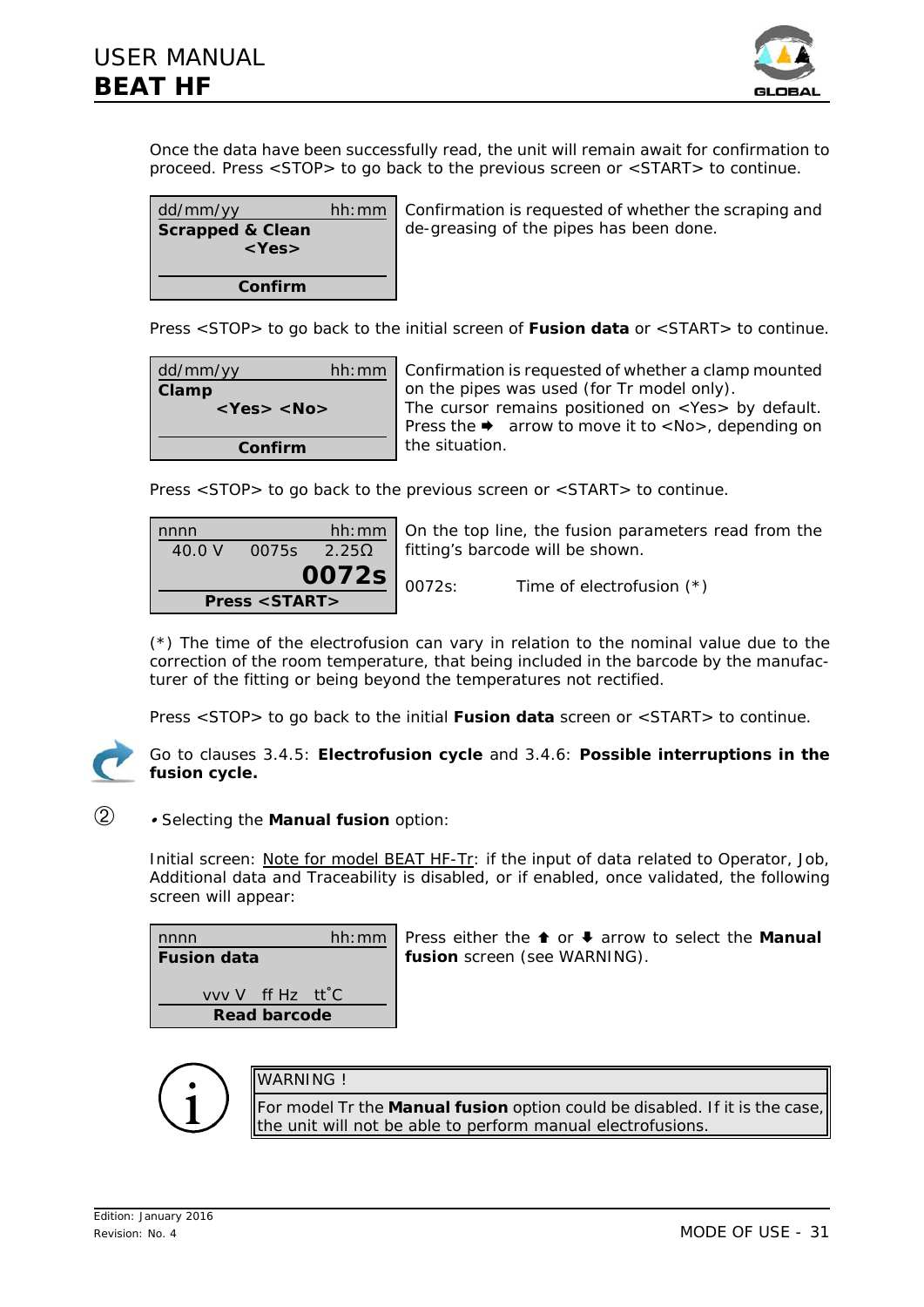

Press <START> to validate. The display will show the following screen:

| nnnn    | hh:mm        |  |
|---------|--------------|--|
| Voltage |              |  |
|         | <b>40.0V</b> |  |
| Confirm |              |  |

The display will show the voltage of the electrofusion of **40.0V** by default or that used in the previous electrofusion cycle (if the unit has not been turned off). **The electrofusion voltage must be between 8 and 48 V.**

If the fitting's electrofusion voltage is not 40.0V, change it by pressing the  $\triangle$  arrow to increase the voltage and the  $\blacklozenge$  arrow to reduce it. The values displayed on the screen are shown in steps of 0.5V.

Press <STOP> to go back to the previous screen or <START> to continue.



The display will show the room temperature **TT**/**C** and the initial counter as **0000s** or the time used in the previous electrofusion cycle (if the unit has not been turned off). **Maximum time of 5940 seconds allowed (99 minutes).**

Introduce the time indicated by the fitting manufacturer, bearing in mind correction made according to the room temperature (according to the manufacturer). Press the  $\triangleq$  and  $\triangleq$ arrows to move the cursor to another field and the  $\triangle$  and  $\blacklozenge$  arrows to select the values. Press <STOP> to go back to the previous screen or <START> to continue.

| dd/mm/yy                    | hh:mm |
|-----------------------------|-------|
| <b>Scrapped &amp; Clean</b> |       |
| $<$ Yes>                    |       |
|                             |       |
| Confirm                     |       |

Confirmation is requested of whether the scraping and de-greasing of the pipes has been done.

Press <STOP> to go back to the previous screen or <START> to continue.

| dd/mm/yy<br>hh: mm    |  |
|-----------------------|--|
| Clamp                 |  |
| <yes> <no></no></yes> |  |
|                       |  |
| Confirm               |  |

Confirmation is requested of whether a clamp mounted on the pipes was used (for Tr model only). The cursor remains positioned on <Yes> by default. Press the  $\rightarrow$  arrow to move it to  $\langle$ No $\rangle$ , depending on the situation.

Press <STOP> to go back to the previous screen or <START> to continue.



(\*) depending on the room temperature, the time to be entered can vary in relation to the nominal time of the fitting. Consult the fitting manufacturer's information. Press <STOP> to go back to the initial screen or <START> to continue.



Go to clauses 3.4.5: **Electrofusion cycle** and 3.4.6: **Possible interruptions in the fusion cycle.**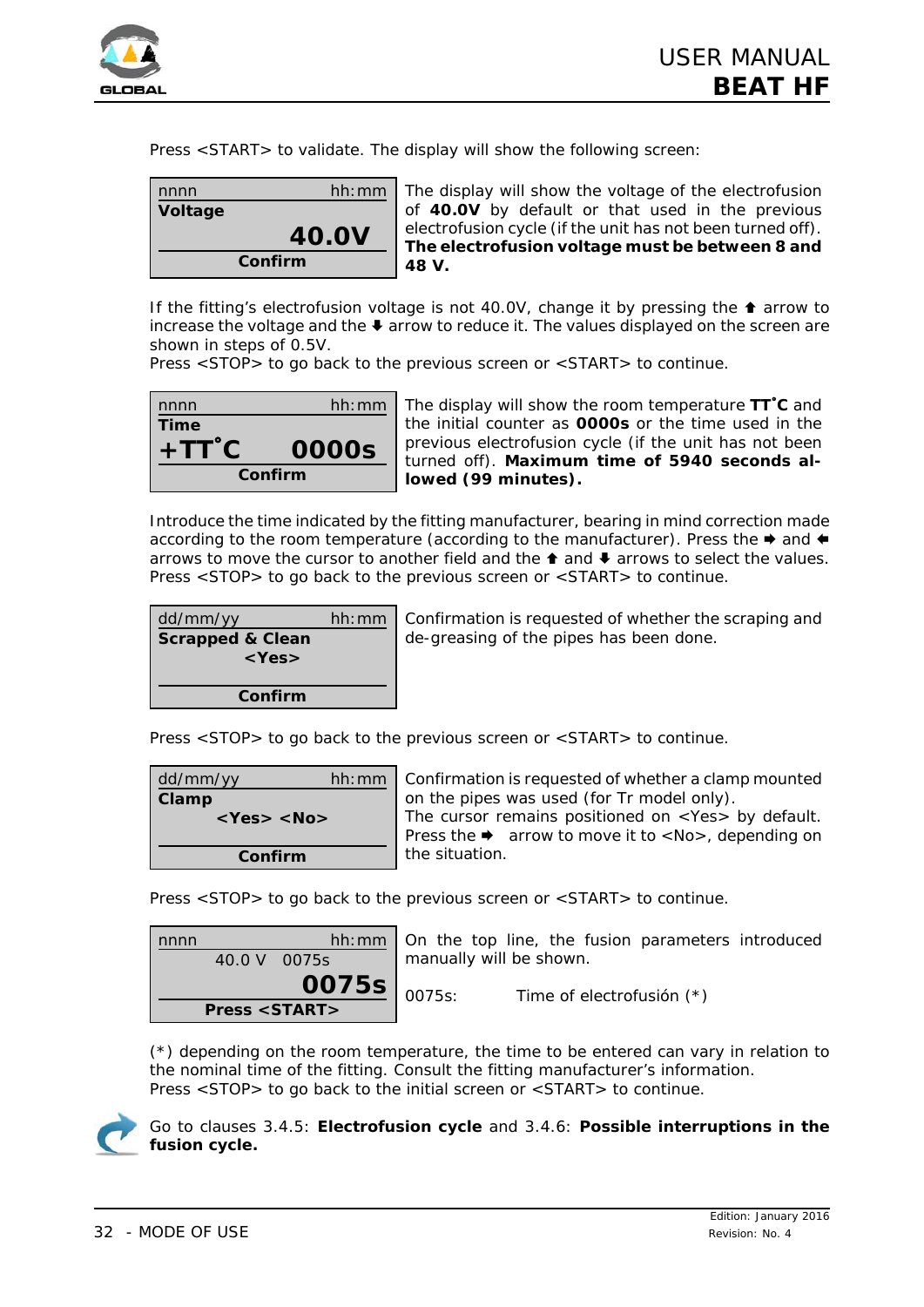

# ä <sup>C</sup> *Selecting the Edit barcode option:*

Press <START> to validate. The display will show the following screen: If the traceability ID has not been introduced by means of a barcode (for Tr model only), press either the © or ª arrow once to select the *next screen* **Edit barcode** option. By pressing <START> a cursor in the first position on the left of the field to be edited will appear.

| dd/mm/yy           | hh:mm |
|--------------------|-------|
| <b>Fusion data</b> |       |
|                    |       |
|                    |       |
| Edit barcode       |       |

Manually introduce the connected fitting's 24 numerical characters corresponding to its barcode by using the buttons of the arrows.

Press the  $\triangleq$  and  $\triangleq$  arrows to move the cursor to another field and the  $\triangleq$  and  $\triangleq$  arrows to select the values. Press <START> to accept and to go to the next screen.

#### WARNING !

Make sure you always read the barcode corresponding to the fitting to be electrofused. Should you not record the fitting's data, this could cause errors in the electrofusion process that would have repercussions on the quality and reliability of the joint.

| nnnn             |            | hh:mm |  |
|------------------|------------|-------|--|
| Coupler          |            |       |  |
|                  | $AG$ $d63$ |       |  |
| 40.0 V 75s 2.25Ω |            |       |  |
| Confirm          |            |       |  |

Where the following information appears:

| Coupler: | Type of fitting connected                 |
|----------|-------------------------------------------|
| AG d63:  | Make and diameter of fitting              |
|          | 40.0V 75s 2.25Ω: Electrofusion parameters |

If the barcode introduced were erroneous.

| nnnn                | hh:mm | lf a ł |
|---------------------|-------|--------|
| <b>Fusion data</b>  |       | Wro    |
| <b>XXXXXXXXXXXX</b> |       | Ente   |
| <b>XXXXXXXXXXXX</b> |       |        |
| <b>Wrong data</b>   |       |        |

barcode is entered incorrectly, the unit will show a **ng data** message. r it again.

Once the data has been successfully introduced, the unit will await for confirmation to proceed. Press <STOP> to go back to the previous screen or <START> to continue.

| dd/mm/yy                    | hh:mm |
|-----------------------------|-------|
| <b>Scrapped &amp; Clean</b> |       |
| $<$ Yes $>$                 |       |
|                             |       |
| Confirm                     |       |

Confirmation is requested of whether the scraping and de-greasing of the pipes has been done.

Press <STOP> to go back to the initial **Fusion data** screen or <START> to continue.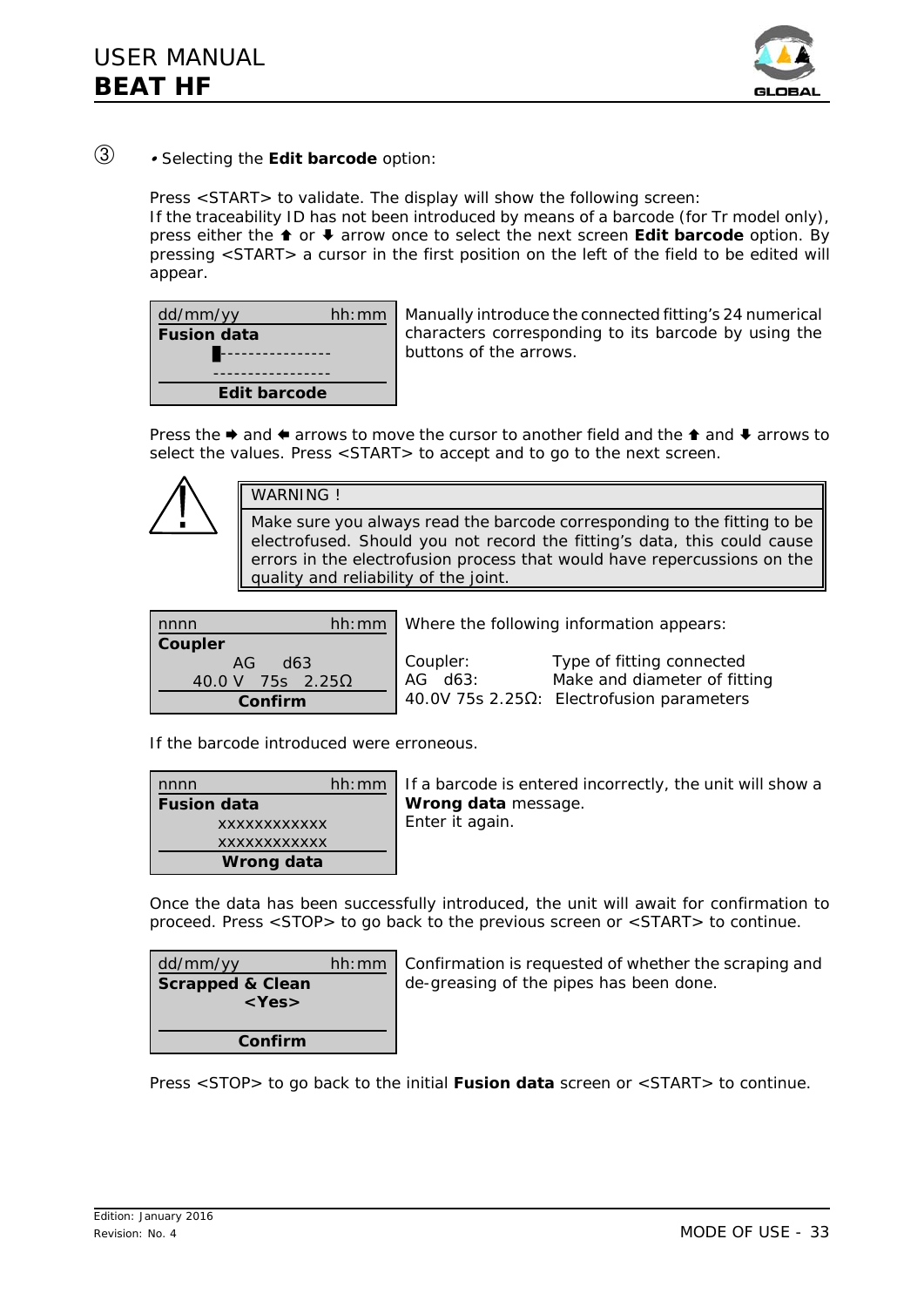

| dd/mm/yy         | hh:mm |  |  |
|------------------|-------|--|--|
| Clamp            |       |  |  |
| $<$ Yes> $<$ No> |       |  |  |
|                  |       |  |  |
| Confirm          |       |  |  |

Confirmation is requested of whether a clamp mounted on the pipes was used (for Tr model only).

The cursor remains positioned on <Yes> by default. Press the  $\rightarrow$  arrow to move it to <No>, depending on the situation.

Press <STOP> to go back to the previous screen or <START> to continue.

| nnnn                         |       | hh:mm        |  |
|------------------------------|-------|--------------|--|
| 40.0 V                       | 0075s | $2.25\Omega$ |  |
| 0072s                        |       |              |  |
| <b>Press <start></start></b> |       |              |  |

On the top line, the fusion parameters introduced manually will be shown.

0072s: Electrofusion time (\*)

(\*) the electrofusion time can vary in relation to the nominal time due to the rectification of the room temperature, if it has been included by the fitting manufacturer in its barcode and if it is beyond the temperatures not rectified.

Press <STOP> to go back to the initial **Fusion data** screen or o <START> to continue.



Go to clauses 3.4.5: **Electrofusion cycle** and 3.4.6: **Possible interruptions in the fusion cycle.**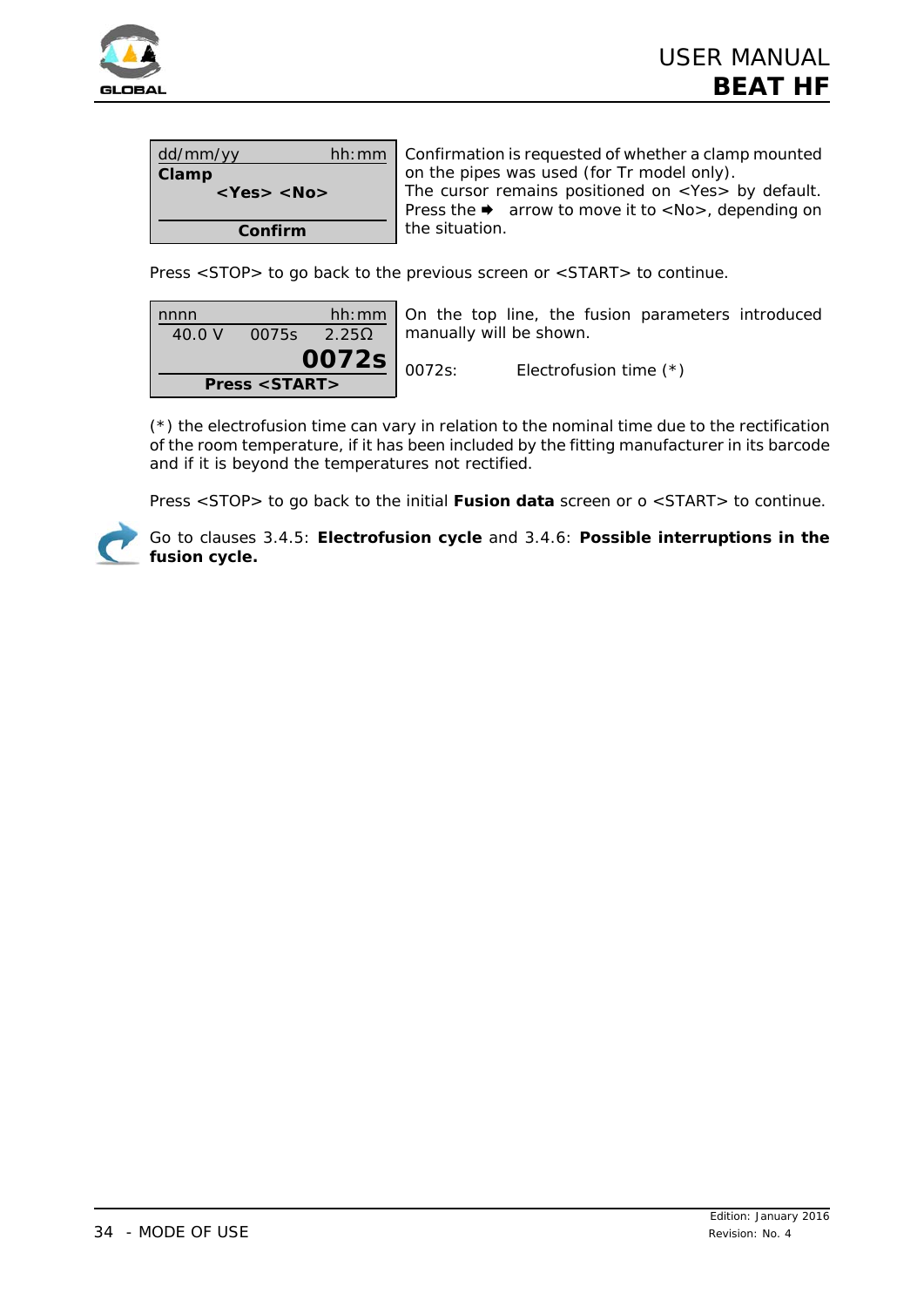

**0075s**

### 3.4.5 **Electrofusion cycle:**

The unit has begun the electrofusion cycle. The red pilot light of the  $\leq$ START $>$  pushbutton will flash intermittently throughout the cycle.



If there is a malfunction in the electrofusion process, hot molten PE/PP can be expelled in rare cases. Therefore, keep at a safe distance from the fusion point during the electrofusion cycle and do not connect any other electric equipment during the process.

| Data obtained via barcode |  |  |  |
|---------------------------|--|--|--|
|---------------------------|--|--|--|

| nnnn       |       | hh:mm             |  |  |
|------------|-------|-------------------|--|--|
| 40.0 V     | 0075s | 2.25 <sub>0</sub> |  |  |
| 0072s      |       |                   |  |  |
| On process |       |                   |  |  |



Once the fusion cycle has been completed successfully, the display will show the following message:

Data obtained via barcode

**Correct fusion**

nnnn hh:mm 40.0 V 0075s  $2.25\Omega$ **Cooling time 20'**  The cooling time (if it is included in the barcode) and the final message will be shown on the screen.

| Data introduced manually |              |       |  |  |
|--------------------------|--------------|-------|--|--|
| nnnn                     |              | hh:mm |  |  |
|                          | 40.0 V 0075s |       |  |  |
|                          |              | 0000s |  |  |
| <b>Correct fusion</b>    |              |       |  |  |

If the fusion parameters have been introduced by means of a barcode, the cooling time established by the manufacturer of the fitting will also be shown. If the data was introduced manually, the display will show the counter to be at zero.

#### 3.4.6 **Possible interruptions in the fusion cycle:**

The fusion process can be interrupted at any given time by pressing <STOP>. When pressed, the cycle is interrupted and the display shows the following message:

| nnnn                 |       | hh:mm         |  |
|----------------------|-------|---------------|--|
| 40.0 V               | 0075s | 2.25 $\Omega$ |  |
|                      |       | 0065s         |  |
| <stop> pushed</stop> |       |               |  |

The fusion parameters obtained from the fitting's barcode or introduced manually depending on the case are kept in the top line.

The electrofusion time counter will show the remaining time till the cycle is completed.

Press <START> to carry out another fusion. The screen will then show the **Fusion data** screen or the enabled **Traceability** options, to restart the process from the beginning.

Should other incidents appear during the fitting's electrofusion cycle, the process will be interrupted showing the corresponding message in the display, depending on the situation. For more information, refer to Chapter 4: TROUBLESHOOTING.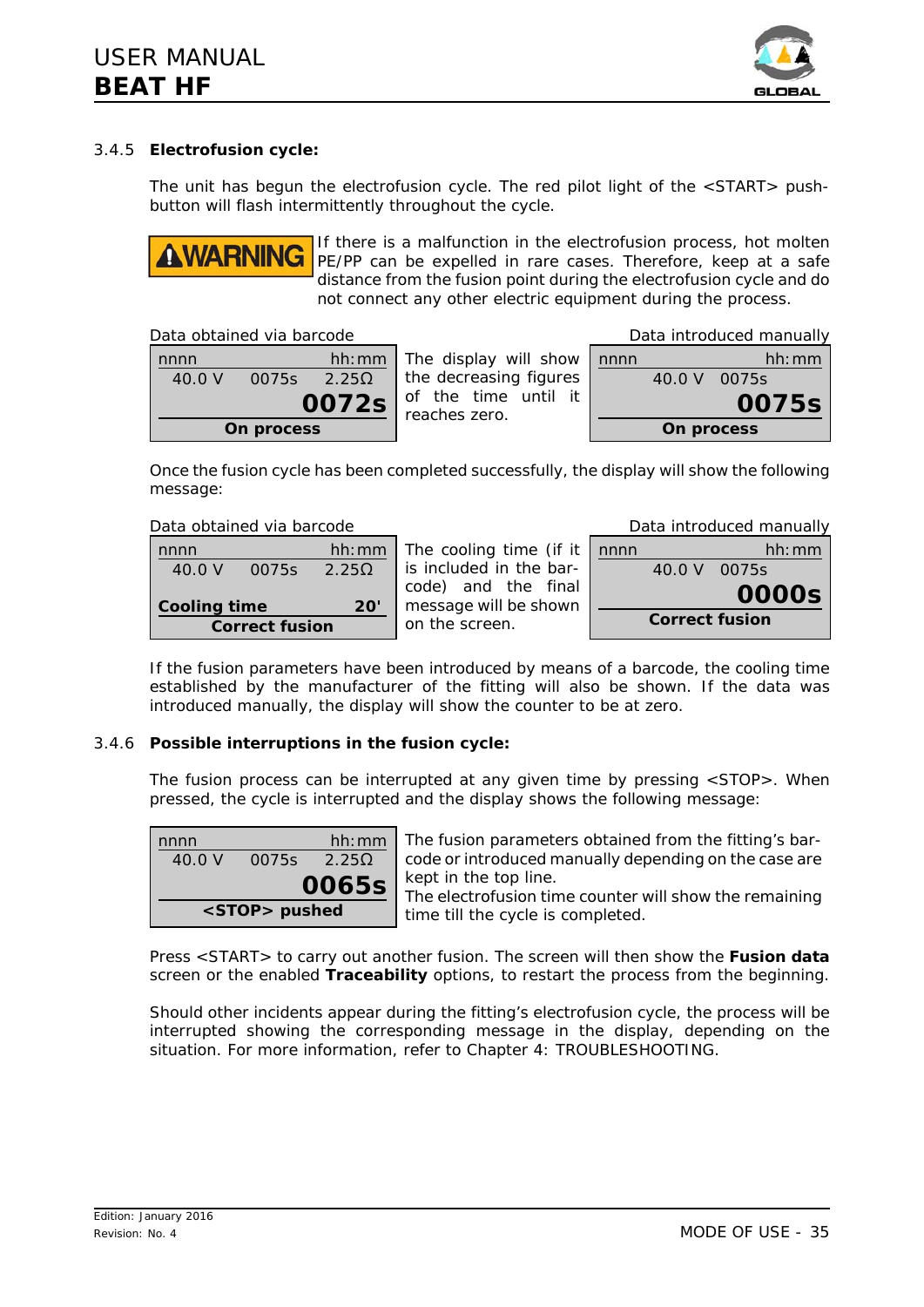

# 3.5 ACCESS TO OTHER MENUS

#### 3.5.1 **Available options:**

You can access other menus by pressing the <START> key and then starting up the unit at the main power supply.

For models BEAT HF-MV and BEAT HF-2, there are a total of 2 menu options: INFORMA-TION / SETUP, whereas on model BEAT HF-Tr there are three: INFORMATION / FUSIONS / SETUP, accessed by sequentially pressing the  $\blacklozenge$  key.

| Information              |
|--------------------------|
| <b>Fusions (Tr only)</b> |
| <b>Setup</b>             |

Use the  $\triangle$  and  $\triangle$  keys to move to select option and validate with <START> key.

#### 3.5.2 **Information option:**

Validating the **Information** menu's first option:

 $\blacktriangledown$ 

 $\blacktriangle$ 

| dd/mm/yy         | hh:mm         | This information is dd/mm/yy     |         |          | hh:mm |
|------------------|---------------|----------------------------------|---------|----------|-------|
| V v v UK P v v v |               | shown on two screen-   Last Rev. |         | dd/mm/yy |       |
| S.N. xxxx/yyyy   | $TT^{\circ}C$ | s. Press the $\rightarrow$ arrow | Limit   | dd/mm/yy |       |
| Lifetime         | 000000        | to go to screen 2/2.             | Warning | dd/mm/yy |       |
| 0000-000-0-0-0   | $\frac{1}{2}$ |                                  | Lock    | OFF/ON   | 2/2   |
|                  |               |                                  |         |          |       |

| dd/mm/yy<br>hh:mm:       |                           | Date and time.                                                                                                           |
|--------------------------|---------------------------|--------------------------------------------------------------------------------------------------------------------------|
| V v.vv UK P. v.vv :      |                           | V software version, UK are the abbreviations of the set                                                                  |
| $TT^{\circ}C$<br>S.N.    | t.                        | language and P software version of the power board.<br>S.N. corresponds to the unit's serial number (xxxx) and the       |
|                          |                           | CPU's serial number (yyyy); $TT^{\circ}C$ corresponds to the room                                                        |
|                          |                           | temperature.                                                                                                             |
| Lifetime                 | $\mathcal{L}$             | This field indicates the time in minutes during which the unit                                                           |
|                          |                           | has been fusing (real time of use).                                                                                      |
| 0000-000-0-0-0           | $\mathbb{R}^{\mathbb{Z}}$ | These five fields indicate the status of the setup options in this                                                       |
|                          |                           | order: Operator, Job, Additional data, Traceability and Manual                                                           |
|                          |                           | electrofusion.                                                                                                           |
|                          |                           | All zeros indicate that all options are inactive (OFF).                                                                  |
| $1248 - 124 - 1 - 1 - 1$ | $1 - 1$                   | This setup indicates that all options have been activated (ON).<br>The Operator and Job options can be partly activated. |
| Last Rev.                |                           | dd/mm/yy corresponds to the date of the last service carried                                                             |
|                          |                           | out on the unit.                                                                                                         |
| Limit                    |                           | dd/mm/yy corresponds to the date set for the unit's next                                                                 |
|                          |                           | service.                                                                                                                 |
| Warning                  |                           | dd/mm/yy corresponds to the date at which the warning                                                                    |
|                          |                           | message for the next service will begin to appear.                                                                       |
| Lock                     |                           | ON indicates that the unit will be blocked when the deadline                                                             |
|                          |                           | expires; when OFF the unit will remain operative despite the<br>deadline having expired.                                 |
|                          |                           |                                                                                                                          |

Press either <STOP> or <START> to exit this option.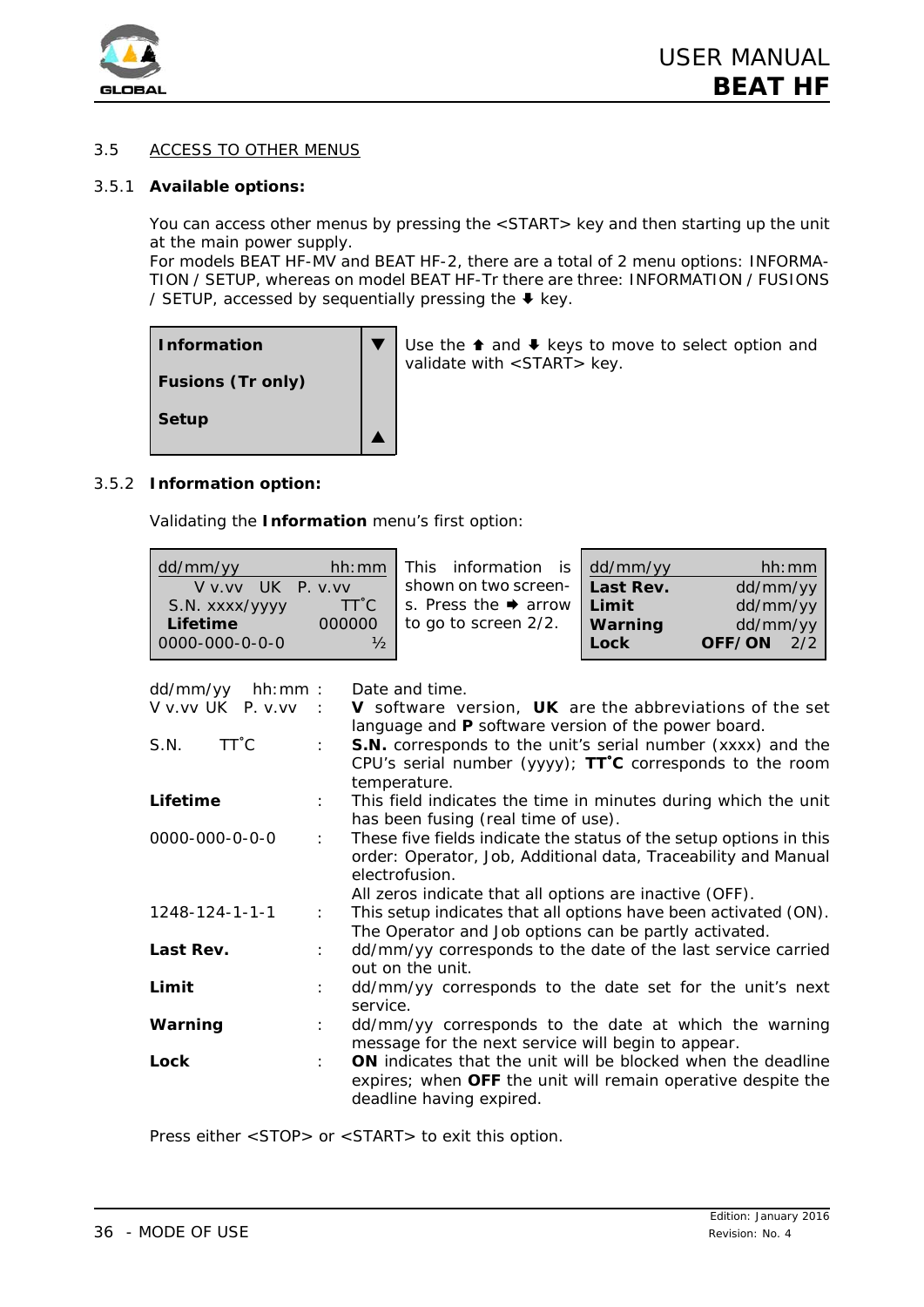

# 3.5.3 **Fusions option (for model BEAT HF-Tr only):**

When the cursor on **Fusions**, press the <START> key.



#### **C** SHOW FUSIONS:

By validating the **Show** option, the last stored fusion in memory will be shown.

sion.

AG d40 0056s  $4.95\Omega$ **Correct fusion**

|         | Barcode data entry:       |                                                              |  |                                          | Manual data input:                         |       |        |
|---------|---------------------------|--------------------------------------------------------------|--|------------------------------------------|--------------------------------------------|-------|--------|
|         | $nnnn$ dd/mm/yy           | hh: mm $\vert$ The last fusion done is $\vert$ nnnn dd/mm/yy |  |                                          |                                            |       | hh: mm |
| Coupler |                           |                                                              |  |                                          | 1/n   shown on the screen.   Manual fusion |       | 1/n    |
|         |                           |                                                              |  | Press the $\blacktriangleright$ arrow to |                                            |       |        |
|         | AG d40 0056s $4.95\Omega$ |                                                              |  | see the previous fu-                     | 40.0V                                      | 0056s |        |

**Correct fusion**

| Top line            | : Fusion number; date; start time.                                                                                                                            |
|---------------------|---------------------------------------------------------------------------------------------------------------------------------------------------------------|
| Coupler/Fusion data | : Type of fitting or <b>Manual fusion</b> if the data has been<br>introduced manually.                                                                        |
| 1/n                 | : Screen number (information of the traceability). Press the<br>$\rightarrow$ to see the following screens.                                                   |
| Fusion data         | : Make (AG), diameter, electrofusion time and nominal<br>resistence or voltage and initial time of electrofusion if the<br>data has been introduced manually. |
| Result              | : Correct fusion, Aborted, etc., according to the situation. For<br>the complete list of errors, refer to CHAPTER 4: TROUBLE-<br>SHOOTING.                    |

Press either <STOP> or <START> to exit this option.

#### • Export:

When validating the **Export** option the following options are given:

| PENDRIVE-USB/A   | Press the $\bullet$ and $\bullet$ arrows to move to the desired<br>option and press the <start> key to validate.</start> |
|------------------|--------------------------------------------------------------------------------------------------------------------------|
| <b>PC-Serial</b> |                                                                                                                          |
| PC-USB/B         |                                                                                                                          |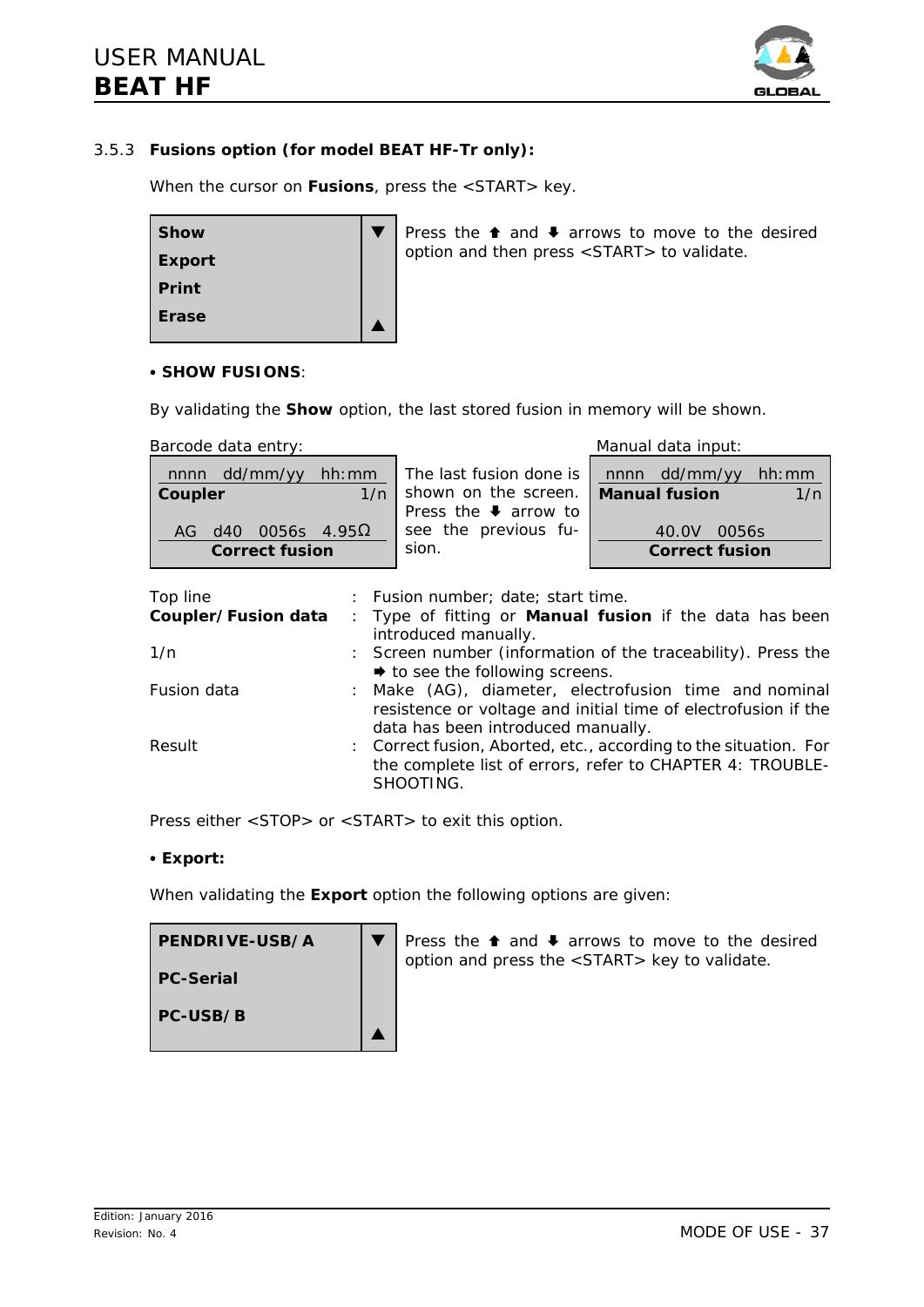

# **PENDRIVE-USB/A** OPTION:

Connect a pendrive (format FAT or FAT32) to the USB/A socket (located on the middle position on the right side of the unit for model 2008, and at the front side for model 2015).

Press <START> to validate this option. The display will show the following screen:

| dd/mm/yy                  | hh: mm   If an error should be $\frac{1}{2}$ dd/mm/yy | hh:mm                      |
|---------------------------|-------------------------------------------------------|----------------------------|
| <b>Searching Pendrive</b> | detected (Pendrive not   Searching Pendrive           |                            |
|                           | connected, memory                                     |                            |
| $0\%$                     | full, etc.), this mes-                                | $0\%$                      |
|                           | sage will appear:                                     | <b>Communication error</b> |

As soon as the Pendrive has been detected, the display will show the following screen:

| dd/mm/yy             | hh: mm $\vert$ On the right screen the $\vert$ dd/mm/yy | hh:mm                   |
|----------------------|---------------------------------------------------------|-------------------------|
| <b>Creating file</b> | download percentage                                     | Downloading             |
|                      | xxx will be shown until                                 |                         |
| $0\%$                | it reaches 100%.                                        | $\overline{XXX}$ %      |
|                      |                                                         | <stop> to cancel</stop> |

The download can be interrupted at any given time by pressing <STOP>: all the exported entries that have been downloaded up to that moment will be saved in the file created on the Pendrive.

The format of the exported file to the Pendrive will be xxxx\_nnn.txt, in which xxxx corresponds to the unit's serial number and nnn a correlative number which is 000 initially. If the fusion data of the same unit is exported a second time, the file will be xxxx\_001.txt, taken for granted that xxxx corresponds to the same unit number in both cases and that the file xxxx\_000.txt can be found on the Pendrive (the different exports of a same unit are respected).

#### **PC-SERIAL** OPTION:

The unit must have been previously connected to a computer using the ODS transmission cable (for model 2008) or Null Modem cable (for model 2015), according to model. No specific PC software is required. It is done using Windows *Hyper Terminal*.

#### **Connection configuration (for the first time):**

- 1. Open Windows Hyper Terminal (usually in Programs / Accessories / Communications).
- 2. Accept any possible previous screens until you reach **Connection Description**: Name: e.g., BEAT-HF Icon: Choose one of the icons shown. OK
- 3. **Connect to** screen Connect using: Select COM1 or COM2 as appropriate. **OK**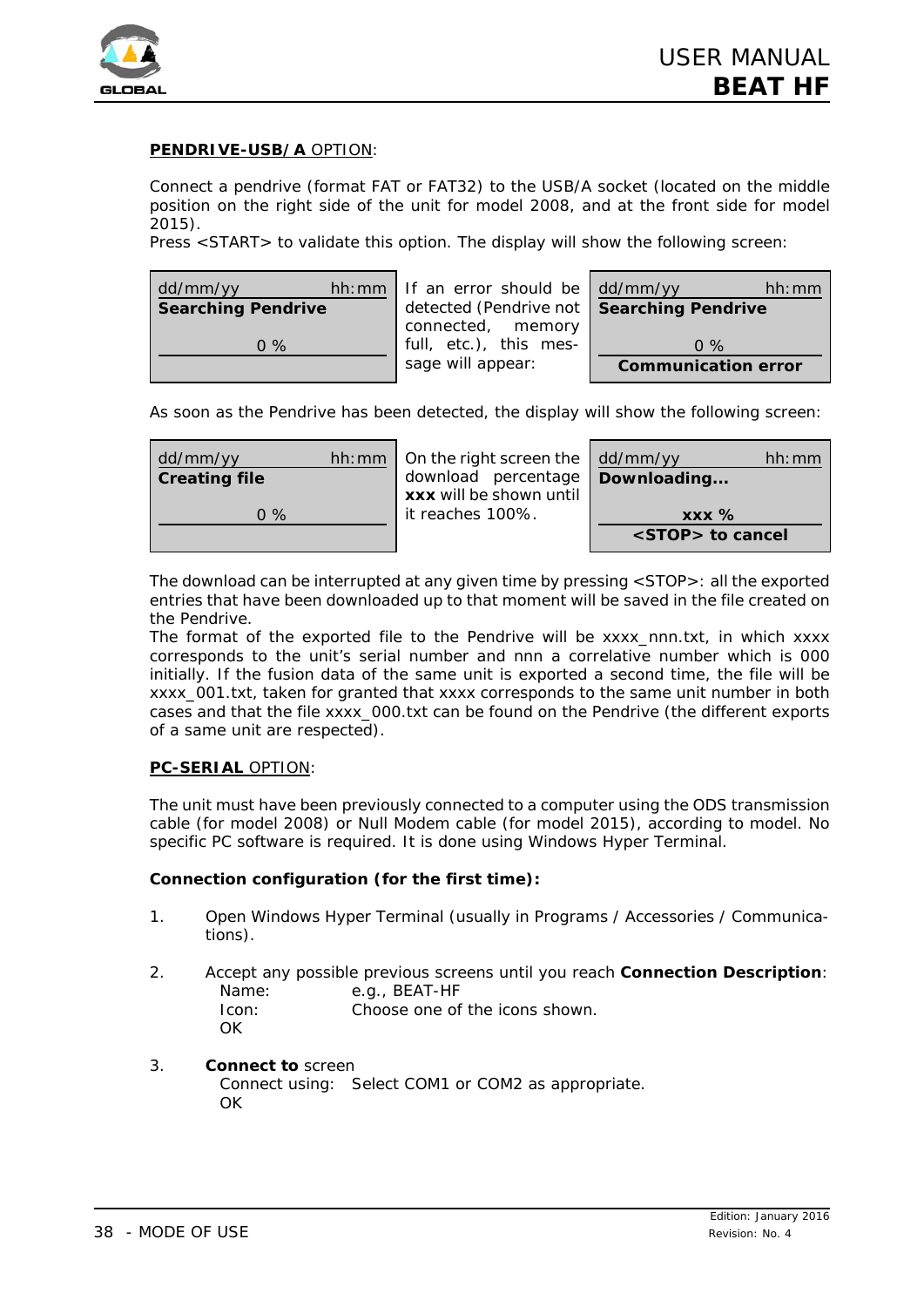

- 4. **COM1/COM2 Properties** screen Port configuration: Bits per second: Select 19200 Data bits: Select 8 Parity: Select None Stop bits: Select 1 Flow control: Select None **OK**
- 5. Connection created. When exit it is asked **Do You Wish To Save?** YES.

### **Exporting to a PC:**

- 1. Run the connection created in Hyper Terminal.
- 2. Select **Transfer** and **Receive file...** in the Hyper Terminal menu: Move the received file to the following folder: C:\.................... the one you want. Use reception protocol: Select Xmodem. Receive
- 3. **Name of the received file** will appear File name: The name you want. We recommend using \*.txt or \*.csv extensions. OK
- 4. With the BEAT HF unit on the **>Export** screen, press the <START> key.

| dd/mm/yy<br>Downloading | hh: mm   The display will show the percentage of the data ex-<br>ported. |
|-------------------------|--------------------------------------------------------------------------|
| $0\%$                   |                                                                          |

5. The file will be transferred. The BEAT HF display will show the progress %.

Press <STOP> to exit this option. Disconnect the ODS transmission cable.

#### **PC-USB/B** OPTION (for model 2008 only):

The unit must have been previously connected to a computer using an USB transmission cable. No specific PC software is required. Just the file *BEAT-HF.inf* should be available (supplied by the Grupo Acuster). It is done using Windows Hyper Terminal.

#### **Making the first connection:**

- 1. On the PC, have the file *BEAT-HF.inf* available (supplied by the Grupo Acuster).
- 2. Connect the electrofusion unit to a spare USB port on your PC (USB/B connector located on the lowest right side of the unit).
- 3. Switch on the **BEAT HF** unit at the main power supply, pressing the <START> key.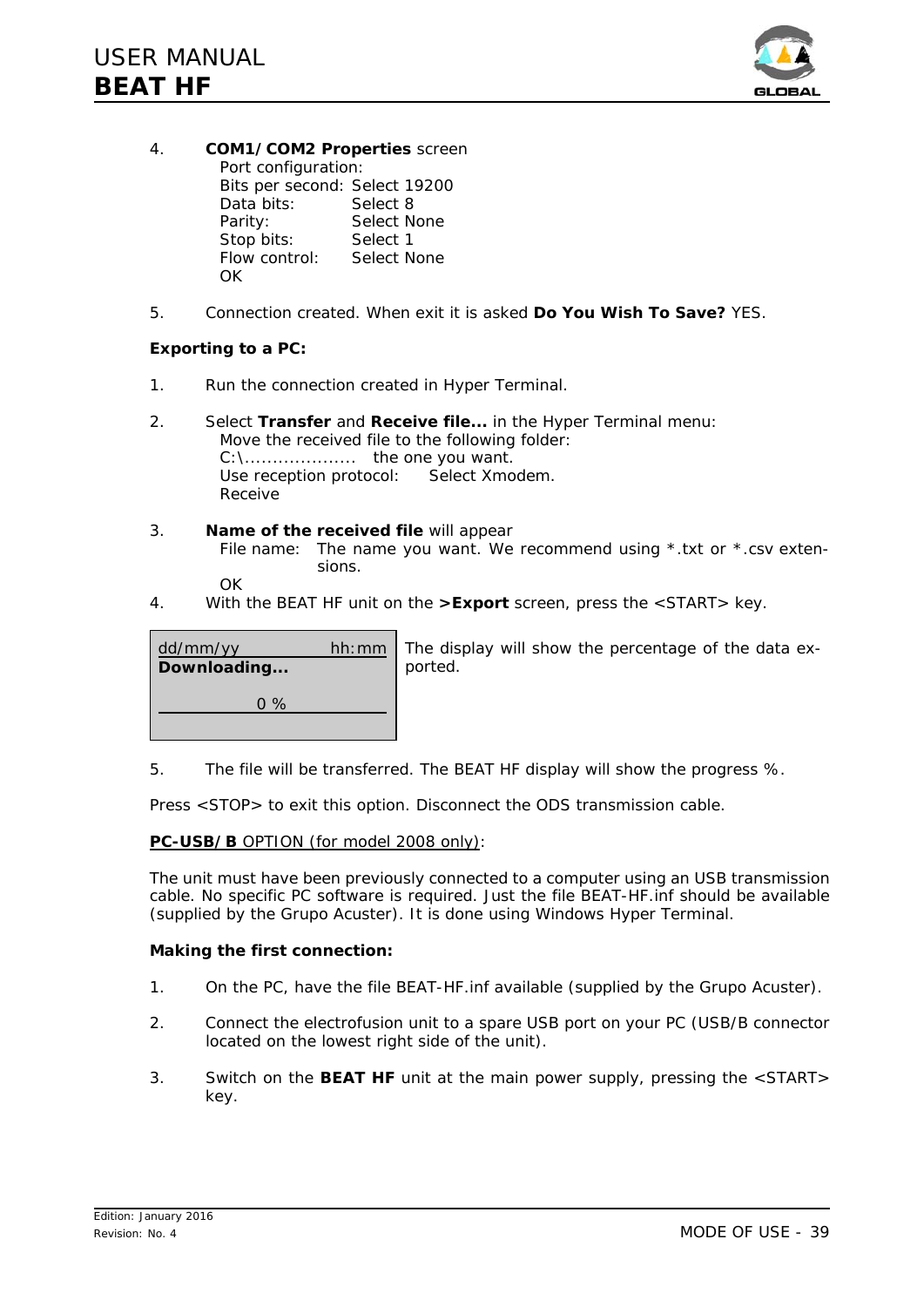

4. The PC will find new hardware wizard.

*Windows XP® & Windows 2000®*: Screen "Found New Hardware Wizard" (specified as Philips LPC2148VCOM). Can Windows connect to Windows Update to search for software ? Click: *No, not this time*. Next.

Click: *Install from a list or specific location (Advanced)*. Next.

Click: *Search fro the best driver in these locations.* Include this location in the search. Search where the file *BEAT-HF.inf* is located.

Next.

On the screen: BEAT-HF Communication Port



The software you are installing for this hardware: BEAT-HF Communication Port has not passed Windows Logo testing to verify its compatibility with Windows XP.

Continue Anyway.

Completing the Found New Hardware Wizard. The wizard has finished installing the software for: BEAT-HF communication Port. Finish.

Check where the port has been installed by the path:

Control panel/System Properties/Tag "Hardware"/Select "Device Manager" Ports (COM & LPT): BEAT-HF Communication Port (COMX). Where X corresponds to the COM port where it has been installed.

- 5. Open Windows Hyper Terminal (on Windows WP® is usually in Programs / Accessories / Communications).
- 6. Accept any possible previous screens until you reach **Connection Description**: Name: e.g., BEAT-HF Icon: Choose one of the icons shown. **OK**

#### 7. **Connect to** screen Connect using: Select the COM port where it has been installed (COMX). OK

- 8. **COMX Properties** screen: it is not necessary to setup the port.
- 9. Connection created. When exit it is asked **Do You Wish To Save?** YES.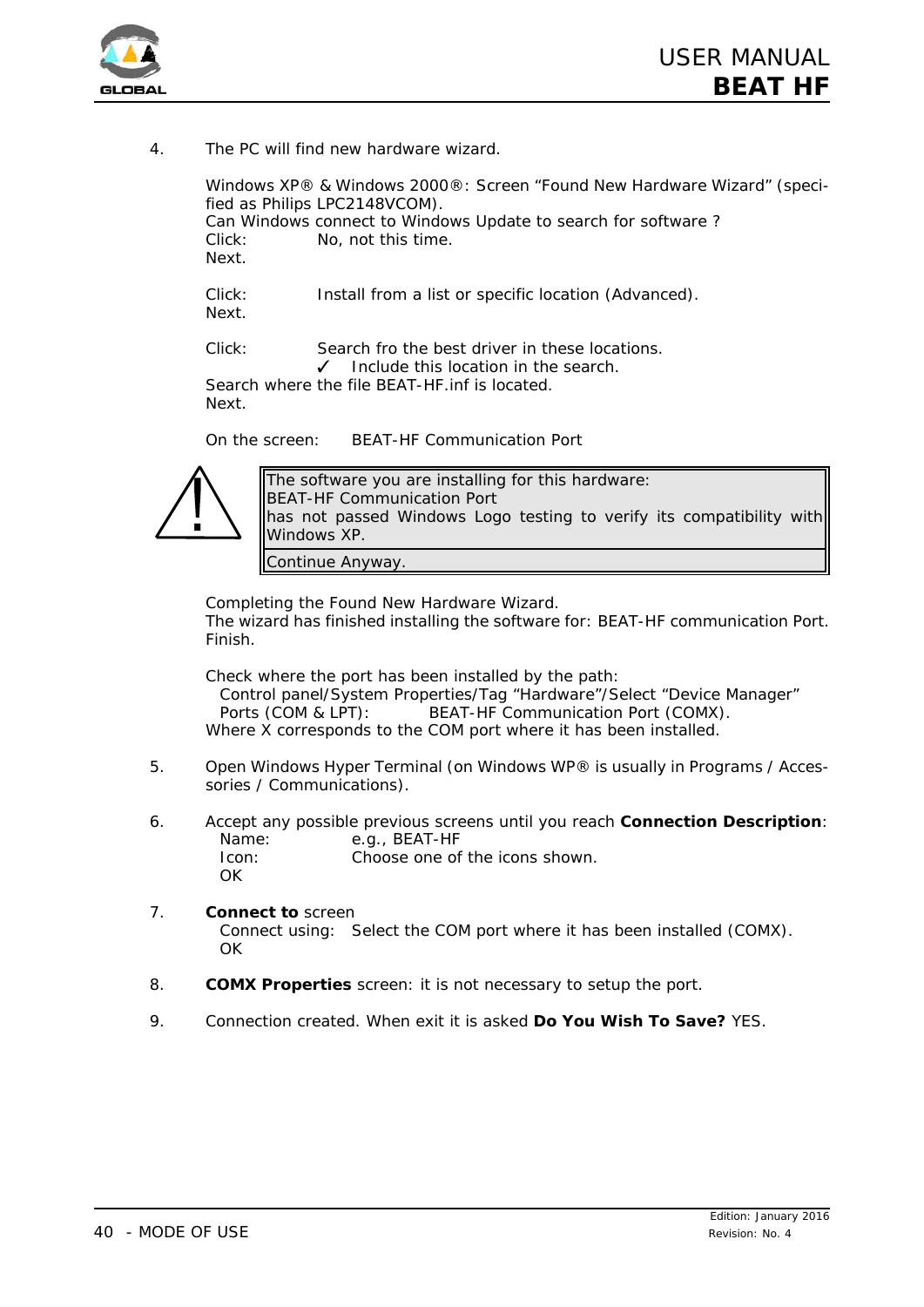

# **Exporting to a PC:**

- 1. Run the connection created in Hyper Terminal.
- 2. Select **Transfer** and **Receive file...** in the Hyper Terminal menu: Move the received file to the following folder: C:\.................... the one you want. Use reception protocol: Select Xmodem. Receive
- 3. **Name of the received file** will appear File name: The name you want. We recommend using \*.txt or \*.csv extensions.

**OK** 

4. With the BEAT HF unit on the **>Export** > **PC-USB/B** screen, press the <START> key. The display will show the following screen:

| dd/mm/yy<br>hh:mm     | In case of a communi-               | dd/mm/yy<br>hh:mm          |
|-----------------------|-------------------------------------|----------------------------|
| Downloading           | cation error is being   Downloading |                            |
|                       | detected, the following             |                            |
| $XXX\%$               | message will be dis-                | $0\%$                      |
| <stop> cancels</stop> | played:                             | <b>Communication error</b> |

5. The file will be transferred. The BEAT HF display will show the progress %.

Press <STOP> to exit this option. Disconnect the transmission cable.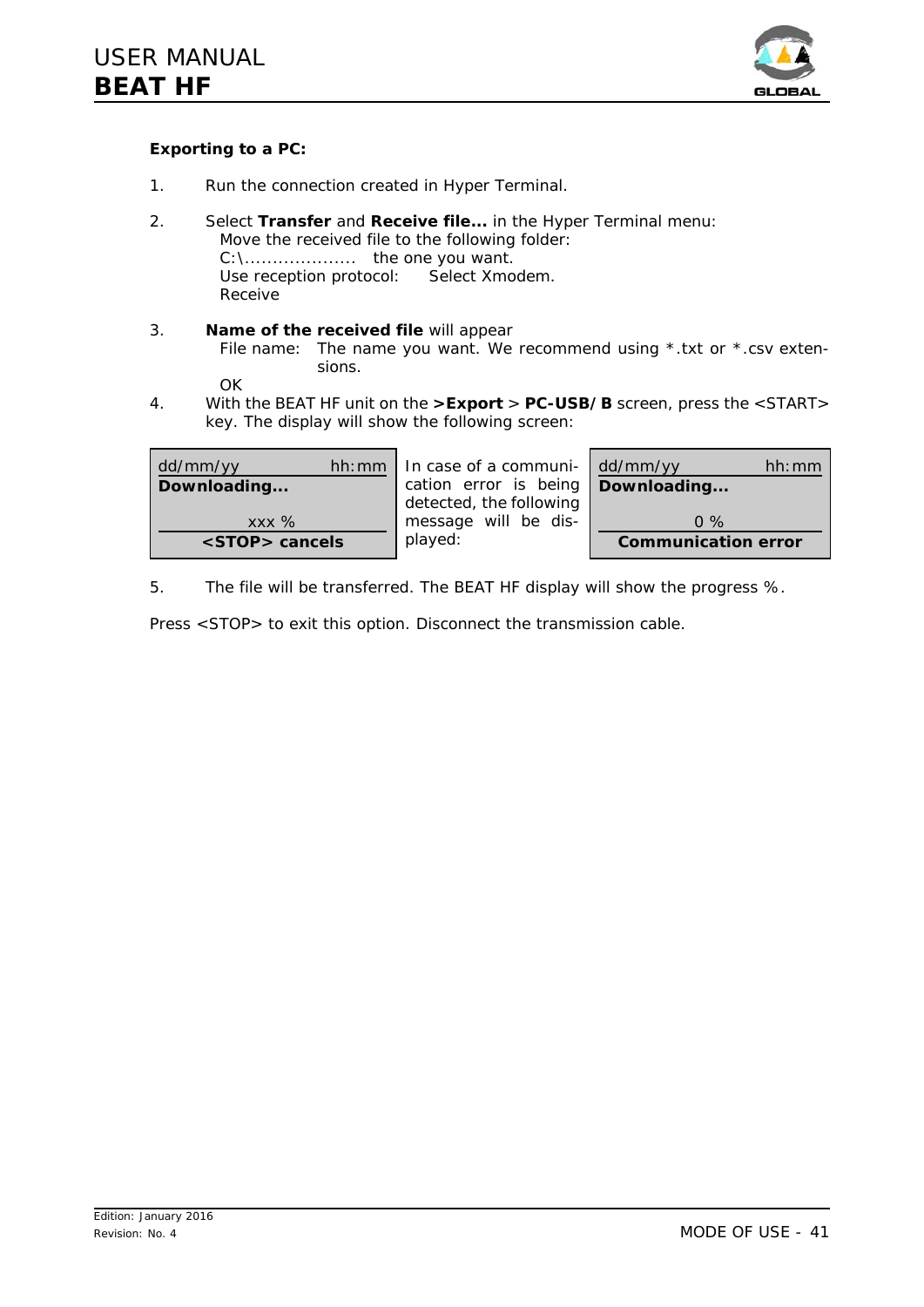

# **Dealing with exported fusion records:**

Once the fusion records have been exported, these can be consulted by the following ways:

# Ø *Using the text file:*

The exported fusion records to a PC can be consulted directly in the text file created during the export process. Once the text file has been opened, the stored fusion records data will appear in a row with fields separated by a semicolon.

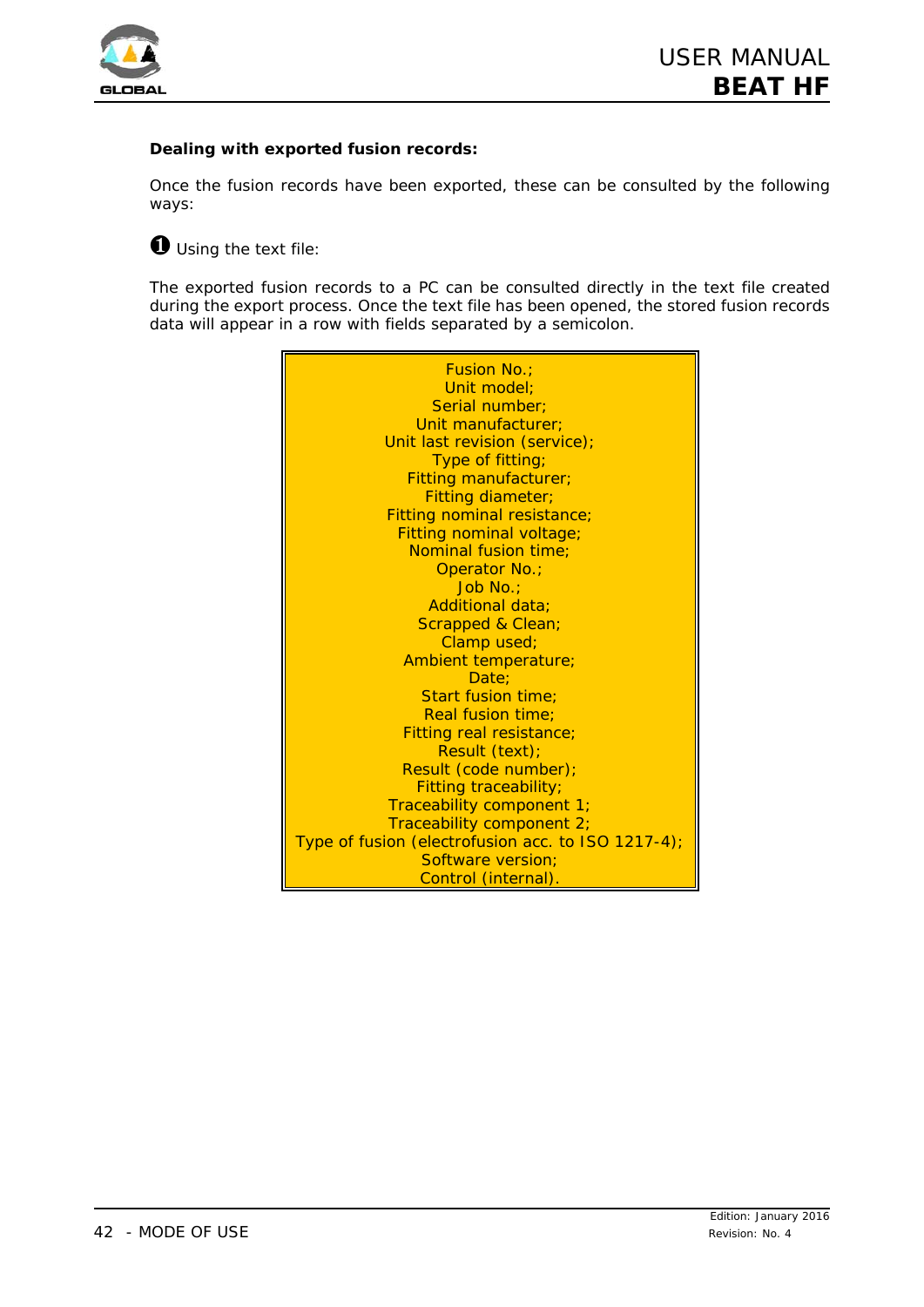

Ù *Using Microsoft Excel:*

NOTE !



If the entries contain data of the traceability acc. to ISO 12176-4 and these need to be decoded, go straight to clause  $\bigcirc$ 

The exported data can easily be transferred to Microsoft Excel where they can be dealt with and organised as one wishes. To do this, follow the set of instructions below:

- 1. Open Microsoft Excel.
- 2. On the menu choose: *File/Open*
- 3. In the dialogue box which appears, change the *Files of Type:* to: *Text Files (\*.prn; \*.txt; \*.csv)*
- 4. Choose the corresponding directory and choose the exported filer from BEAT-HF. Click *Open*
- 5. In the *Text Import Wizard Step 1 of 3* which will appear, do the following: Field *Delimited*: mark it Option *Start import at row*: 1 and in *File origin*: **Windows (ANSI)**. Click *Next >* and the next step will appear.
- 6. In el *Text Import Wizard Step 2 of 3* which will appear, do the following: Delimiters: mark *Semicolon* (the remainder of the options should be unmarked)

**Text qualifier:** Click *Next >* and the next step will appear.

- 7. In the *Text Import Wizard step 3 of 3* which will appear, select the last column (very wide and empty) and do the following: In the box **Column data format**, click the option *Do not import column (skip)*. Click *Finish*.
- 8. The exported data will then appear on the screen in columns. The order of the columns is the same as that specified for the text file (see previous page).
- 9. Delete last row <END OF TRANSMISSION>.
- 10. Once we have the data ready in Excel, we will be able to use the following options: *Data / Order...* , *Data / Filter / Autofilter* or others...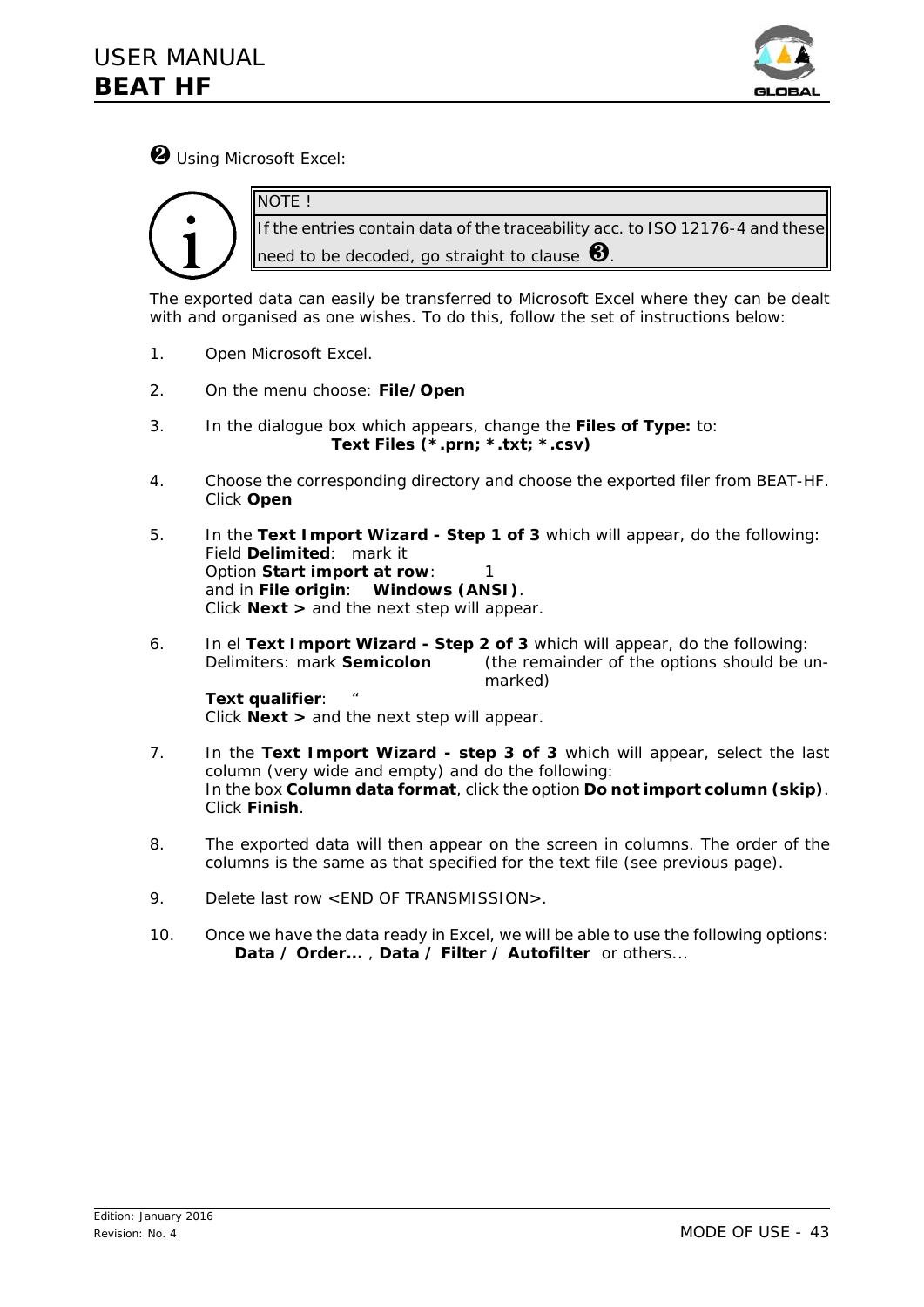

# *<sup>8</sup> Using Microsoft Access:*

If the fusion records contain traceability data of ISO 12176-4 and the respective bar codes need to be decoded, these can easily be transferred to Access (Microsoft Access 2000 or higher). To do this, follow the instructions below:

- 1. Open the data base file BEAT\_HF.mdb *provided by the Grupo Acuster.*
- 2. On the menu choose the option: *File/Get external data/Import*
- 3. In the dialogue box which appears, change the *Files of Type:* to: *Text files (\*.txt, \*.csv, \*.tab, \*.asc)*
- 4. Choose the corresponding directory and select the text file exported from BEAT-HF. Click *Import*
- 5. In the *Text Import Wizard* which will appear, click *Advanced...* Click *Specs...* and a box will open with a list with the *beat* specification selected. Click *Open*. Click *Accept* and that window will be closed.
- 6. Check that the *Delimited* option is marked and click *Next >*
- 7. In the next window, check that the delimiter is selected as *Semicolon* and the qualifier as **apostrophe** text. Click *Next >*
- 8. In the following window, select the option *In and existing table:* and select the *Electrofusion* table. Click *Next >*
- 9. On the next screen, check that the slot *Import to table:* indicates *Electrofusion*. Check that the two lower options are unmarked and click *Finish*.
- 10. An informative message will be open communicating that the importation is finished. Click *Accept*.
- 11. To manage the data of the data file, open the *Electrofusion* Table in which the electrofusion data appears and whose columns are ordered in the same way as that specified for the text file (see previous page).
- 12. When accessing Queries we will find one created with the name **DATA with ISO12176-4**, in which the same fields are listed as in the previous Table option but in which the fields of the fitting and component's traceability (if they should exist) have been decoded with their description shown.
- 13. When accessing Reports, you will be able to make the reports you wish or otherwise use the provided ready made report **Report with ISO12176-4 data**.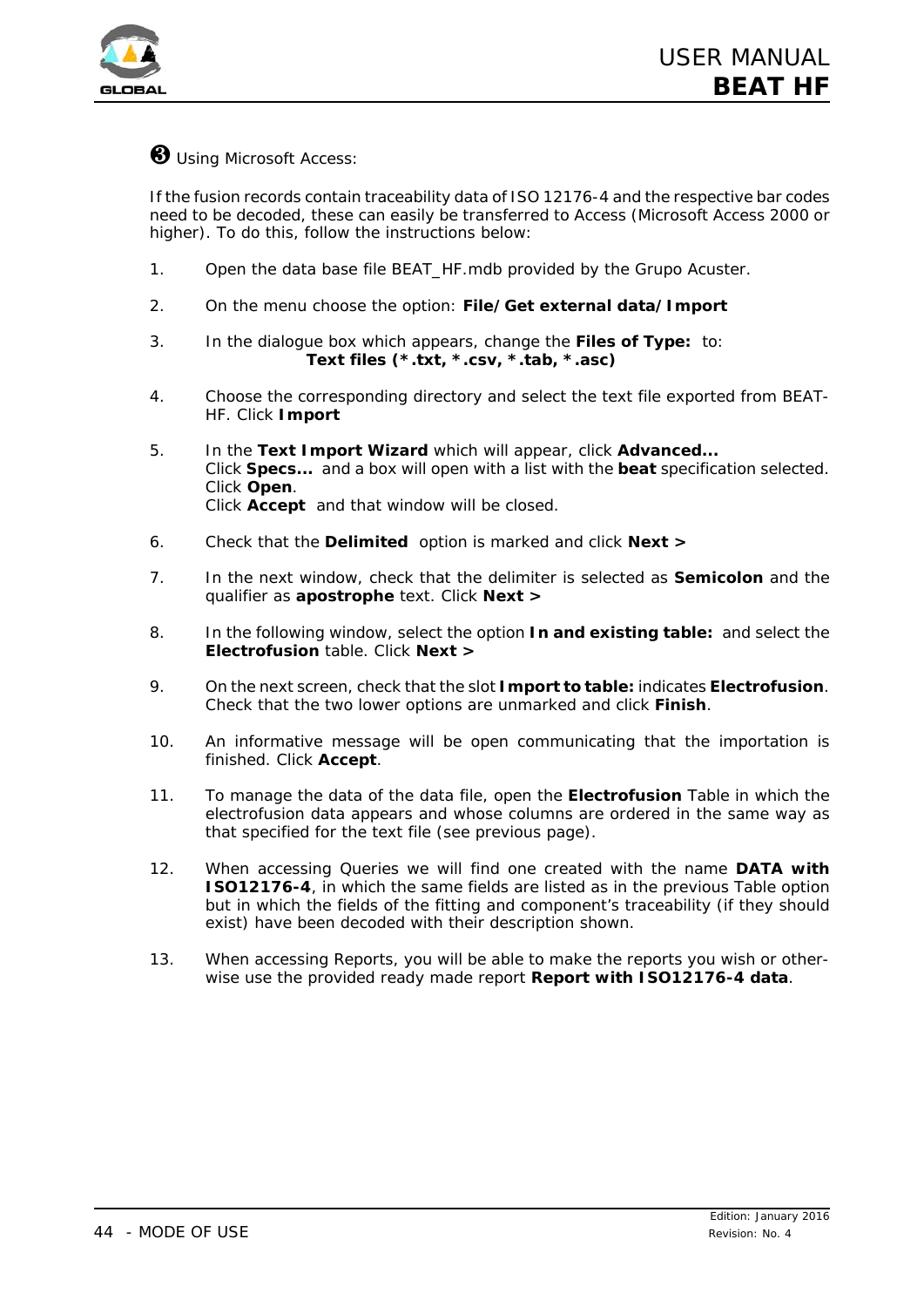

# C **PRINT:**

Validate the following **Print** option menu to print the fusion data to a serial printer.



Use the  $\triangle$  and  $\triangle$  keys to move to the selected option and the <START> key to validate.

Connect the unit to a serial printer using the ODS transmission cable.

# **Printer setup (for the first time):**

Before using the serial printer on the electrofusion unit, be sure that the printer's *DIP-Switches* are correctly selected. The setup for a printer Citizen, model CT-S280, is the following:

|            |              |         |              |         | ю       |              |  |
|------------|--------------|---------|--------------|---------|---------|--------------|--|
| ON         | $\checkmark$ | $\cdot$ |              |         |         | $\checkmark$ |  |
| <b>OFF</b> |              |         | $\checkmark$ | $\cdot$ | $\cdot$ |              |  |

The generic setup for an appropriate data print-out on other printer makes and models is:

- XON/XOFF
- $\bullet$  8 bits
- Parity: NONE
- 19200 Bauds
- 1 Stop bit

# **Printing:**

Validate this option to print the options: **Last Fusion / Today's fusions / All fusions / Date range**.

Use the  $\triangle$  and  $\blacklozenge$  keys to move to the desired option and the <START> key to validate. Press the <START> key to print the fusion data.

If you select the last option of **Date range**, the display will show the following screen:

| <b>Print range</b><br>DD / MM / YY<br>dd / mm / yy |  |  |  |  |  |
|----------------------------------------------------|--|--|--|--|--|
| Confirm                                            |  |  |  |  |  |

DD/MM/YY corresponds to the earliest fusion record (the first by default) and dd/mm/yy to the latest.

Press the  $\triangleq$  and  $\triangleq$  arrows to move the cursor to a different field and the  $\triangleq$  and  $\triangleq$  arrows to modify the values.

Press the <START> key to print.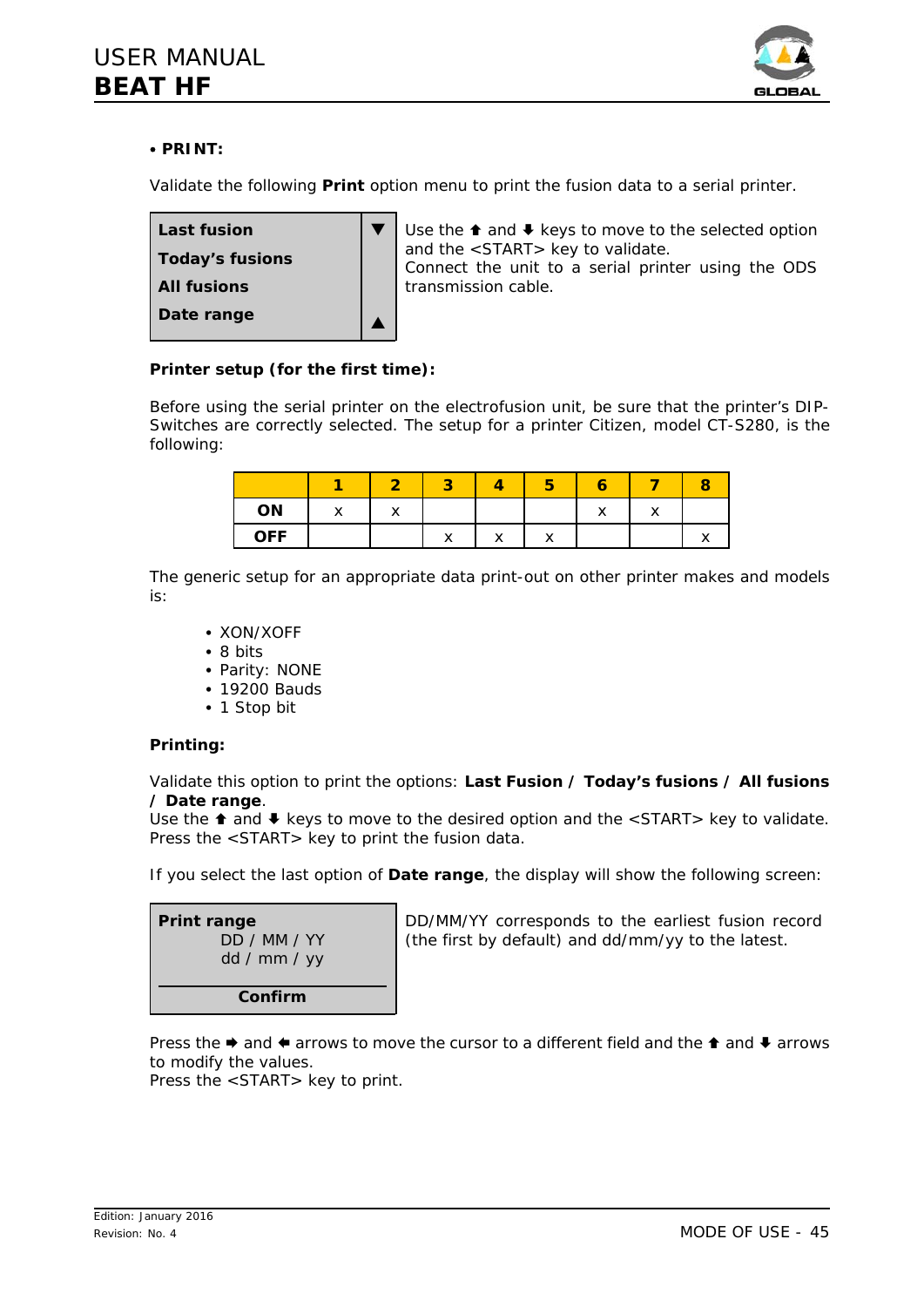

Selecting any of the four options the display will show the following message while the printing is under way.

| dd/mm/yy  |      | hh: mm   The starting and ending fusion numbers are displayed |
|-----------|------|---------------------------------------------------------------|
| Printing  |      | while the printing is carried out.                            |
| From:     | nnnn | When data delivery to printer has terminated, the             |
| To : nnnn |      | display returns to the option selected at the start.          |
|           |      |                                                               |
|           |      |                                                               |

Press <STOP> key to exit this option.

#### C **ERASING RECORDS:**

Validate the following and last option of the **Erase** menu to delete the fusion data recorded in the unit's memory.

WARNING ! This option might have restricted access. If enabled, the following screen will appear initially:

*Initial screen* Ø*: Next screen* Ù*:*

| dd/mm/yy     | hh:mm |
|--------------|-------|
| Operator     |       |
|              |       |
|              |       |
| Read barcode |       |

Press either the  $\uparrow$  or  $\uparrow$ arrows once to select the **Manual edition** screen.

| dd/mm/yy              | hh:mm |  |
|-----------------------|-------|--|
| Operator              |       |  |
|                       |       |  |
| <b>Manual edition</b> |       |  |
|                       |       |  |

To gain access to the **Erase** screen, the supervisor code will need to be introduced (by means of a barcode or manually, either way).

Once the supervisor code has been introduced and the <START> button pressed, the following screen will appear which is the one that is automatically shown if the restriction is not enabled:

| dd/mm/yy<br>Are you sure? | hh:mm | Validate this option to request delete confirmation. |
|---------------------------|-------|------------------------------------------------------|
| Confirm                   |       |                                                      |

Press <STOP> key to go back to the previous screen or <START> key to continue.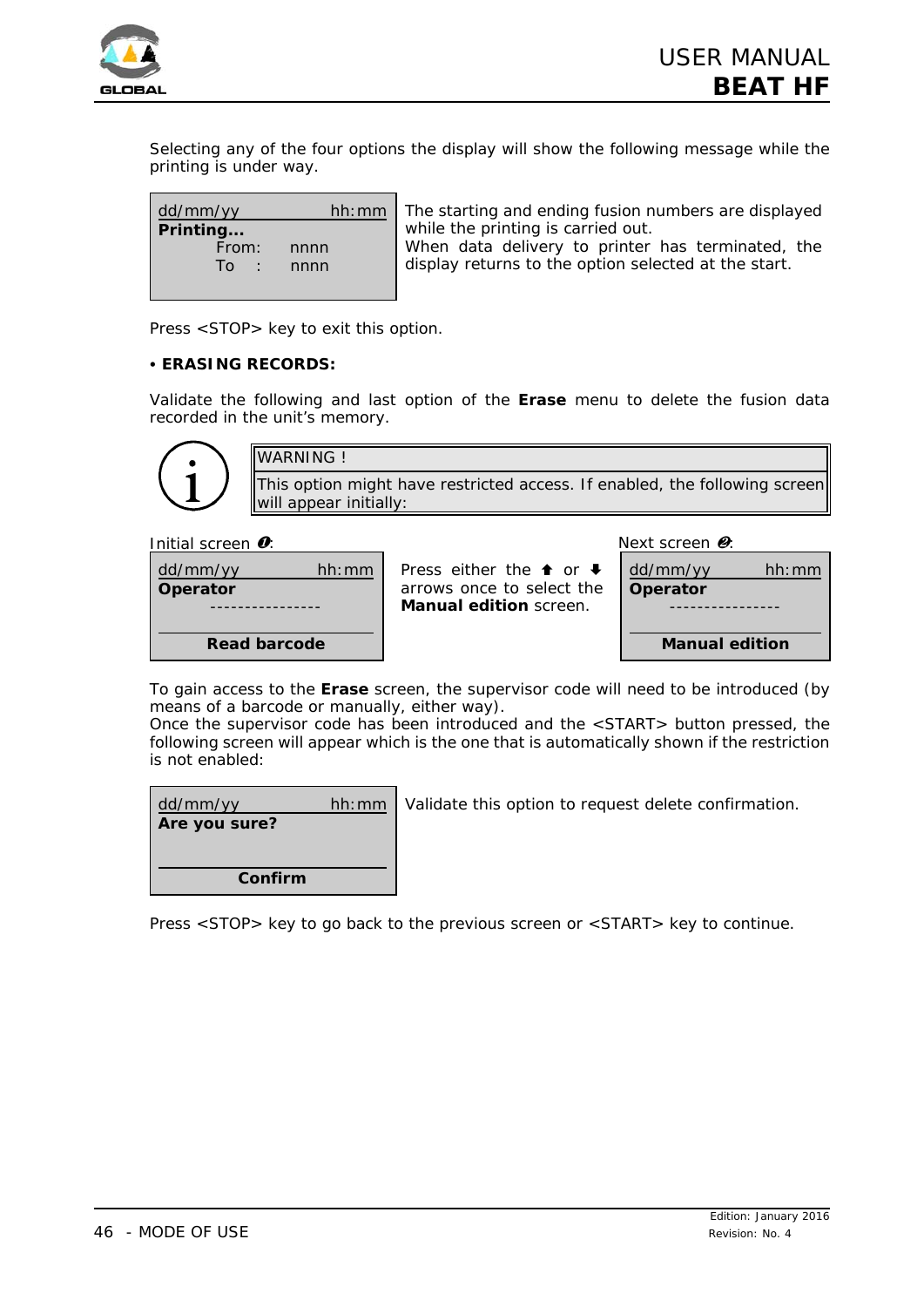

# 3.5.4 **Setup option:**

Finally, validate the last menu option **Setup**:



This enables access to the following options: **Language / Date/Time / Options / Locking / Service**.

Use the  $\triangle$  and  $\blacktriangleright$  keys to move to the desired option and validate with the <START> key. Press <STOP> key to go back to the previous screen.

#### **• LANGUAGE:**



Press the <START> key to accept the option. Press <STOP> key to exit this option without changing the language.

#### C **DATE/TIME:**

The following option allows you to update the date and time of the unit.



WARNING! This option might have restricted access. If enabled, the following screen will appear initially:

#### *Initial screen* Ø*: Next screen* Ù*:*

dd/mm/yy hh:mm **Operator** ---------------- **Read barcode** Press either the  $\uparrow$  or  $\downarrow$ arrows once to select the **Manual edition** screen. dd/mm/yy hh:mm **Operator** ---------------- **Manual edition**

To gain access to the **Date/Time** screen, the supervisor code will need to be introduced (by means of a barcode or manually, either way).

Once the supervisor code has been introduced and the <START> button pressed, the following screen will appear which is the one that is automatically shown if the restriction is not enabled: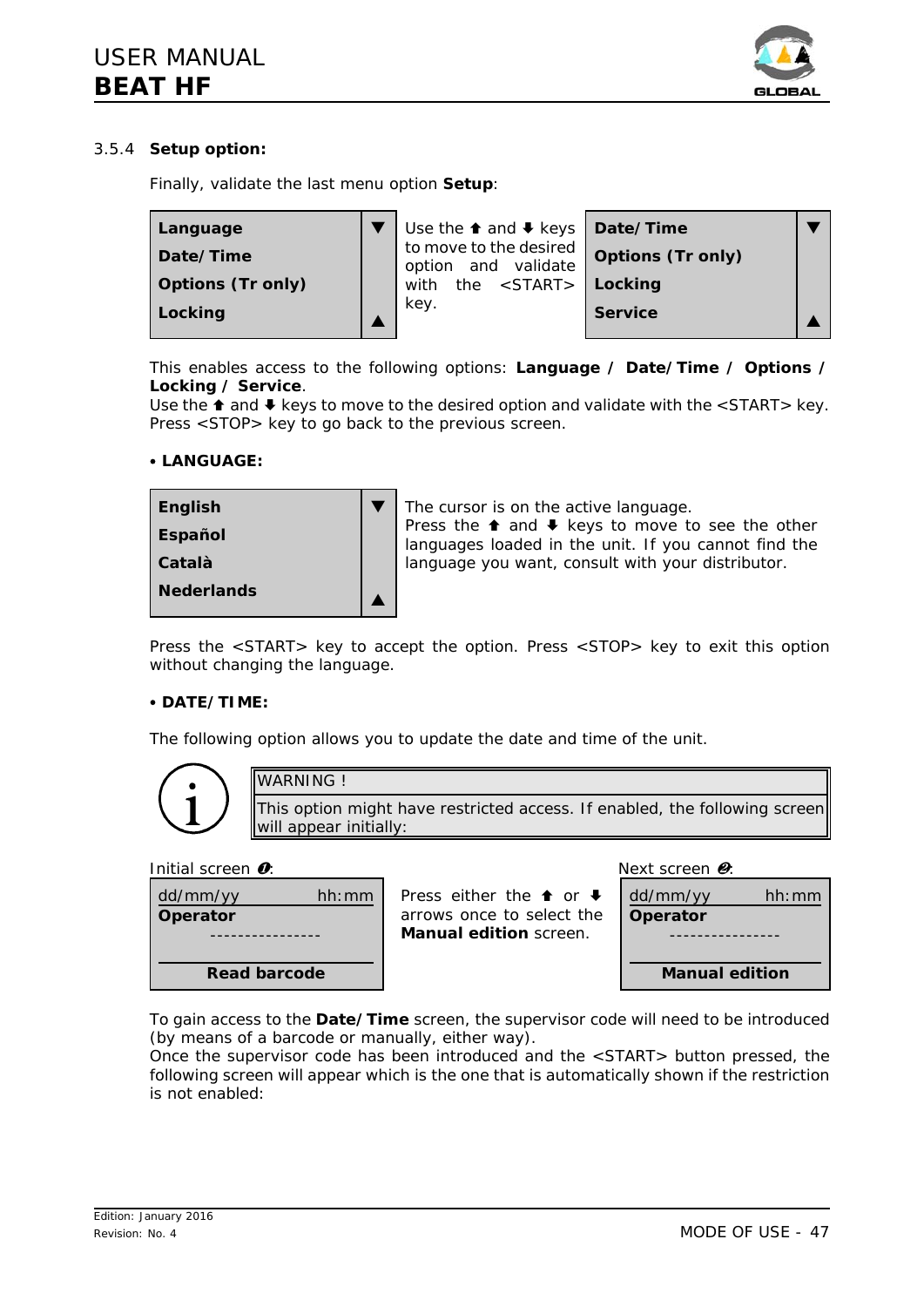

| Watch<br>dd / mm / yy<br>hh / $mm / ss$ | dd/mm/yy corresponds to the date and hh/mm/ss to<br>the time.<br>Press the $\rightarrow$ and $\leftarrow$ arrows to move the field and the $\uparrow$<br>and $\blacklozenge$ arrows to modify the values. |
|-----------------------------------------|-----------------------------------------------------------------------------------------------------------------------------------------------------------------------------------------------------------|
| Confirm                                 |                                                                                                                                                                                                           |

Press the <START> key to validate the updating. Press the <STOP> key to exit this option without changing the date and time.

# C **Options (for model Tr only):**

This option allows you to modify the following options:



*Initial screen*  $\bullet$ *:* Next screen  $\bullet$ :

| dd/mm/yy        | hh:mm |
|-----------------|-------|
| <b>Operator</b> |       |
|                 |       |
| Read barcode    |       |
|                 |       |

Press either the  $\triangle$  or  $\blacktriangleright$ arrows once to select the **Manual edition** screen.



To gain access to the **Options** screen, the supervisor code will need to be introduced (by means of a barcode or manually, either way).

Once the supervisor code has been introduced and the <START> button pressed, the following screen will appear which is the one that is automatically shown if the restriction is not enabled:

| Operator               | Press the <del>1</del> and ↓ ar- Job            |                        |  |
|------------------------|-------------------------------------------------|------------------------|--|
| Job                    | rows to move to the de-<br>sired option and the | <b>Additional data</b> |  |
| <b>Additional data</b> | <start> key to vali- Traceability</start>       |                        |  |
| Traceability           | date.                                           | <b>Electrofusion</b>   |  |

Press the <STOP> key to go back to the previous screen.

# **Operator:**

Accepting this option allows us to get access to the following operator's setup options:

| <b>Show</b>                | <b>OFF</b> Use the $\rightarrow$ or $\leftarrow$ keys to shift from <b>OFF</b> to <b>ON</b> or vice |
|----------------------------|-----------------------------------------------------------------------------------------------------|
| <b>OFF</b><br>Compulsory   | versa. Press the <sup>1</sup> and ↓ keys to move to the desired<br>option.                          |
| <b>ISO 12176-3</b>         | <b>OFF</b> Press <start> key to validate the changes.</start>                                       |
| <b>OFF</b><br><b>Reset</b> | Press <stop> key to exit this option without making<br/>any changes.</stop>                         |
|                            |                                                                                                     |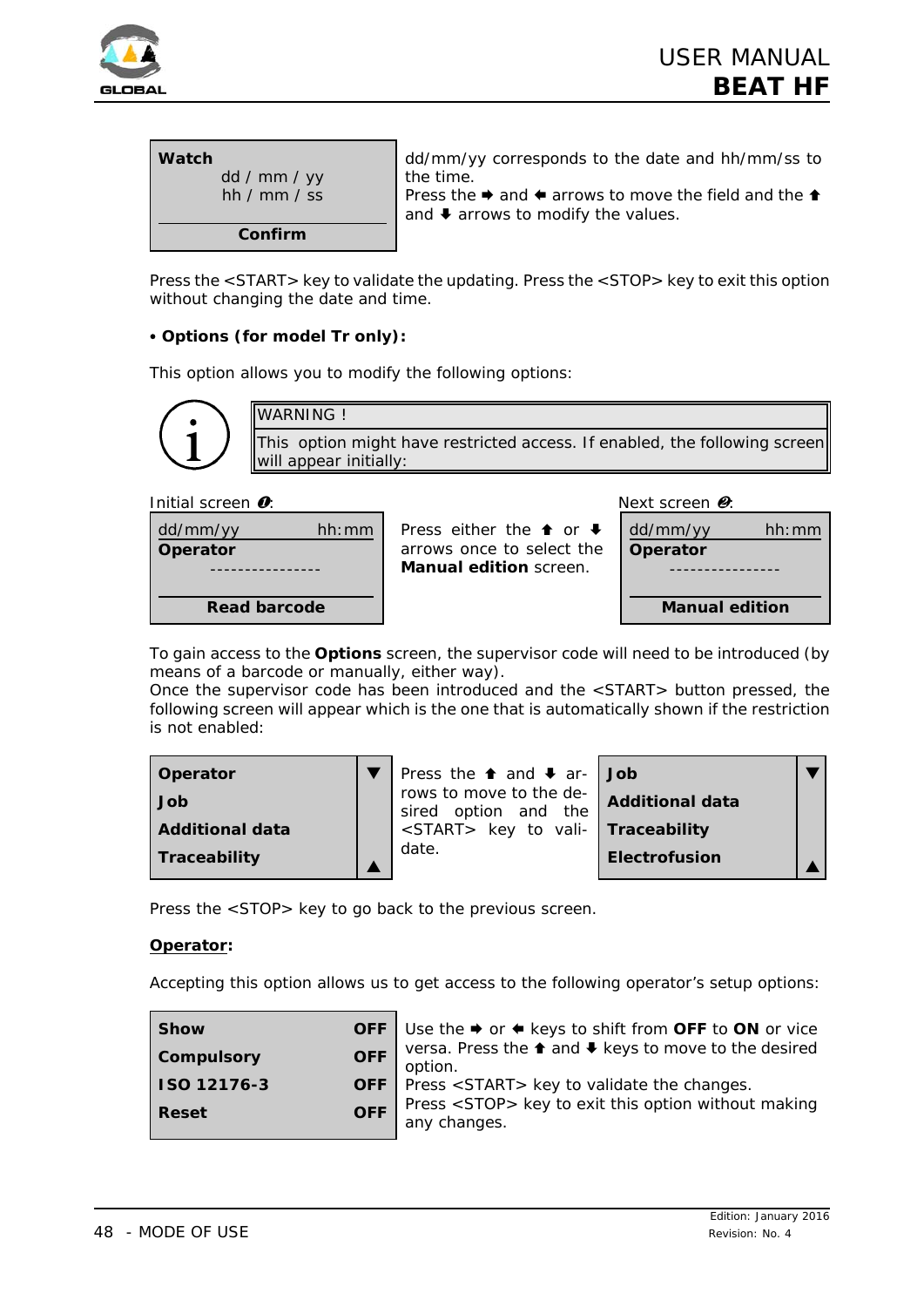

Selecting **ON** in **Show**, the operator identification screen is enabled when the unit is turned on. At this stage, this identification can be carried out or not, optionally, and what is more, it allows the input of any alpha-numerical ID up to 16 characters.

The next option allows you to establish the obligation or not of carrying out the identification:

| <b>Show</b>       | ΟN         |  |
|-------------------|------------|--|
| <b>Compulsory</b> | ON         |  |
| ISO 12176-3       | <b>OFF</b> |  |
| Reset             | <b>OFF</b> |  |

Press the  $\triangle$  and  $\blacktriangleright$  keys to move to the desired option. Use the  $\rightarrow$  or  $\leftarrow$  keys to shift from **OFF** to **ON** or vice versa. **ON** enables the obligation and in turn makes the operator's identification in **Show** option shifts to **ON** if it still happened to be **OFF**.

The identification is now obligatory but still allows the entry of any alpha-numerical ID up to 16 characters.

The next option allows the operator's ID to be established according to the **ISO 12176-3** criteria in the fields of expiry date and skills (which allows for electrofusion processes), language, etc.

| <b>Show</b>  |           | ON   Press the $\uparrow$ and $\uparrow$ keys to move to the desired option.                                                           |
|--------------|-----------|----------------------------------------------------------------------------------------------------------------------------------------|
| Compulsory   | <b>ON</b> | Use the $\Rightarrow$ or $\Leftarrow$ keys to shift from OFF to ON or vice<br>versa. ON enables the application of criteria set in ISO |
| ISO 12176-3  |           | ON   12176-3 and in turn makes the Show and/or Com-                                                                                    |
| <b>Reset</b> | OFF       | pulsory options shift to ON if it still happened to be<br>OFF.                                                                         |

Apart from being obligatory, the identification must be carried out following the criteria set out in the ISO 12176-3. Nevertheless, it does allow being introduced by means of a barcode or manually using the keyboard.

Finally, the latest option **Reset** allows to establish the way to delete the operator's identification entered.

| l Show                  | ON   Press the $\triangle$ and $\triangle$ keys to move to the desired option. |
|-------------------------|--------------------------------------------------------------------------------|
| ON<br><b>Compulsory</b> | Use the → or ← keys to shift from OFF to ON or vice                            |
|                         | versa.                                                                         |
| <b>ISO 12176-3</b>      | <b>ON</b> Pressing ON deletes the operator's ID every time the                 |
| ON                      | unit is stopped whereas OFF only when a change of                              |
| <b>Reset</b>            | date.                                                                          |
|                         |                                                                                |

Press the <START> key to accept the selection made. Press the <STOP> key to exit the option without making a modification.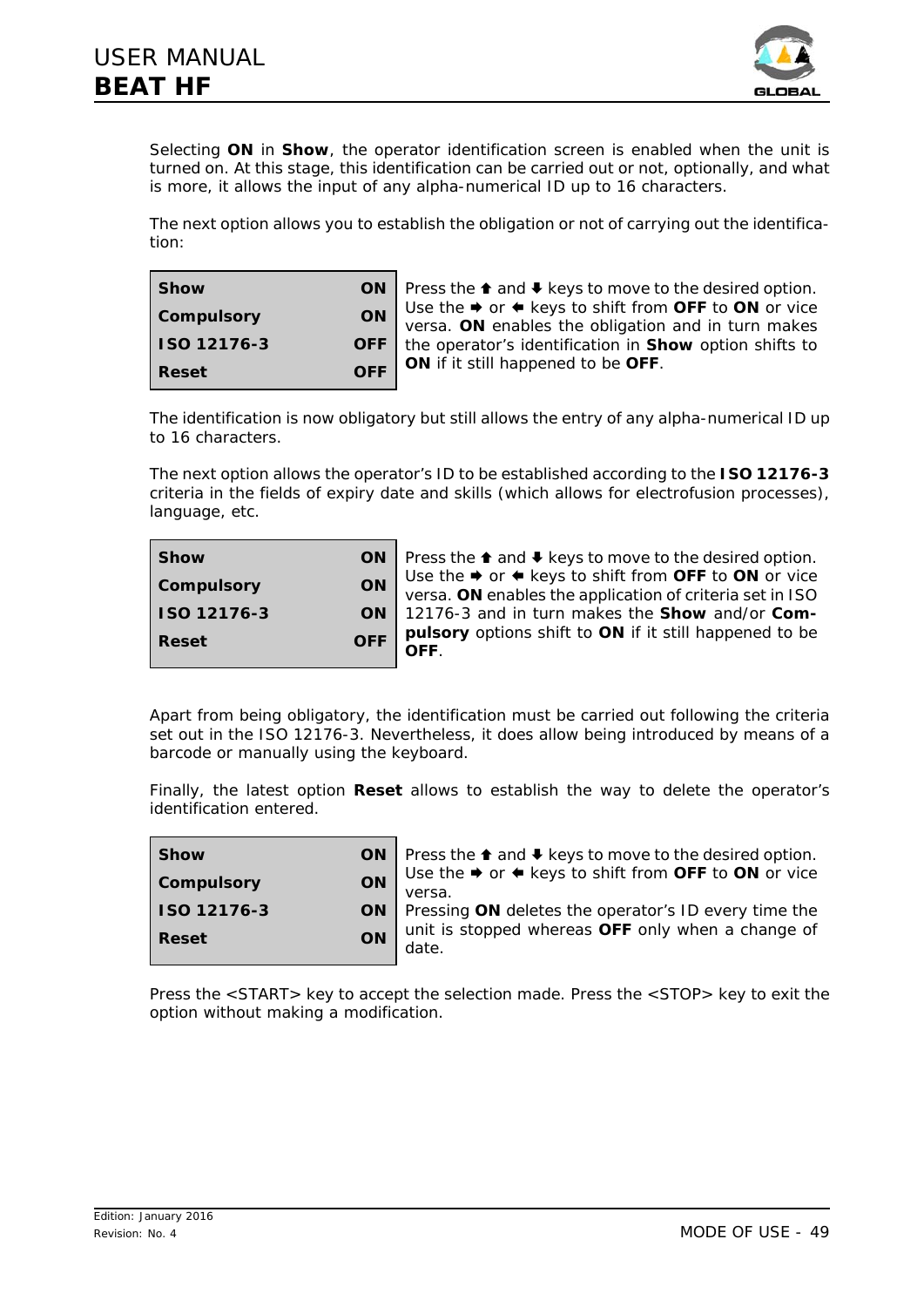

# **Job:**

Accepting this option allows you to gain access to the following setup options of a job:

| <b>Show</b>              | <b>OFF</b> Use the $\rightarrow$ or $\leftarrow$ keys to shift from <b>OFF</b> to <b>ON</b> or vice                                             |
|--------------------------|-------------------------------------------------------------------------------------------------------------------------------------------------|
| <b>OFF</b><br>Compulsory | versa. Press the ↑ and ♦ keys to move to the desired<br>option.                                                                                 |
| <b>Reset</b>             | <b>OFF</b> $\vert$ Press the <start> key to validate the changes made.<br/>Press the <stop> key to exit this option without mak-</stop></start> |
|                          | ing any changes.                                                                                                                                |

When selecting **ON** in **Show**, the job identification screen is enabled when the unit is turned on (sequentially after the identification of the operator, if it is enabled). At this stage, this identification can be done or not, optionally, and allows the entry of any alphanumerical identification up to 16 characters.

The following option allows you to establish the obligation or not of identification:

| <b>Show</b>  | ON   Press the <sup>↑</sup> and ↓ keys to move to the desired option.         |
|--------------|-------------------------------------------------------------------------------|
| Compulsory   | ON Use the $\rightarrow$ or $\leftarrow$ keys to shift from OFF to ON or vice |
|              | versa.                                                                        |
| <b>Reset</b> | <b>OFF</b>   ON enables the obligation and in turn automatically              |
|              | makes the job ID in the Show option shifts to ON it                           |
|              | still happened to be OFF.                                                     |
|              |                                                                               |

Identification is now obligatory, allowing any alpha-numerical ID up to 16 characters to be introduced, by means of a barcode or manually, either way.

Finally, the latest option **Reset** allows to establish the way to delete the job's identification entered.

| <b>Show</b>      | ON $\vert$ Press the $\uparrow$ and $\uparrow$ keys to move to the desired option. |
|------------------|------------------------------------------------------------------------------------|
| ON<br>Compulsory | I Use the → or ← keys to shift from OFF to ON or vice<br>versa.                    |
| <b>Reset</b>     | <b>ON</b>   <b>ON</b> is used to delete the job's ID every time the unit           |
|                  | is stopped whereas OFF is used only with the change<br>of date.                    |
|                  |                                                                                    |

Press the <START> key to accept the selection made. Press the <STOP> key to exit the option without making any changes.

#### **Additional data:**

Accepting this option allows you to gain access to the following Additional data setup option:

| <b>Show</b> | <b>OFF</b> Use the $\rightarrow$ or $\leftarrow$ keys to shift from <b>OFF</b> to <b>ON</b> or vice                                                    |
|-------------|--------------------------------------------------------------------------------------------------------------------------------------------------------|
|             | versa.<br>Press the <start> key to validate the changes.<br/>Press the <stop> key to exit this option without mak-<br/>ing any changes.</stop></start> |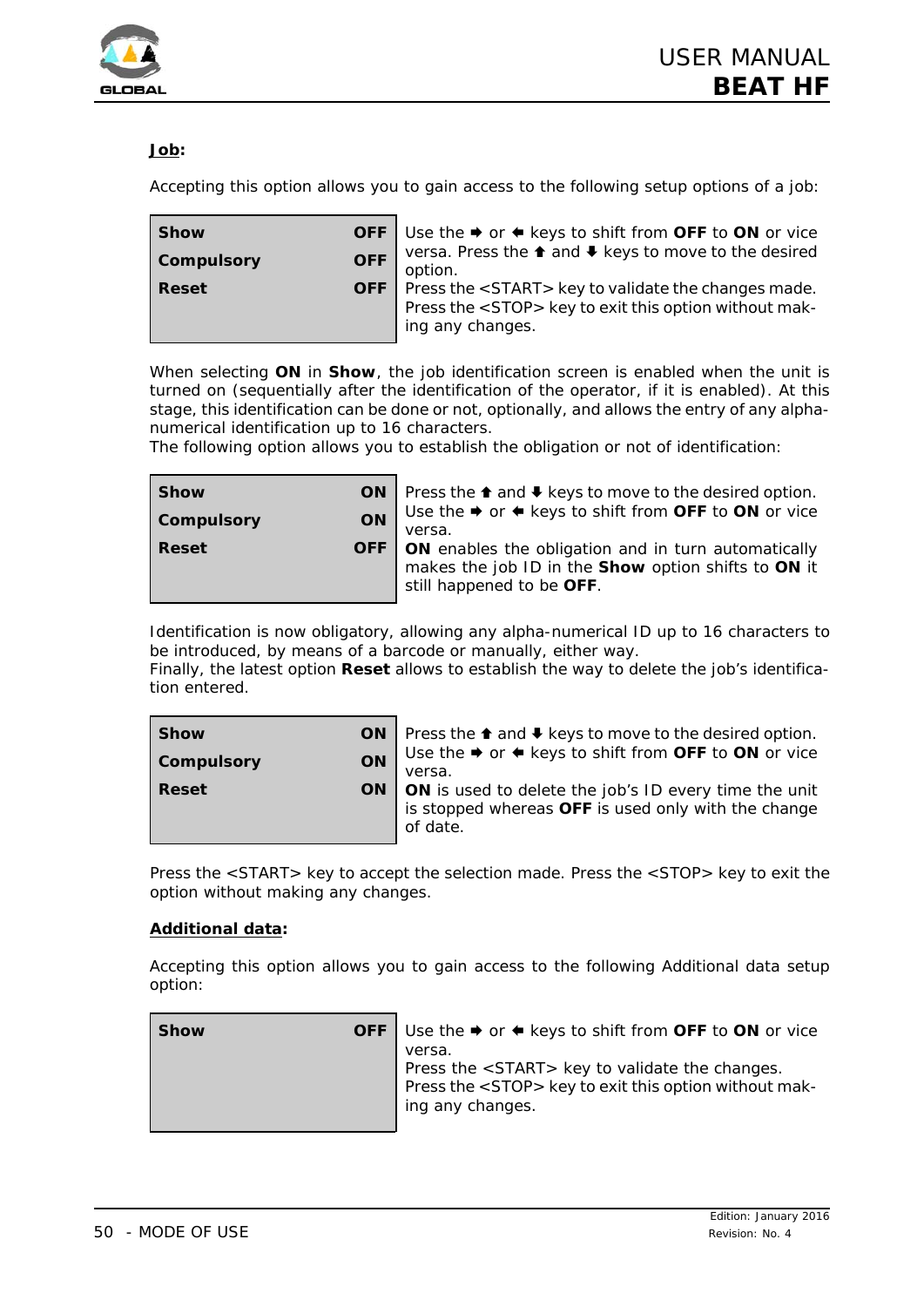

When selecting **ON** in **Show**, the additional data screen is enabled when the unit is turned on (sequentially after the identification of the operator and job, if it is enabled). It allows any alpha-numerical ID up to 16 characters to be entered.

# **Traceability:**

Accepting this option allows you to gain access to the following traceability setup option:

| <b>Show</b> | <b>OFF</b> Use the $\rightarrow$ or $\leftarrow$ keys to shift from <b>OFF</b> to <b>ON</b> or vice |
|-------------|-----------------------------------------------------------------------------------------------------|
|             | versa.<br>Press the <start> key to validate the changes.</start>                                    |
|             | Press the <stop> key to exit this option without mak-</stop>                                        |
|             | ing any changes.                                                                                    |
|             |                                                                                                     |

When selecting **ON** in **Show**, the traceability screen is enabled when the unit is turned on (sequentially after the identification of the operator, job and additional data, if it is enabled). It allows the entry of the fitting's traceability ID by means of a barcode or manually following the ISO 12176-4.

#### **Electrofusion:**

Accepting this last option allows us to gain access to the electrofusion setup option:

| <b>Manual fusion</b> | ON   Use the $\rightarrow$ or $\leftarrow$ keys to shift from ON to OFF or vice |
|----------------------|---------------------------------------------------------------------------------|
|                      | versa.                                                                          |
|                      | Press the <start> key to validate the changes.</start>                          |
|                      | Press the <stop> key to exit this option without mak-</stop>                    |
|                      | ing any changes.                                                                |
|                      |                                                                                 |

With the **Manual fusion** on **ON**, the unit allows electrofusions with manually entered data. When selecting **OFF** the unit will only accept the entry of data by means of a bar code (**Read barcode**) or by introducing the fitting's 24 alpha-numerical characters of its corresponding barcode (**Edit barcode**).

#### **• LOCKING:**

When validating the **Locking** option the following options are given:

| By date           | This option is an internal option and requires an ac-<br>cess password to enable the locks. Consult your dis- |
|-------------------|---------------------------------------------------------------------------------------------------------------|
| <b>By fusions</b> | tributor.                                                                                                     |
| <b>Others</b>     |                                                                                                               |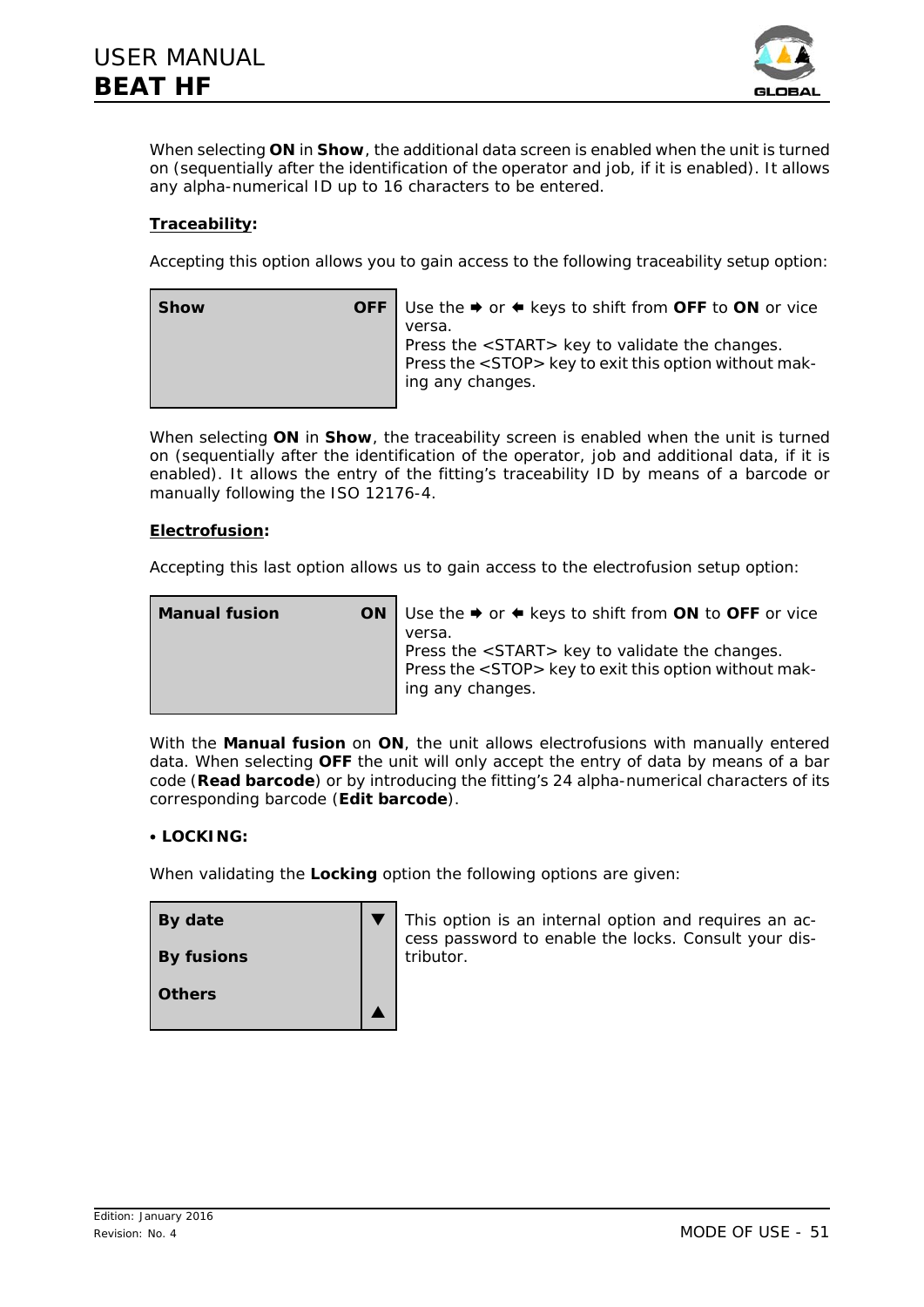

#### $\cdot$  Service:

Finally, validating the last option of the menu **Setup**:

| Language       | Press the $\uparrow$ and $\downarrow$ <b>Date/Time</b>    |                |  |
|----------------|-----------------------------------------------------------|----------------|--|
| Date/Time      | theys to move to the <b>options</b><br>desired option and |                |  |
| <b>Options</b> | then the $\langle$ START > key   Locking                  |                |  |
| Locking        | to validate.                                              | <b>Service</b> |  |

The last of the options of the **Setup** menu is exclusively for use by the Grupo Acuster after-sales service, and requires an access password to enter. Press <STOP> to go to the previous screen.

To exit this access to other menus permanently, stop the unit by means of the general switch.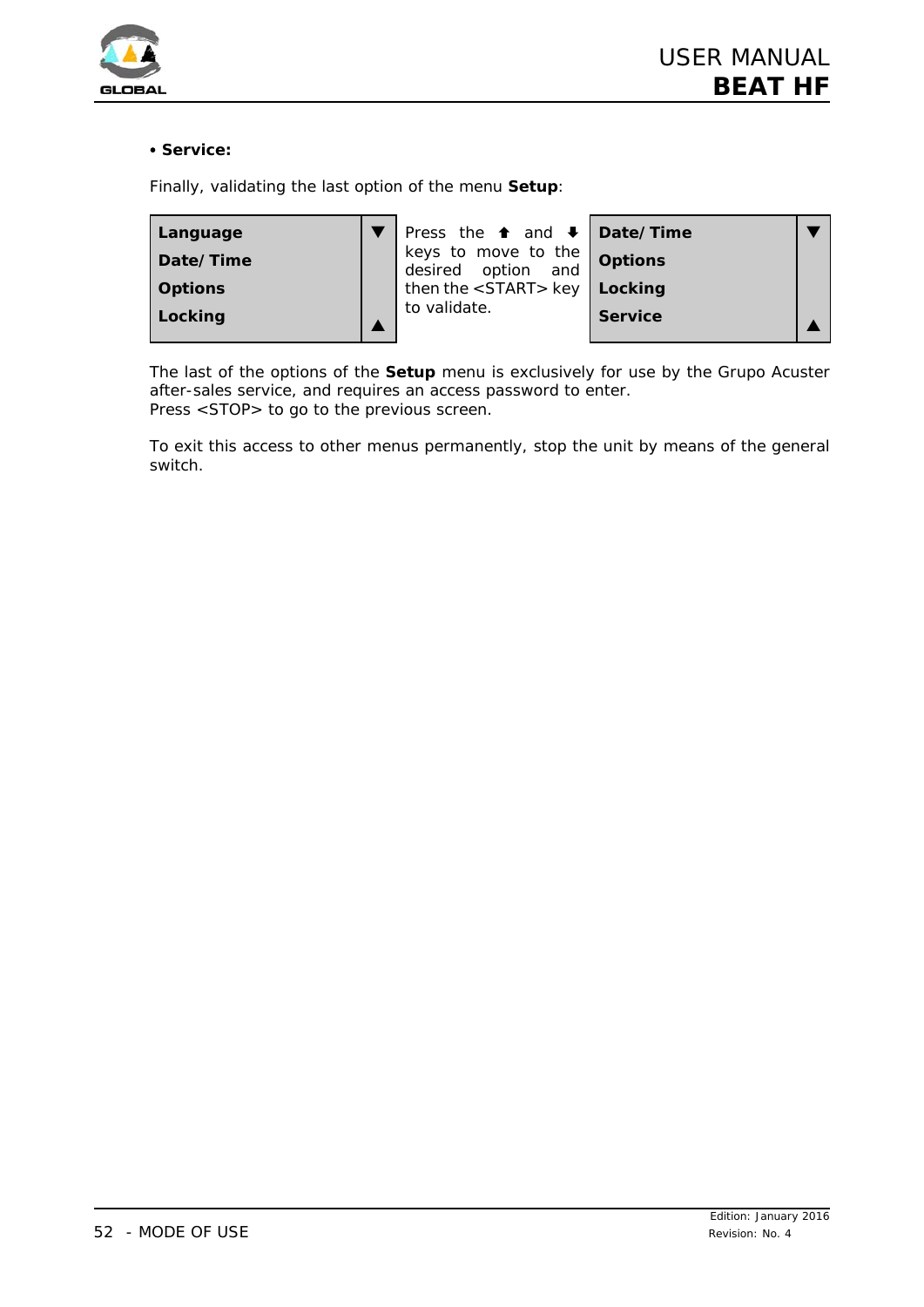

# **CHAPTER 4: TROUBLESHOOTING**

#### 4.1 GENERAL

All maintenance and repair work of the **BEAT HF** electrofusion units is to be carried out by qualified personnel. Full guarantees are obtained by shipping the unit to the Grupo Acuster After-Sales Service, both for the yearly revision and for repairing any fault that may have occurred in the unit.

### 4.2 DISPLAY ERROR MESSAGES

### 4.2.1 **Input voltage/frequency:**

The input voltage/frequency is valued differently according to the process being done at the time.

1. *Verification before fusion process:*

With the unit in the initial screen the input voltage is checked. If the input voltage/frequency is outside the established tolerances (min. 180Vac / max. 270Vac and min. 40Hz / max. 70Hz, respectively), the screen will show:

| nnnn                          | hh:mm |
|-------------------------------|-------|
| Power supply error            |       |
| vvv V ff Hz tt <sup>o</sup> C |       |
| <b>Fusion impossible</b>      |       |

This message is displayed when the input voltage or frequency are outside tolerance: Upper limit: 270 Vac / 70 Hz Lower limit: 180 Vac / 40 Hz

Check the power source and correct the defect. It is not necessary to switch the unit off and switch it on again to refresh the input voltage. Once the lower limit is overpassed the unit is reenabled at 200 Vac and 45 Hz (depending of which is the cause) and decreased the upper limit, the unit is reenables at 250 Vac and 65 Hz (depending of which is the cause).

2. *Verification during the electrofusion cycle:*

Once the electrofusion cycle has started, the unit is continually checking the input voltage until the cycle end. During the electrofusion cycle, the lower limit goes down to 140 V whereas the upper limit is increased up to 280 V. If an input voltage below the 140 V is detected by the unit, the display will show the following message:

| nnnn   |                    | hh:mm             |
|--------|--------------------|-------------------|
| 40.0 V | 0075s              | 2.25 <sub>0</sub> |
|        |                    | <b>XXXXS</b>      |
|        | Power supply error |                   |

Where xxxxs corresponds to the remaining cycle time at the moment of stopping.

The power supply error is displayed to an input voltage of  $\leq$  140 V and  $\geq$  280 V detected by the unit.

Check the power source (generator), connections, state of fitting, etc. and correct the defect. It is not necessary to switch the unit off and switch it on again to refresh the input voltage.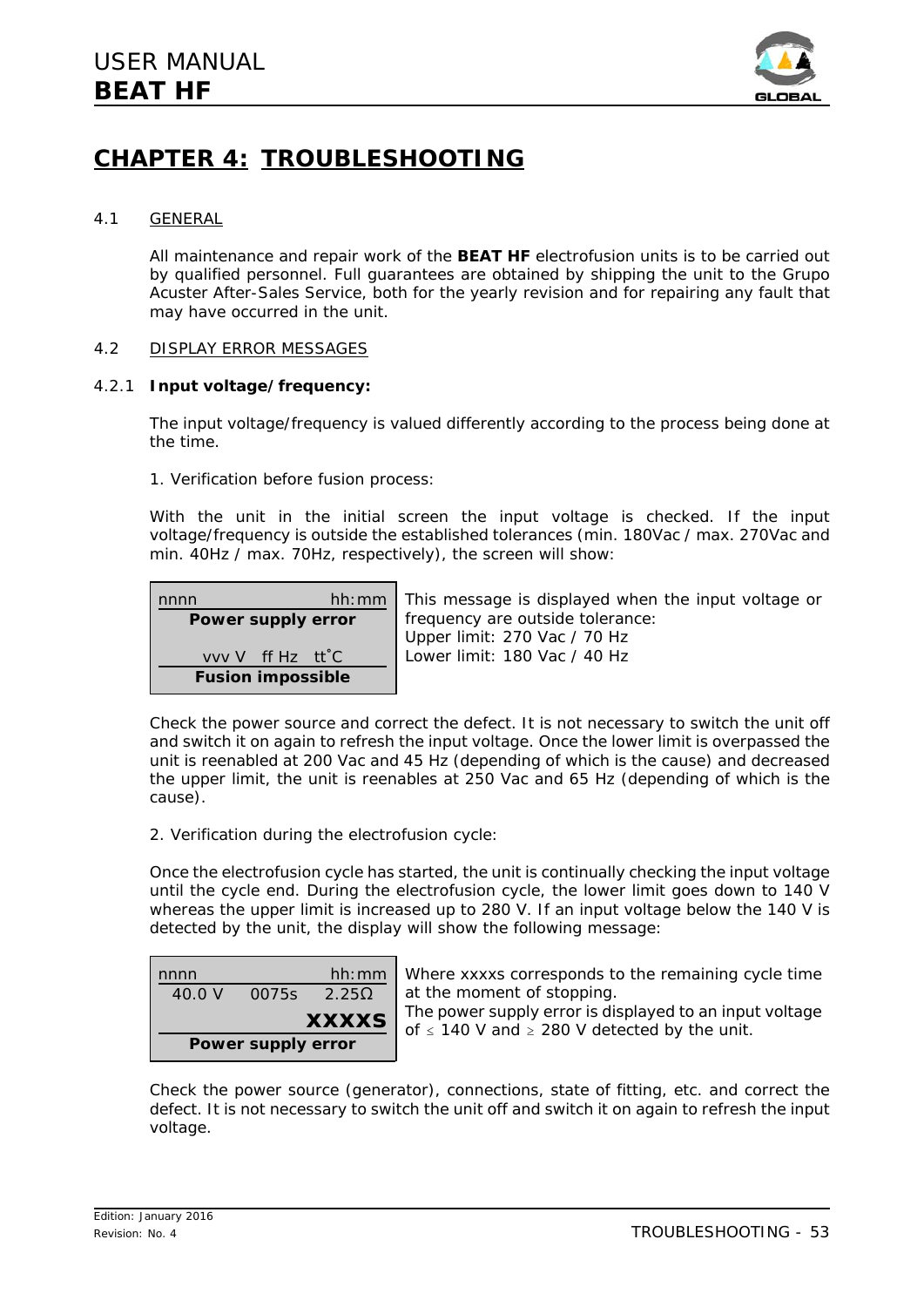

# 4.2.2 **Fitting resistance outside margins (not for model MV):**

Once the electrofusion process has begun and where data is entered exclusively by barcode, the unit verify if the fitting resistance matches the one of the connected fitting and it is within the tolerances established by the fitting's manufacturer.

In case of the resistance is found incorrect, the display will show the following messages:



A blinking cursor with the resistance value read by the unit is displayed along the **Resist. too high** or **Resist. too low**, as the case may be.

Press <START> to continue. Check the fitting, the connections, etc., and restart the cycle. If this message persists, send the unit to the After-Sales Service to check the calibration of the resistance measure.

#### 4.2.3 **Interruption by operator:**

If the operator presses the <STOP> key once the electrofusion process has begun, the display will show the following message:

| nnnn |                           | hh:mm |
|------|---------------------------|-------|
|      | 40.0 V 0075s $2.25\Omega$ |       |
|      |                           | 0065s |
|      | <stop> pushed</stop>      |       |

The fitting barcode parameters entered are still on the upper line.

The time counter will display the remaining cycle time at the moment of stopping.

Press <START> to continue. The next screen will show **Fusion data** to restart the electrofusion process from the very beginning.

#### 4.2.4 **Output current:**

If the electrofusion current is excessive, the display will show:

| nnnn |                           | hh:mm |
|------|---------------------------|-------|
|      | 40.0 V 0075s $2.25\Omega$ |       |
|      |                           | 0065s |
|      | <b>Current too high</b>   |       |

The fitting barcode parameters entered are still on the upper line.

The time counter will display the remaining cycle time at the moment of stopping.

Press <START> to continue. The next screen will show the **Fusion data** to restart the electrofusion process from the very beginning. This message appears in the following cases:

1. When the connected fitting has a very low resistance, outside the margins.

2. Crossed fitting resistence.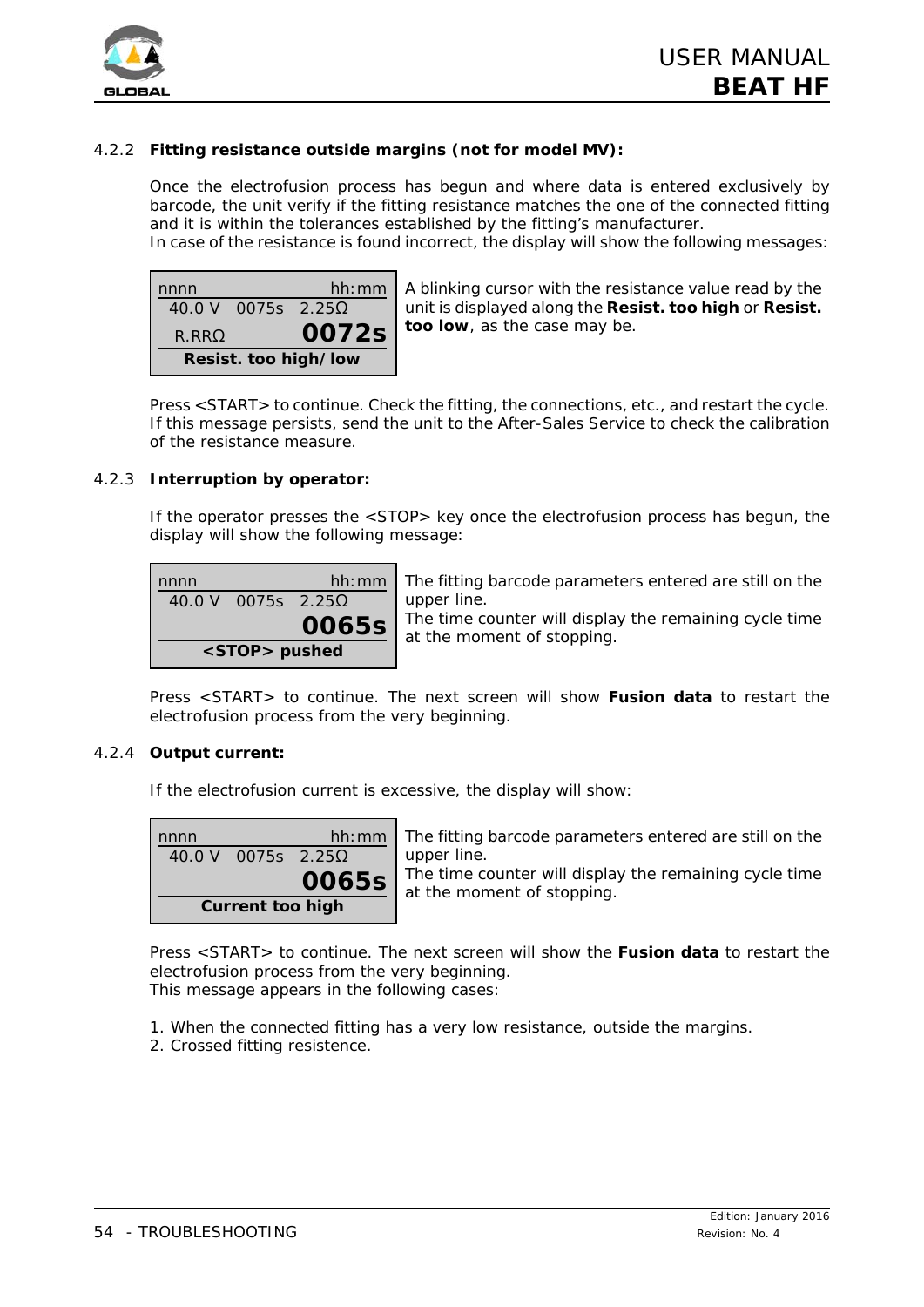

If the electrofusion current is too low, the display will show:



The fitting barcode parameters entered are still on the upper line. The time counter will display the remaining cycle time

at the moment of stopping.

Press <START> to continue. The next screen will show **Fusion data** to restart the electrofusion process from the very beginning.

This message appears in the following cases:

- 1. Fitting not connected.
- 2. Disconnection of the electrofusion terminals.
- 3. Cut in the filament of the fitting resistance.
- 4. If the electrofusion current is lower than 2 A.

#### 4.2.5 **Elecrofusion output voltage:**

If there is a deviation higher than  $\pm$  0,5 V in the output voltage during the electrofusion of the fitting, the cycle will stop and the display will show:



The fitting barcode parameters entered are still on the upper line.

The time counter will display the remaining cycle time at the moment of stopping.

Press <START> to continue. The next screen will show **Fusion data** to restart the electrofusion process from the very beginning.

This message may also appear due to incorrect fitting application (fitting voltage outside range).

#### 4.2.6 **Communication error:**

In case of an internal communication error between the power board and the CPU board is detected, when the electrofusion cycle is started the following message will appear:

| nnnn |                    | hh:mm        |
|------|--------------------|--------------|
|      | 40.0 V 0075s 2.25O |              |
|      |                    |              |
|      |                    | <b>XXXXS</b> |

The fitting barcode parameters entered are still on the upper line.

Where **xxxx**s corresponds to the remaining cycle time at the moment of stopping.

It is advised to send the unit to the After-Sales Service for its check and repair.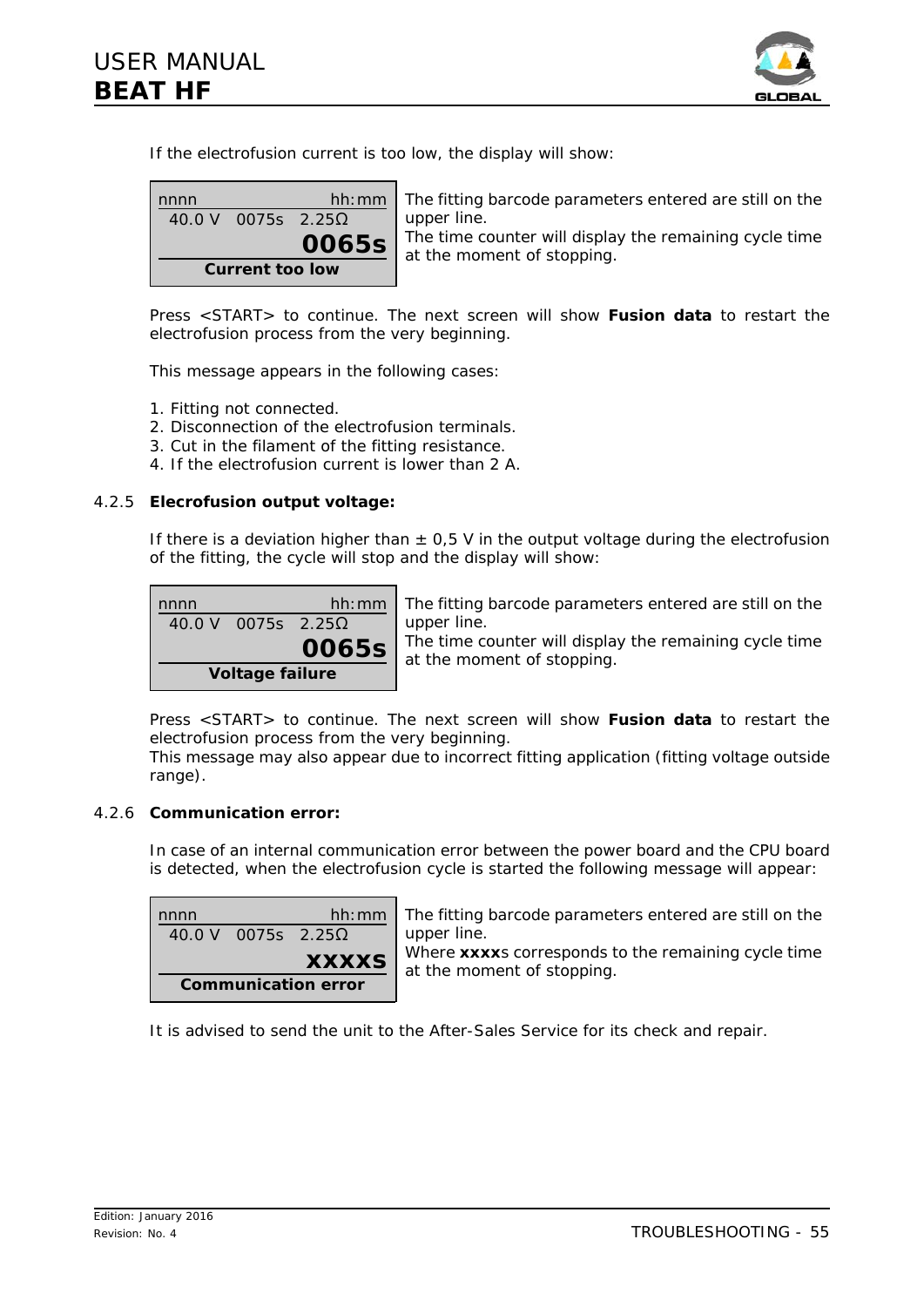



### 4.2.7 **Protection against internal temperature:**

The **BEAT HF** is an electrofusion unit of high performance which allows the jointing of large size fittings in a continuous way without cooling interruptions. However, if the operational conditions were so severe that would make the unit internal temperature may exceed the maximum allowed, the following procedure is established:

If during an electrofusion cycle the unit becomes overheated, the cycle will stop and the unit will remain blocked until the temperature falls down to the acceptable limits. The display will show the following message:

| nnnn |                    | hh:mm        |
|------|--------------------|--------------|
|      | 40.0 V 0075s 2.25O |              |
|      |                    |              |
|      |                    | <b>XXXXS</b> |

The fitting barcode parameters entered are still on the upper line.

Where **xxxx**s corresponds to the remaining cycle time at the moment of stopping.

#### 4.2.8 **Ambient temperature outside margin:**

When detected a room temperature outside the established limits (on the standard setup the limits are -15<sup>°</sup>C and +50<sup>°</sup>C) or, on the other hand, the RT sensor is faulty, once turned on the unit the following message will be displayed:

| dd/mm/yy                 | hh: mm |
|--------------------------|--------|
| <b>Wrong temperature</b> |        |
| XXX°C                    |        |
| Confirm                  |        |

When turning on, the unit will emit two acoustic signals and a **Wrong temperature** message will appear on the screen. **xxx** corresponds to the room temperature read by the RT sensor. If 255 is displayed means faulty or disconnected sensor.

In the case or faulty or disconnected sensor, it is advised to send the unit to the After-Sales Service for its check and repair.

#### 4.2.9 **Detection of date/time error:**

If the internal battery voltage is low or has suffered a disconnection for bad contact, etc., when turning on the unit the following message will be displayed:

| 00/00/00             | hh:mm |  |
|----------------------|-------|--|
| <b>Watch failure</b> |       |  |
|                      |       |  |
| Confirm              |       |  |

When turning on, the unit will emit two acoustic signals and a **Watch failure** message will appear on the screen. The date will be 00/00/00. Press <START> to go to the **Date/Time** to set the correct time.

If this message is displayed again, it is advised to send the unit to the After-Sales Service for its check and repair.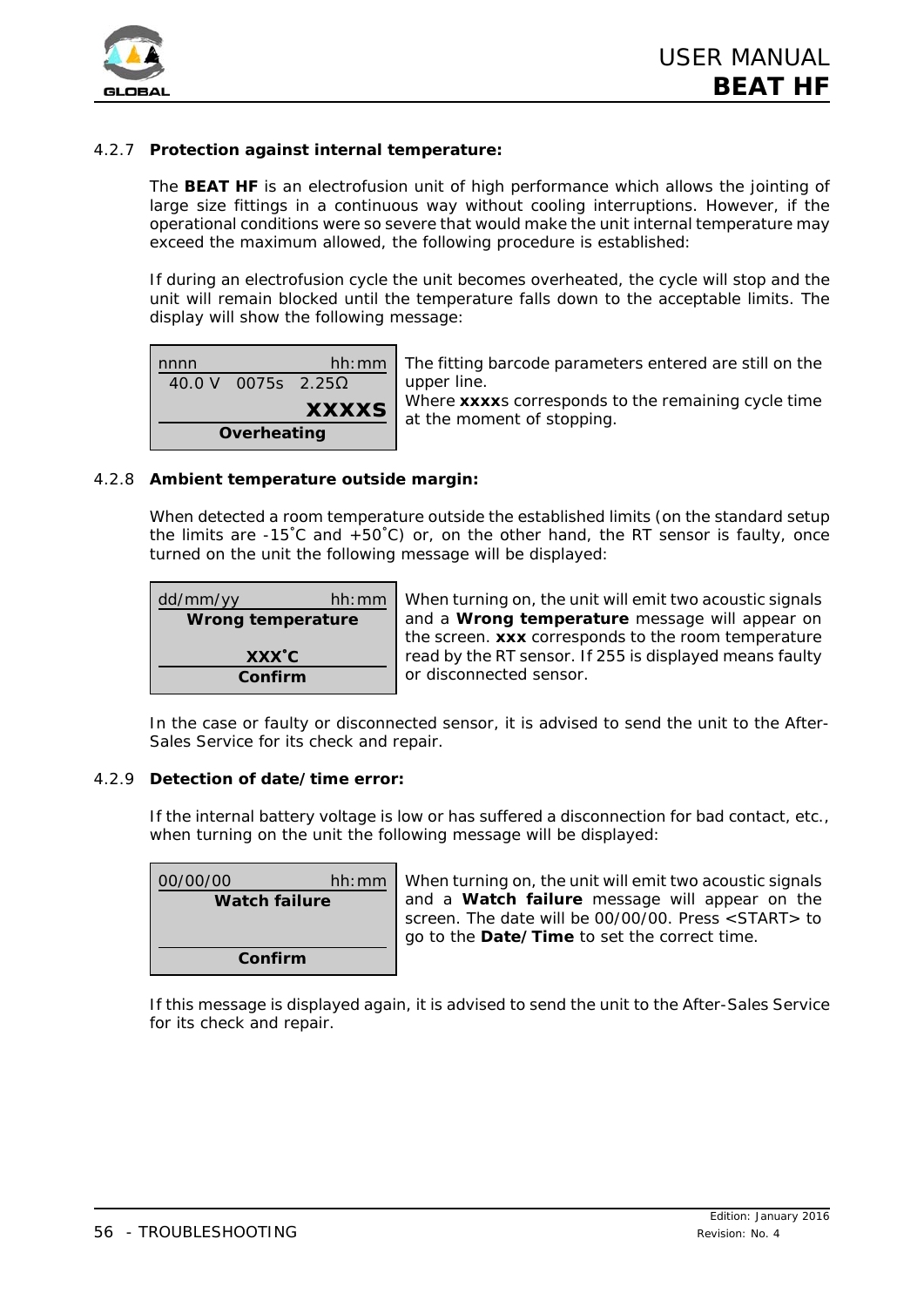

# **CHAPTER 5: MAINTENANCE**

### 5.1 GENERAL

#### 5.1.1 **Introduction:**

The electrofusion units **BEAT HF** have been designed and manufactured for a long life service without the need for costly repairs and adjustments. All that is required is careful handling when loading/unloading and during transportation, and in general to keep the unit clean by following the recommended preventive maintenance. The costs are very low and are soon written off given that the unit will be fully functional at all times. This section includes a list of general upkeep and maintenance routine operations. Should any problem arise please refer to CHAPTER 4: TROUBLESHOOTING point in this *User Manual*. However, no action should be taken by unqualified personnel beyond these troubleshooting measures in order not to run the risk of seriously damaging the unit.

### 5.1.2 **Storage:**

If the unit is not to be used for a long period of time, keep it in its original packing and protected from dust, moisture, extremes of temperatures, direct sunlight, and so on. The electrofusion control box could be stored either on the warehouse floor or in pallet racks.

### 5.1.3 **Cleaning:**

Clean the electrofusion control box regularly using only a damp cloth.



NOTICE !

Do not clean the electrofusion control box with water under pressure, by immersion in water o with compressed air.

Should the unit be very dirty, clean it with a bit of alcohol (do not use solvents or cleaning products containing trichloroethylene).

### 5.1.4 **Services:**

We recommend shipping the electrofusion control unit to the STPAcuster group authorized distributor, for a minimum yearly service.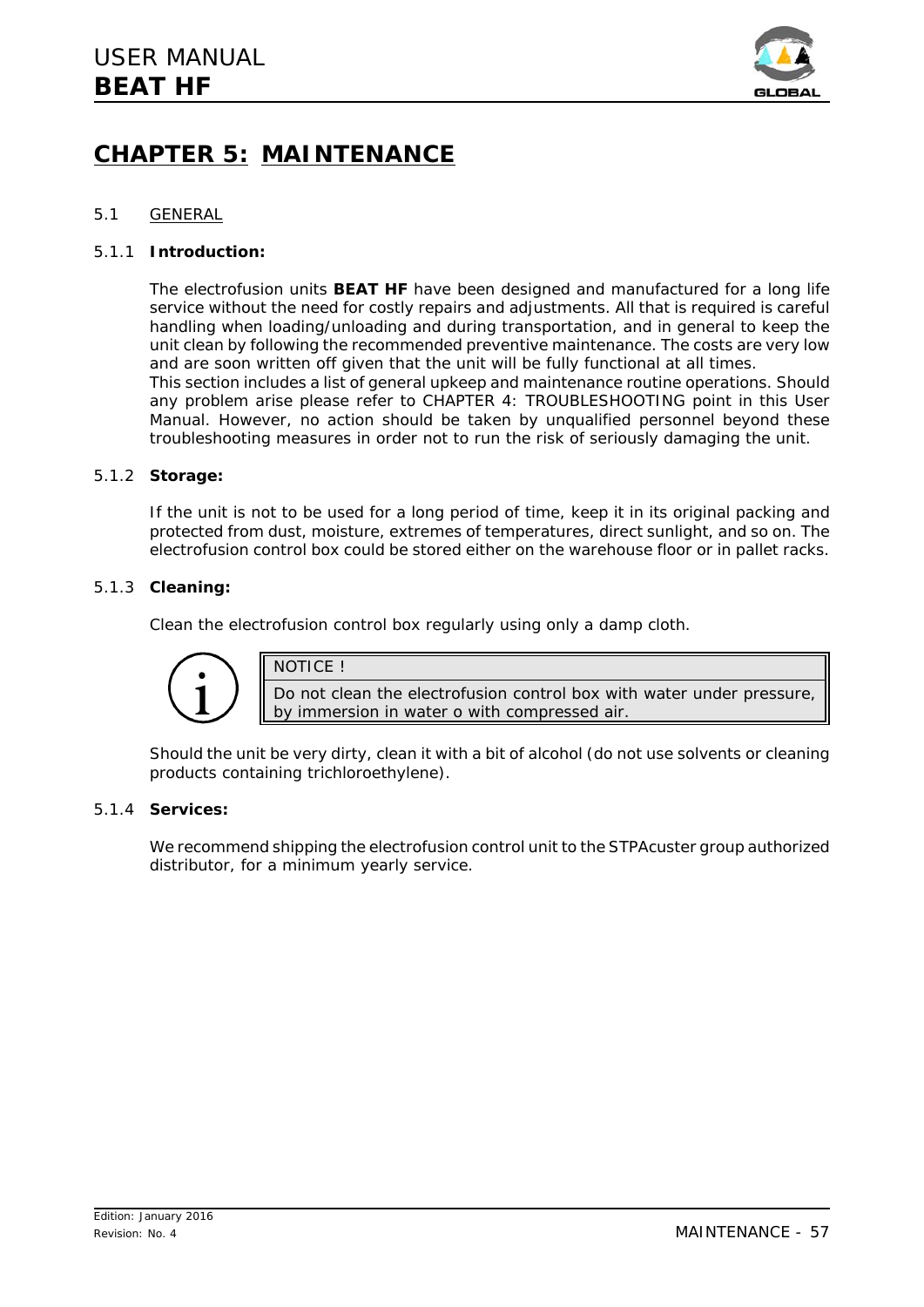

# 5.2 MAINTENANCE OF THE FUSION CONTROL BOX

#### 5.2.1 **Fusion control box:**

Besides the exterior cleaning of the casing, there is no specific maintenance for the electronic control unit. Tune-ups and adjustments should be performed by qualified personnel, or by an STPAcuster group authorized distributor.

### 5.2.2 **Replacement of electric cables:**

The electrofusion unit **BEAT-HF** has been designed in a way that small maintenance jobs such as the replacement of electric cables due to daily use (generally bad use) can be carried out by the unit's owner or the company's maintenance department.



CAUTION !

Perform this operation with the unit disconnected. There is a potential danger of electrical shock.

#### Mains cable (model 2008 only):

The power cable is connected in the unit through a circular multi-contact connector. In the event of failure or damage, it can easily be replaced by a new one supplied by an STPAcuster group authorized distributor.





*Figure 11a: Mains cable (plugged) Figure 11b: Mains cable (unplugged)*

#### Electrofusion cables:

The unit's electrofusion cables are connected to their respective internal cables by means of an external connection which allows the cables to be replaced without opening the rear cover. In the event of failure of damage, they can easily be replaced by new ones supplied by an STPAcuster group authorized distributor.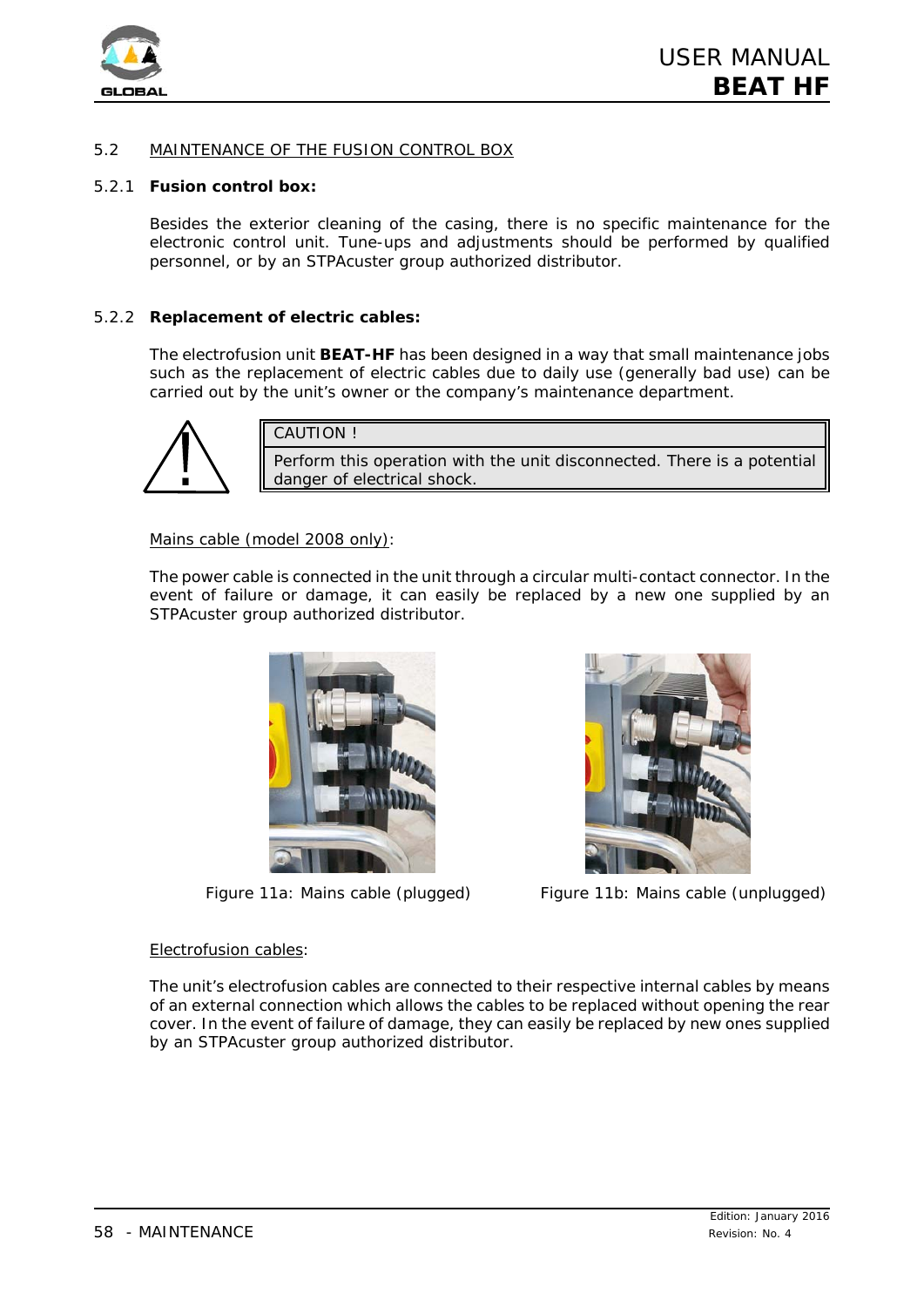

For the electrofusion cable replacement, proceed with the following steps:

- 1. Using a 24mm open-end spanner, hold the gray reducer (*Figure 12a*).
- 2. Using a second 24mm open-end spanner, unscrew the cable gland (*Figure 12b*).



*Figure 12a Figure 12b: Figure 12c Figure 12d*

- 3. With the cable gland totally unscrewed, pull the cable out to get access to the connecting point (*Figure 12c*).
- 4. Unfasten the connection between the internal cable and the electrofusion cable holding the nut with an 8mm open-end spanner and loosen the screw with a 3mm Allen key (*Figure 12d*). *Attention, do not lose the safety washer !*.
- 5. Replace the electrofusion cable and assemble on the opposite sequence.

# 5.2.3 **Assembly of the fan kit (if it is not already installed):**

Even though the **BEAT-HF** electrofusion unit is of high-perfor mance, for models on it is not already installed a cooler fan kit can be mounted externally without the need of opening the unit, this to increase its performance even more.

The unit comes provided with a pre-installed feed connection for the cooler fan kit.

To assemble it, connect the fan to the pre-installed electric terminal in the unit and slide the four nuts screwed to the cooler fan bracket bolts through the lateral heat sink mounting rails. Once in position, tighten the four nuts.



*Figure 13*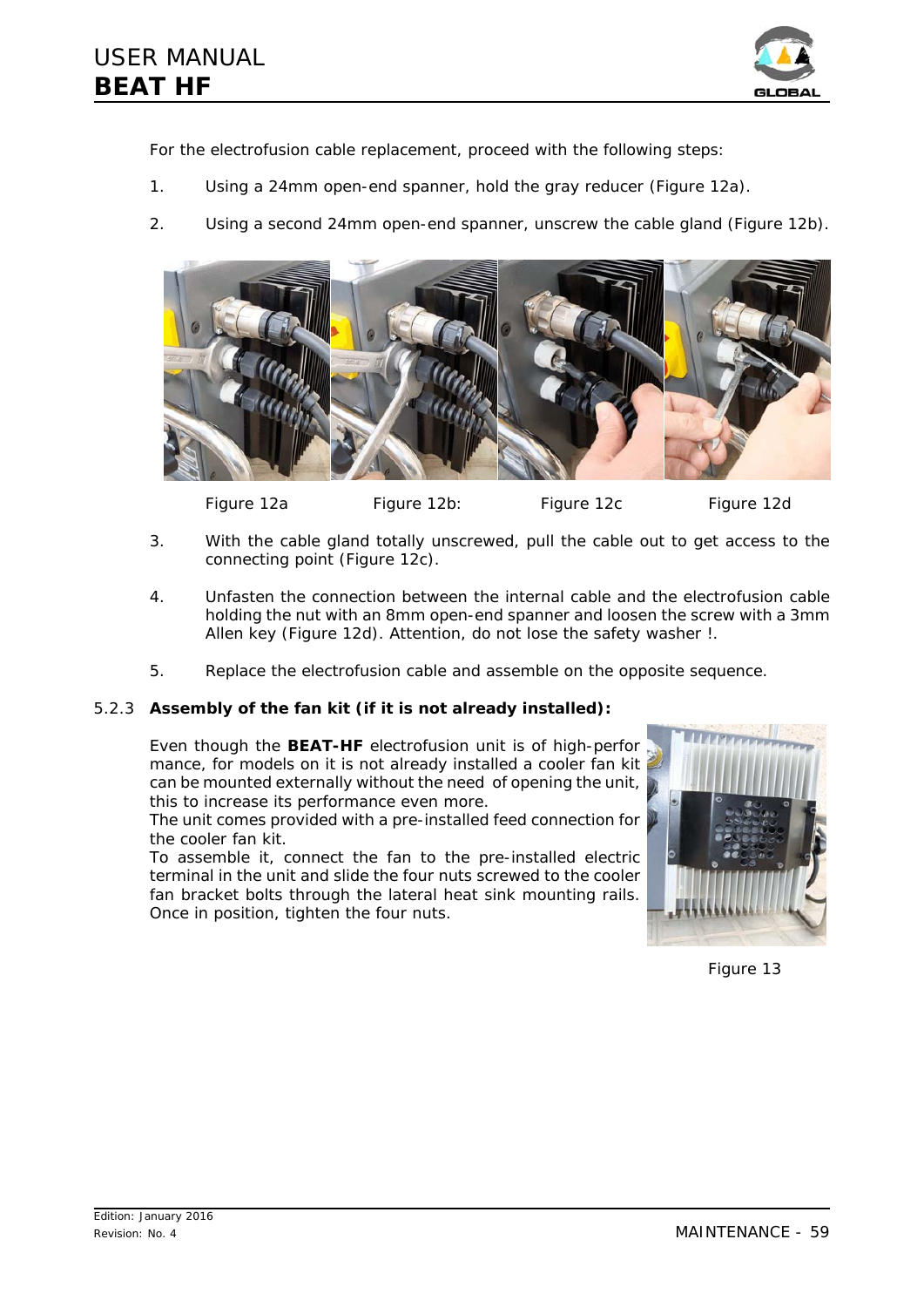

# 5.2.4 **Updating the Programme's version:**

The updating of the programme version of the **BEAT HF** units is done in principle by the Technical Support Services of STPAcuster group. Nevertheless, the client may update the software version by means of the following options:

# **PEN DRIVE USB/A (for model Tr only):**

Connect the memory stick in the USB/A socket (located on the middle position on the right side of the unit for model 2008, and at the front side for model 2015). The Pendrive:

- C It must contain the *beat-hf.bin* file corresponding to the version that is to be loaded, which has to be in its root directory.
- It must be format FAT or FAT32 and of one partition only.

Turn the unit on by means of the master switch, keeping the  $\triangle$  key pressed. The following screen will appear:

| dd/mm/yy                | hh:mm |
|-------------------------|-------|
| <b>Update Firmware?</b> |       |
| $<$ Yes> $<$ No>        |       |
|                         |       |
| Confirm                 |       |

Confirmation of the update of the software version is requested. The cursor remains situated on the <Yes> position by default. To exit, press the  $\rightarrow$  arrow to move it to <No> and press <START>. The unit will then show the first job screen.

With the cursor on <Yes> and pressing <START> the display will show the following screen:

| dd/mm/yy                 | hh:mm |  |
|--------------------------|-------|--|
| <b>Download fusions?</b> |       |  |
| <yes> <no></no></yes>    |       |  |
|                          |       |  |
| Confirm                  |       |  |

Before updating the software version, confirmation to save the fusion data is requested. The cursor remains situated on <Yes> by default. If you do not want to save the fusions, press the  $\rightarrow$  arrow to move it to <No> and press <START>. The screen will automatically go to **Updating Firmware**.

With the cursor on <Yes> and pressing <START> the display will show the following screen:

| dd/mm/yy<br>hh:mm         | If an error is detected dd/mm/yy     | hh:mm                      |
|---------------------------|--------------------------------------|----------------------------|
| <b>Searching Pendrive</b> | (memory stick not Searching Pendrive |                            |
|                           | connected, memory                    |                            |
|                           | full, etc.), the following           |                            |
| $0\%$                     | message will appear:                 | $0\%$                      |
|                           |                                      | <b>Communication error</b> |

Immediately after having detected the Pendrive, the display will show the following screen:

| dd/mm/yy             | hh: mm $\vert$ On the right screen the $\vert$ dd/mm/yy |                                                             | hh:mm |
|----------------------|---------------------------------------------------------|-------------------------------------------------------------|-------|
| <b>Creating File</b> | download percentage   Downloading                       |                                                             |       |
|                      | xxx will be shown until                                 |                                                             |       |
|                      | it reaches 100%.                                        |                                                             |       |
| $0\%$                |                                                         | $\overline{X}$ $\overline{X}$ $\overline{X}$ $\overline{Y}$ |       |
|                      |                                                         | <stop> cancels</stop>                                       |       |
|                      |                                                         |                                                             |       |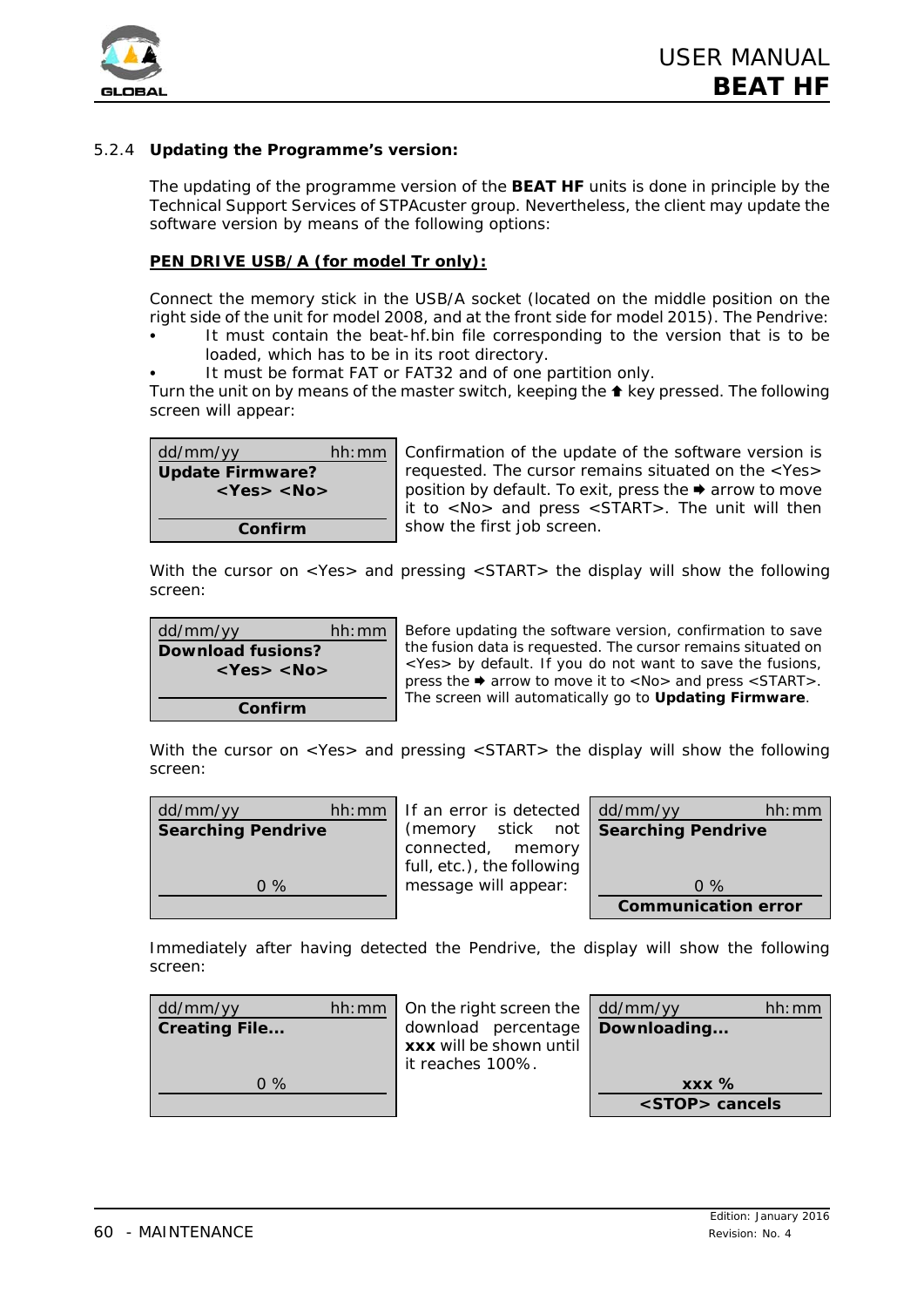

The download can be stopped at any given time by pressing <STOP>: the entries that have been downloaded up to that stage will have been exported to the file created on the Pendrive.

Once the data has been exported (for further details related to the exportation, refer to OPTION **PENDRIVE-USB/A** in section 3.5.3 of this *Manual*), the software version update is begun automatically.



The backlight of the screen goes off. The update process lasts about a minute.

Once the download is complete, the unit will start up automatically (when the software is updated with a new version the default language -English- is restored and existing fusion records, fusion counter, operator and job data are erased).

# **WITH A COMPUTER VIA THE SERIAL PORT (not for model MV):**

To carry out a download via the serial port of a computer, it must have the necessary software installed. If it is the first time, install the **Beat-HF Firmware Updater** software on the PC (only available in English).

*Software downloading procedure:*

- 1. Connect the ODS transmission cable (model 2008) or Null Modem cable (model 2015) between the unit and the PC serial port.
- 2. Execute the software on the PC. If it is the first time, choose the correct COM port where the connection is made.
- 3. Open the tab *file* (the file of the new *beat-hf.bin* software version to be download should be copied), find and click the file to be loaded.
- 4. Plug in the unit to mains and turn the master switch on while the  $\triangle$  key is kept pressed. The following message is displayed:

| dd/mm/yy                | hh: mm   Confirma                                                                                      |
|-------------------------|--------------------------------------------------------------------------------------------------------|
| <b>Update Firmware?</b> | updated                                                                                                |
| $<$ Yes> $<$ No>        |                                                                                                        |
|                         | $\left  \begin{array}{c} 1 & \text{if } 1 \\ 0 & \text{if } 1 \\ 0 & \text{if } 1 \end{array} \right $ |
| Confirm                 | first job:                                                                                             |

ation that the software version has been is requested. The cursor remains situated on  $\mathsf{y}$  default. To exit, press the  $\blacktriangleright$  arrow to move  $\infty$  and press <START>. The unit will show the screen

With the cursor on <Yes> and pressing <START> the display will show the following screen:

| dd/mm/yy                 | hh:mm |  |
|--------------------------|-------|--|
| <b>Download fusions?</b> |       |  |
| $<$ Yes> $<$ No>         |       |  |
|                          |       |  |
| Confirm                  |       |  |

To update the software version via the serial port, press the  $\rightarrow$  arrow to move it to <No> and press <START>. The screen will switch to **Update Firmware** directly.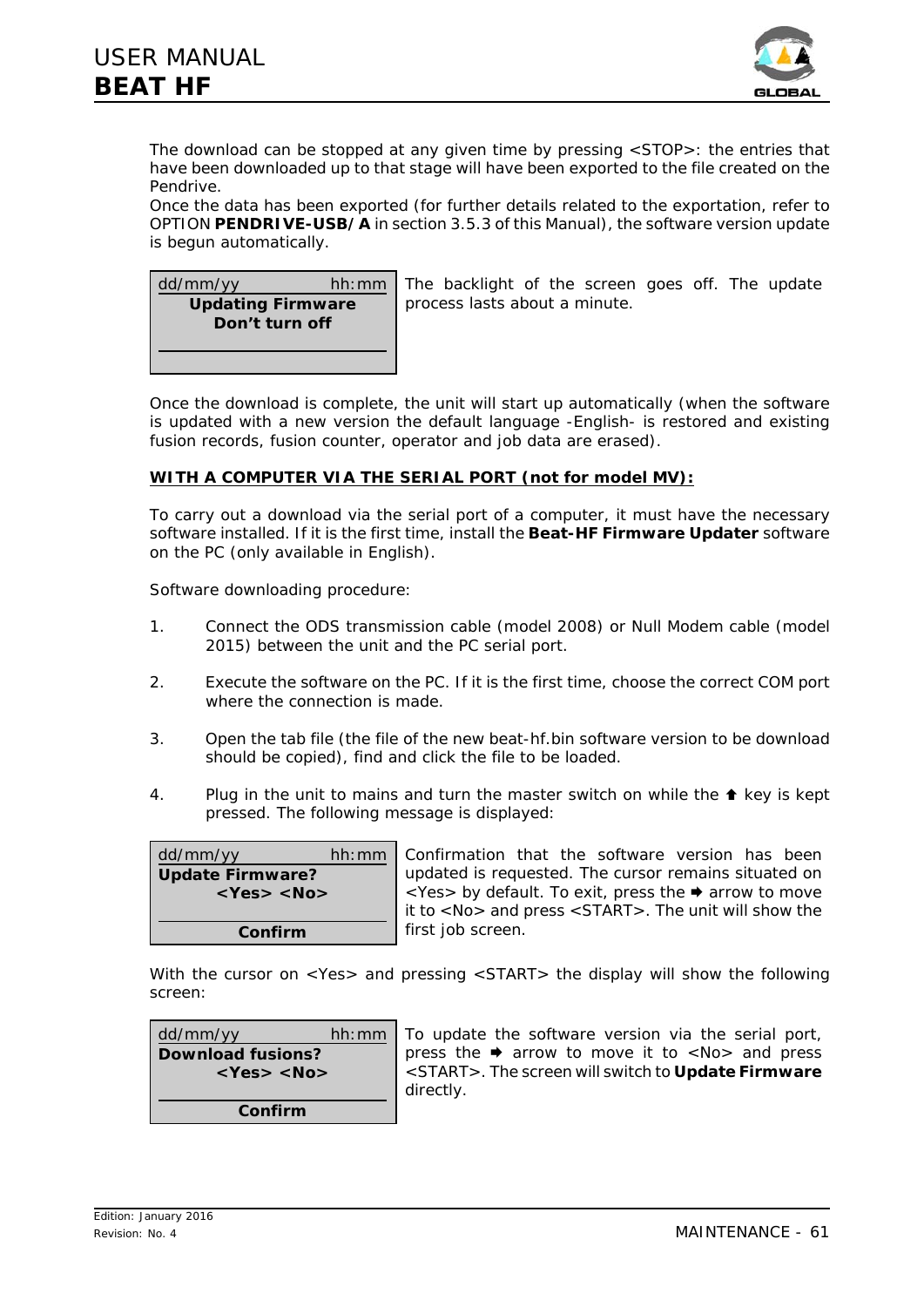

With the cursor on <No> and pressing <START> the display will show the following screen:

| dd/mm/yy                 | hh:mm |
|--------------------------|-------|
| <b>Updating Firmware</b> |       |
| Don't turn off           |       |
|                          |       |
|                          |       |

The backlight of the screen will go off. The update process lasts about a minute.

- 5. When the led of the <START> push-button flashes on and off slowly, click "Start Process" in the software of the PC.
- 6. Once the download is complete, the unit will start up automatically (when the software is updated with a new version the default language -English- is restored and the existing fusion records, fusion counter, operator and job data are erased).
- 7. Switch off the unit, unplug the transmission cable and verify unit operation.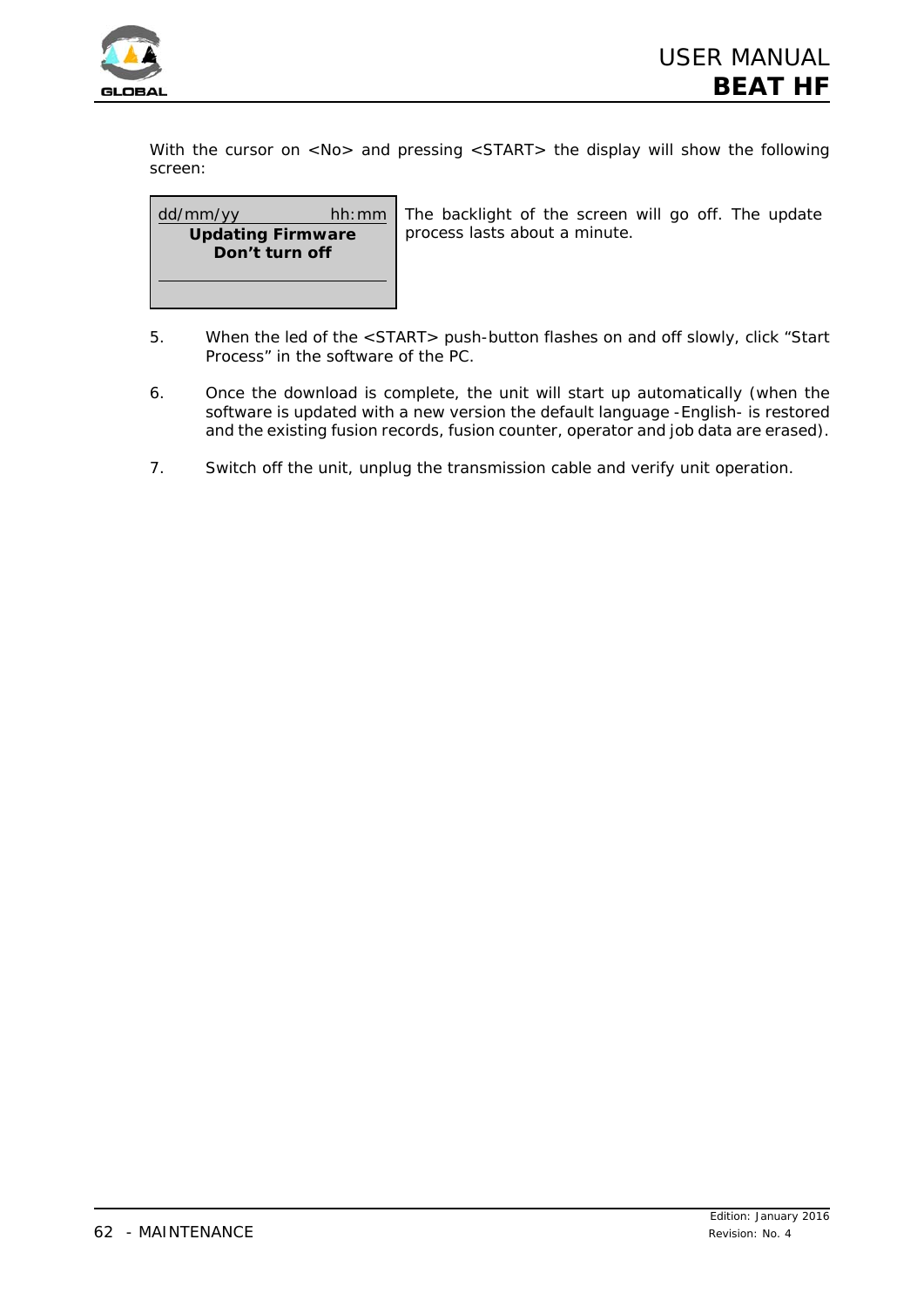

# **CHAPTER 6: TECHNICAL CHARACTERISTICS**

# 6.1 ELECTROFUSION CONTROL UNIT

# 6.1.1 **General specifications:**

| <b>Model</b>                                                        | <b>BEAT HF-MV</b>                                                                                                                          | <b>BEAT HF-2</b>                                                                           | <b>BEAT HF-Tr</b>             |
|---------------------------------------------------------------------|--------------------------------------------------------------------------------------------------------------------------------------------|--------------------------------------------------------------------------------------------|-------------------------------|
| Classification acc. to ISO 12176-2                                  |                                                                                                                                            |                                                                                            |                               |
| Setup:<br>Language                                                  | Multilingual (ask for available languages)                                                                                                 |                                                                                            |                               |
| Setup:<br>Date/Time                                                 | Manual input<br>Lockable                                                                                                                   |                                                                                            |                               |
| Setup:<br>Operator ID                                               |                                                                                                                                            |                                                                                            | ON/OFF acc. to ISO12176-3     |
| Job order<br>Setup:                                                 |                                                                                                                                            |                                                                                            | ON/OFF acc. to ISO12176-4     |
| Setup:<br>Additional data                                           |                                                                                                                                            |                                                                                            | ON/OFF 16 max characters      |
| Setup:<br>Traceability                                              |                                                                                                                                            |                                                                                            | ON/OFF acc. to ISO12176-4     |
| Setup:<br>Manual                                                    |                                                                                                                                            |                                                                                            | ON/OFF                        |
| Input voltage                                                       |                                                                                                                                            | 180 Vac to 270 Vac. Nominal voltage: 230 Vac                                               |                               |
| Input frequency                                                     |                                                                                                                                            | 40 Hz to 70 Hz. Nominal frequency: 50 Hz                                                   |                               |
| Electrofusion voltage                                               |                                                                                                                                            | 8 to 48 V galvanically separated                                                           |                               |
| Output power                                                        |                                                                                                                                            | Nominal: 3,500 W (max 4,500 W)                                                             |                               |
| Generator output performance                                        |                                                                                                                                            | 5.5 kVA unipolar operation; electronic regulation                                          |                               |
| Degree of protection (CEI 60529)<br>Mechanical strength (CEI 62262) |                                                                                                                                            | IP54, Class I<br>IK10 (20 Joules)                                                          |                               |
| Duty factor                                                         |                                                                                                                                            | 100% with electronic temperature monitoring of the unit                                    |                               |
| Working temperature                                                 |                                                                                                                                            | Informative, with established limits<br>(recommended acc. to ISO 12176-2 from -10 to 40°C) |                               |
| Display                                                             |                                                                                                                                            | LCD graphic, Unicode (64x128 pixels)                                                       |                               |
| Acoustic warning                                                    |                                                                                                                                            | Piezoelectric buzzer                                                                       |                               |
| Enter fusion data:<br>Manual                                        |                                                                                                                                            | Voltage: Multi voltage from 0.5 to 0.5 V                                                   |                               |
| Automatic                                                           | Time: Up to 5,940 seconds (99 minutes)                                                                                                     |                                                                                            |                               |
|                                                                     |                                                                                                                                            |                                                                                            | Bar-code acc. to ISO/TR 13950 |
| Internal memory capacity                                            |                                                                                                                                            |                                                                                            | ~ 900 fusion records          |
| Other features                                                      |                                                                                                                                            | Soft start and display messages in case of initial voltage failure                         |                               |
| Power cable                                                         |                                                                                                                                            | 3x2.5 mm <sup>2</sup> for 230 Vac (Schuko + French type plug) 4 m long                     |                               |
| Electrofusion cables                                                | 1x16 mm <sup>2</sup> , 3 m long (female terminals of diameter 4 mm)                                                                        |                                                                                            |                               |
| Scanner                                                             | Model 2008 with Amphenol plug (rounded)<br>Model 2015 with D-sub 9 pins plug                                                               |                                                                                            |                               |
| Connection of scanner, PC                                           |                                                                                                                                            | Model 2008: serial connector & USB/B                                                       |                               |
| serial printer (Tr only)                                            |                                                                                                                                            |                                                                                            | Model 2015: D-sub 9 pins plug |
| Connection to Memory stick                                          |                                                                                                                                            |                                                                                            | USB/A                         |
| Included accessories                                                |                                                                                                                                            | Side bag<br>Scanner (not for MV)                                                           |                               |
|                                                                     |                                                                                                                                            | Set of 4 and 4.7 mm electrofusion adapters                                                 |                               |
|                                                                     | Transport case                                                                                                                             |                                                                                            |                               |
|                                                                     |                                                                                                                                            | Kit of rear fan (acc. to model)                                                            |                               |
| Optional accessories (acc. to<br>model)                             | Serial printer<br>Pen Drive                                                                                                                |                                                                                            |                               |
|                                                                     |                                                                                                                                            | USB/B cable (model 2008)                                                                   |                               |
|                                                                     | ODS transmission cable (model 2008)                                                                                                        |                                                                                            |                               |
|                                                                     | Null Modem cable (model 2015)<br>SD card                                                                                                   |                                                                                            |                               |
| Modem GPRS<br>Kit of rear fan (if it is not already installed)      |                                                                                                                                            |                                                                                            |                               |
|                                                                     |                                                                                                                                            |                                                                                            |                               |
| Weight and dimensions (mm)                                          | Model 2008: Height: 410; Width: 410; Length: 280; Net weight: 17 kg<br>Model 2015: Height: 385; Width: 300; Length: 250; Net weight: 16 kg |                                                                                            |                               |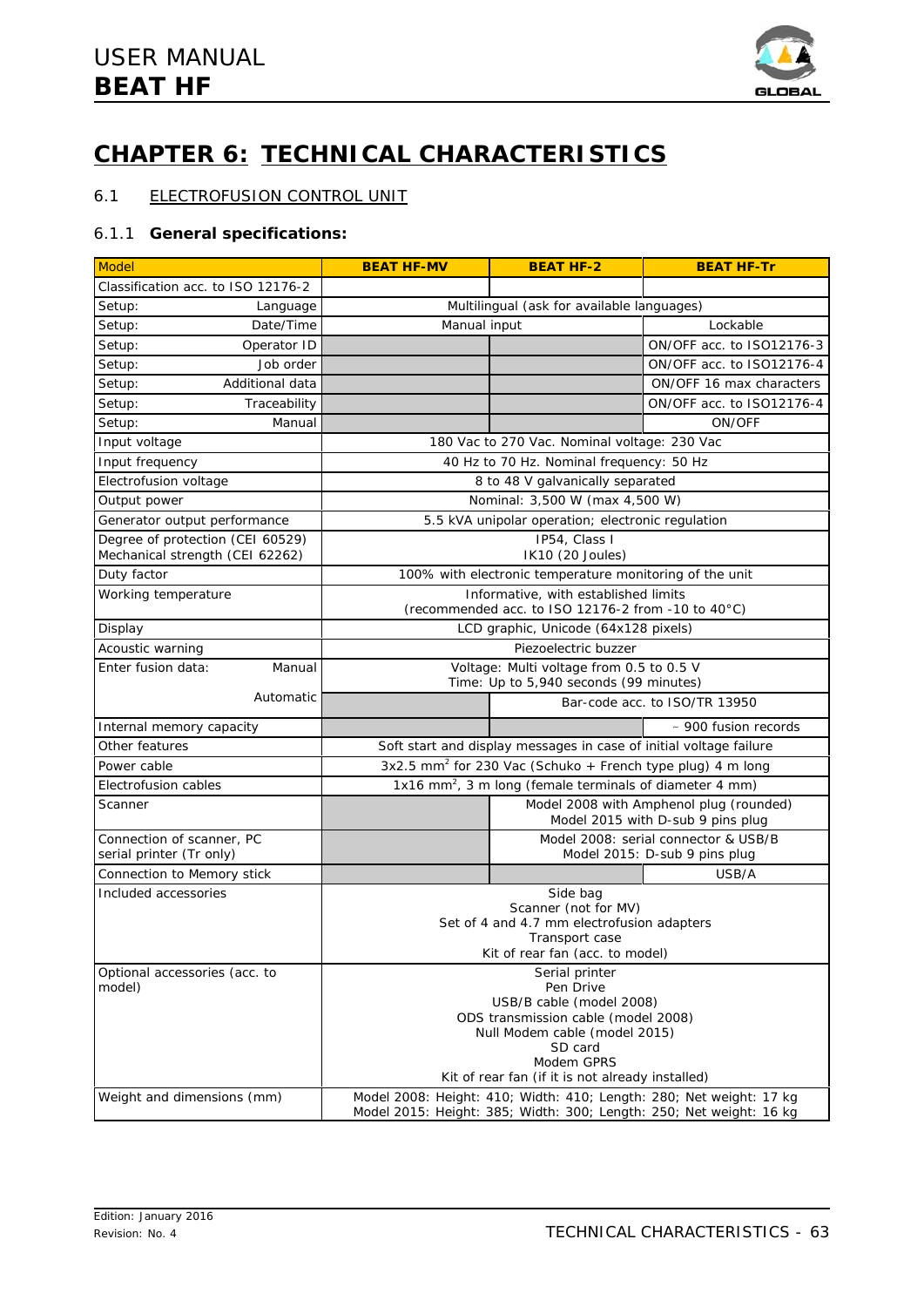

# 6.1.2 **Generator specifications:**

| Frequency       | ٠       | 50/60 Hz               |
|-----------------|---------|------------------------|
| Output power    |         | 5.5 kVA (minimum)      |
| Voltage         |         | 230 Vac                |
| Intensity       |         | 20 A (min) for 230 Vac |
| Voltage control | $\cdot$ | Preferably electronic  |

# 6.2 SIZE AND WEIGHT

### 6.2.1 **Weights and dimensions**:

| Net weight<br>(including cables and accessories) |               | 17 Kg (model 2008) / 16 kg (model 2015)                            |
|--------------------------------------------------|---------------|--------------------------------------------------------------------|
| Package exterior dimensions                      | $\mathcal{L}$ | 470 x 330 x 470 mm (model 2008)<br>380 x 310 x 230 mm (model 2015) |
| Gross approximate weight                         |               | 24 Kg (model 2008) / 22 kg (model 2015)                            |

### 6.2.2 **Accessories:**

List of accessories included in the unit:

### QTY DESCRIPTION

- 1 Side bag
- 1 User Manual
- 1 Laser scanner (not for MV)
- $2 \phi$  4 mm terminal adapter
- $2 \phi$  4.7 mm terminal adapter
- 1 Kit of rear fan (acc. to model)

List of optional items not included in the standard unit (according to model):

#### QTY DESCRIPTION

- 1 ODS transmission cable (model 2008)
- 1 DB9 F/F Null Modem Cable (model 2015)
- 1 High speed thermal serial printer
- 1 USB/B cable (model 2008)
- 1 Pen Drive
- 1 SD card
- 1 Modem GPRS
- 1 Kit of rear fan (if not fitted)